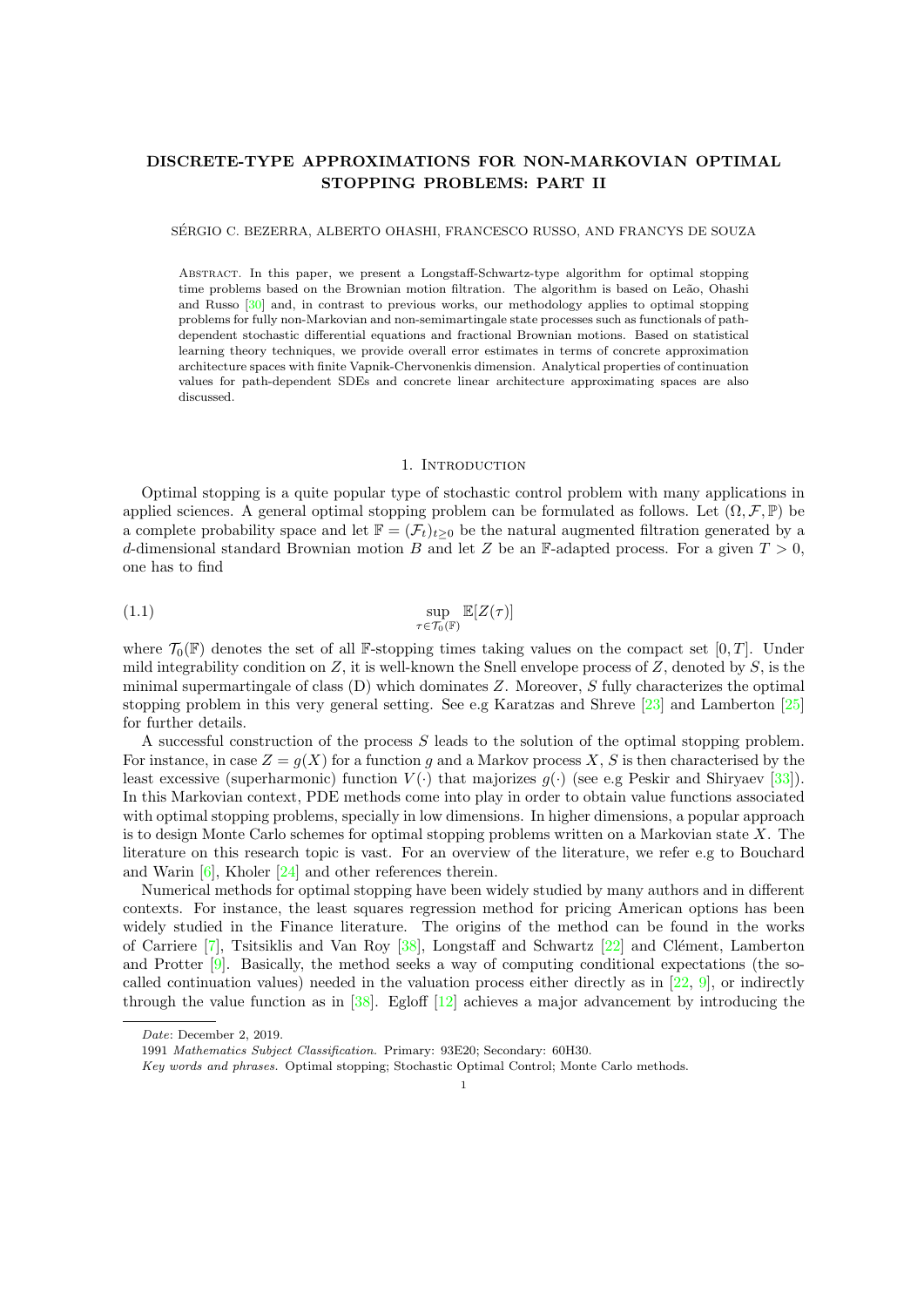dynamic look-ahead algorithm which includes both the Tsitsiklis-Van Roy and Longstaff-Schwartz algorithms as special cases. The key assumptions in Egloff [\[12\]](#page-29-9) require the architecture approximating sets designed to approach the continuation values to be closed, convex and uniformly bounded with a finite Vapnik-Chervonenkis dimension (VC-dimension). Later, Zanger [\[40,](#page-29-10) [41,](#page-29-11) [42\]](#page-30-0) presents more general results by employing nonlinear approximating architecture spaces and not necessarily convex and closed. Sequential design schemes are introduced by Gramacy and Ludkovski [\[17\]](#page-29-12) in order to infer the underlying optimal stopping boundary. See also Hu and Ludkovski [\[20\]](#page-29-13) for ranking generic response surfaces. We also draw attention to numerical methods based on the so-called dual approach (see Rogers [\[35\]](#page-29-14)) of the optimal stopping problem. In this direction, see e.g Belomestny [\[3\]](#page-28-1) and Belomestny, Schoenmakers and Dickmann [\[4\]](#page-28-2) and other references therein. The common assumption in all these works is the Markov property on the underlying state reward process which allows us to handle continuation values in the dynamic programming algorithm.

In this work, we present a Monte Carlo scheme specially designed to solve optimal stopping problems of the form  $(1.1)$  where the reward process

<span id="page-1-0"></span>
$$
(1.2)\t\t Z = F(X)
$$

is a path-dependent functional of a general continuous process  $X$  which is adapted to the Brownian filtration F. The main contribution of this article is the development of a feasible Longstaff-Schwartztype algorithm for fully non-Markovian states  $X$ . We are particularly interested in the case when X can not be reduced to vectors of Markov processes and  $F$  may depend on the whole path of X. Monte Carlo schemes for optimal stopping problems driven by Markovian states have been intensively studied over the last two decades as described above, but to the best of our knowledge, a concrete and thorough analysis in the path dependent case has not yet been made. In particular, there is a gaping lack of results for truly non-Markovian systems, where the state  $X$  can not be transformed to a Markov process either because it will end up at an infinite-dimensional dynamics or due to the lack of observability. The present article is an attempt to close this gap, at least for the particular case when the underlying filtration is generated by the Brownian motion, i.e., we are restricted to continuous state processes without the presence of jumps.

Optimal stopping problems [\(1.1\)](#page-0-0) written on non-Markovian reward processes of the form [\(1.2\)](#page-1-0) arise in many contexts and applications. One important case appears in Finance. For instance, for American-style options, the price is the supremum over a large range of possible stopping times of the discounted expected payoff under a risk-neutral measure. In order to compute [\(1.1\)](#page-0-0), one has to invoke dynamic programming principle and a feasible numerical scheme for conditional expectations plays a key role in pricing American options. In the classical Markovian case, plenty of methods are available (see e.g Bouchard and Warin [\[6\]](#page-28-0)). Under the presence of stochastic volatility or volatility structure depending on the whole asset price path, the asset price process becomes non-Markovian which makes the numerical analysis much harder. One typical way to overcome the lack of Markov property in stochastic volatility models is to assume the volatility variable is fully observable or at least it can be consistently estimated from implied volatility surfaces. More sophisticated methods based on nonlinear filtering and hidden Markov processes techniques can also be employed. In this direction, see e.g Rambharat and Brockwell [\[34\]](#page-29-15), Ludkovski [\[31\]](#page-29-16), Song, Liang and Liu [\[36\]](#page-29-17), Ye and Zhou [\[39\]](#page-29-18) and other references therein. In more complex cases, even if one assumes an observable volatility structure, one can not reduce the problem  $(1.1)$  to a Markovian case without adding infinitely many degrees of freedom. This type of phenomena arises when the volatility is a functional of the fractional Brownian motion  $B_H$  as described e.g in Bayer, Friz and Gatheral [\[2\]](#page-28-3), Gatheral [\[16\]](#page-29-19), Chronopoulou and Viens [\[8\]](#page-29-20), Forde and Zhang [\[15\]](#page-29-21) and other references therein. Moreover, since fractional Brownian motion is neither a semimartingale nor a Markov process for  $H \neq 1/2$ , a concrete development of a Monte Carlo method is a highly non-trivial task.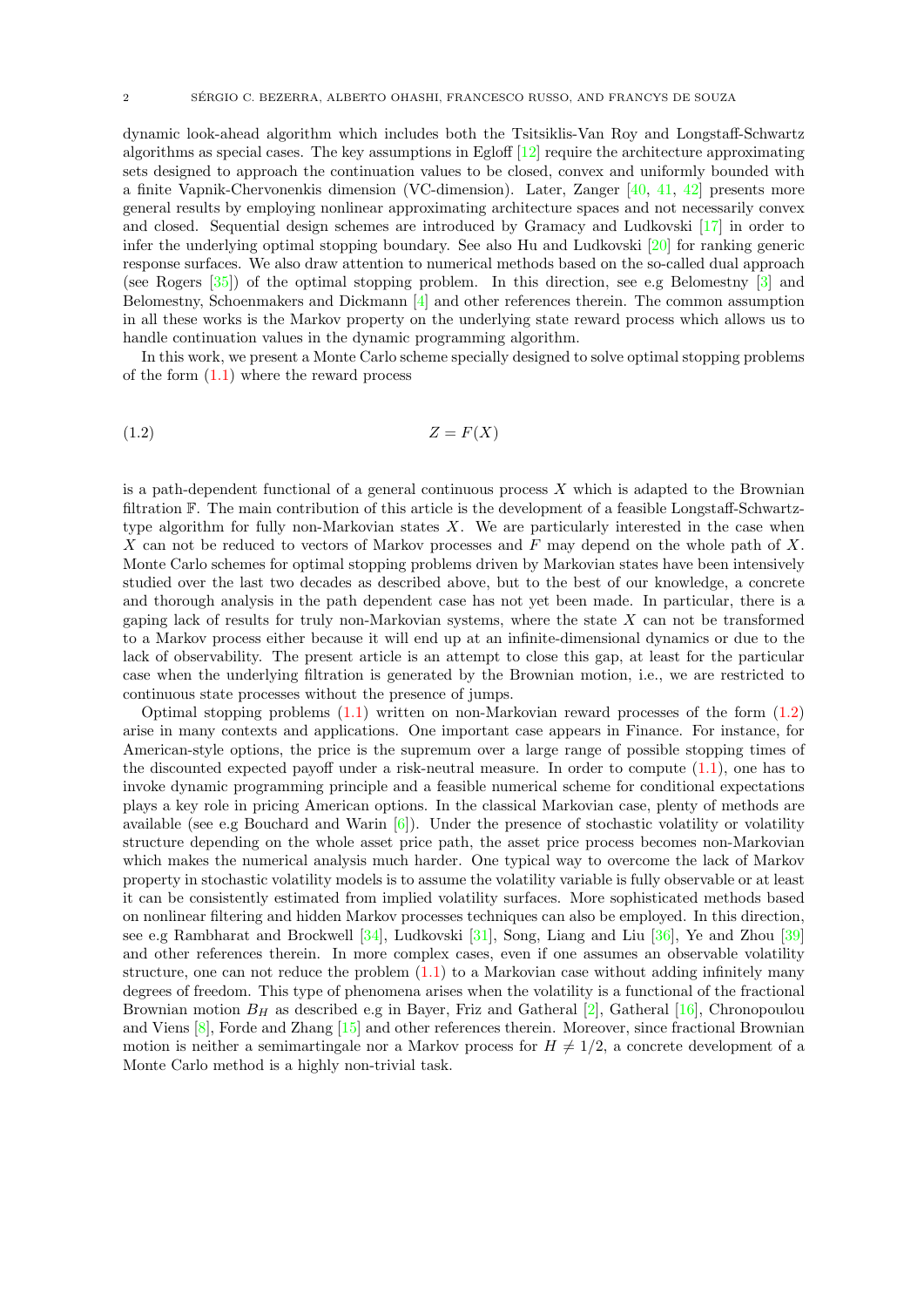In this work, we present a Monte Carlo scheme which applies to quite general states including path-dependent payoff functionals of path-dependent stochastic differential equations (henceforth abbreviated by SDEs), stochastic volatility and other non-Markovian systems driven by Brownian motion. The Monte Carlo scheme designed in this work is based on the methodology developed by Leão and Ohashi [\[26,](#page-29-22) [27\]](#page-29-23), Leão, Ohashi and Simas [\[28\]](#page-29-24) and Leão, Ohashi and Russo  $[30]$ . In Leão, Ohashi and Russo [\[30\]](#page-29-0), the authors present a discretization method which yields a systematic way to approach fully non-Markovian optimal stopping problems based on the filtration F. The philosophy is to consider the supermartingale Snell envelope

$$
S(t) = \operatorname*{ess\,sup}_{t \in \mathcal{T}_t(\mathbb{F})} \mathbb{E}\big[Z(\tau)|\mathcal{F}_t\big]; 0 \le t \le T
$$

based on a continuous reward process Z viewed as a generic non-anticipative functional of the Brownian motion B, i.e.,  $Z = Z(B)$ . In contrast to the standard literature on regression methods on Markovian optimal stopping, in our approach the relevant structure to be analyzed is the state noise  $B$  and the reward process  $Z$  is interpreted as a simple functional which "transports"  $B$  into the system. Therefore, the underlying state space is infinite-dimensional. By using techniques developed by [\[28,](#page-29-24) [30\]](#page-29-0), we are able to reduce the dimension of the Brownian noise by means of a suitable discrete-time filtration generated by

<span id="page-2-0"></span>(1.3) 
$$
\mathcal{A}_n^k := \left(\Delta T_1^k, \eta_1^k, \dots, \Delta T_n^k, \eta_n^k\right); 1 \le n \le e(k, T)
$$

where  $(T_n^k)_{k,n\geq 1}$  is a suitable family of stopping times with explicit density functions (see e.g Burq and Jones [\[5\]](#page-28-4) and Milstein and Tretyakov  $[32]$ ,  $\eta_i^k$  is a discrete random variable which encodes the sign and the jumping coordinate of a suitable approximating martingale at time  $i = 1, \ldots, e(k, T)$ ,  $e(k,T) := d\left[T\epsilon_k^{-2}\right]$  encodes the necessary number of periods to recover the optimal stopping problem  $(1.1)$  on a given interval  $[0, T]$  for a given choice of a sequence  $\epsilon_k \downarrow 0$  as  $k \to +\infty$ . Theorem [2.1](#page-6-0) presents a closed form expression for transition probabilities for [\(1.3\)](#page-2-0) so that the discretization procedure is feasible from a computational point of view (although in a high-dimensional setup). The usual Markov chain state dynamics X onto  $\mathbb{R}^n$  is replaced by  $\{\mathcal{A}_i^k; 1 \leq i \leq e(k,T)\}\)$  taking values on the high-dimensional state space

$$
\mathbb{S} \times \ldots \times \mathbb{S}
$$
 ( $e(k,T)$  – fold cartesian product)

where  $\mathbb{S} := (0, +\infty) \times \mathbb{I}$  and

$$
\mathbb{I} := \Big\{ (x_1, \ldots, x_d) ; x_\ell \in \{-1, 0, 1\} \; \forall \ell \in \{1, \ldots, d\} \; \text{and} \; \sum_{j=1}^d |x_j| = 1 \Big\}.
$$

With the information set  $\{\mathcal{A}_i^k; 1 \leq i \leq e(k,T)\}\$  at hand, we design what we call an *imbedded discrete* structure (see Definition [3.1\)](#page-6-1) for the reward process  $Z$ . As demonstrated by the works  $[28, 29, 30]$  $[28, 29, 30]$  $[28, 29, 30]$  $[28, 29, 30]$  $[28, 29, 30]$ , this type of structure exists under rather weak regularity assumptions on Z such as path continuity and mild integrability hypotheses. However, we recall the methodology requires effort on the part of the "user" in order to specify the best structure that is suitable for analyzing a given state  $X$  at hand.

Once a structure is fixed for  $(1.2)$ , Theorem [4.1](#page-16-0) shows that a Longstaff-Schwartz-type algorithm associated with the primitive state variables  $\mathcal{A}^k$  converges a.s to the optimal value  $S(0)$  as the number of simulated paths  $N$  and the discretization level  $k$  goes to infinity. Proposition [4.1](#page-16-1) and Corollary [4.1](#page-18-0) provide error estimates of a Longstaff-Schwartz-type algorithm for the optimal stopping problem associated with a Snell envelope-type process written on a given imbedded discrete structure w.r.t Z. In order to prove convergence of the Monte Carlo scheme with explicit error estimates, we make use of statistical learning theory techniques originally employed very successfully by Egloff [\[12,](#page-29-9) [13\]](#page-29-27) and Zanger [\[40,](#page-29-10) [41,](#page-29-11) [42\]](#page-30-0) based on Markov chain approximations for Markov diffusions. We show that the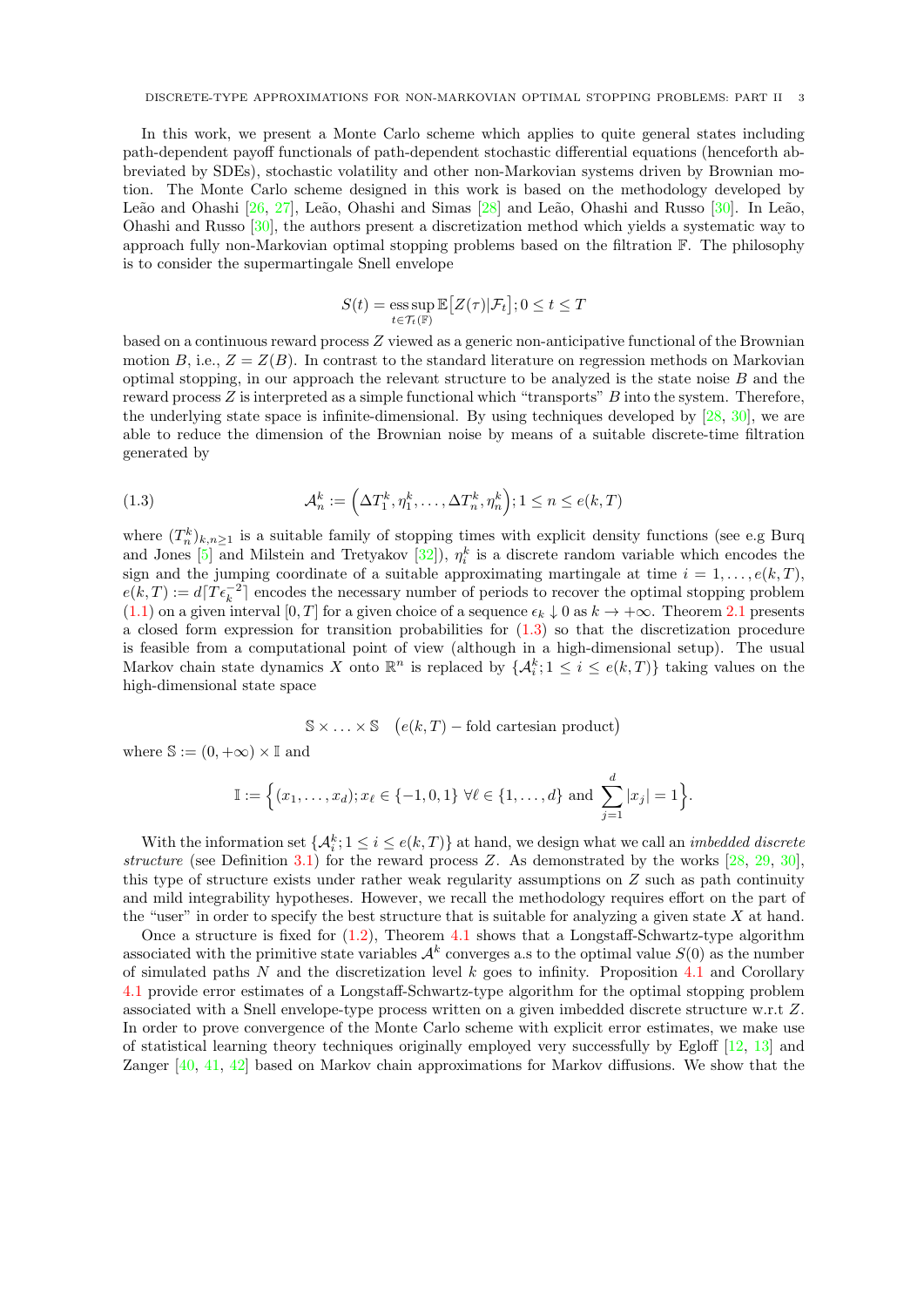same philosophy employed by Zanger  $[40, 41, 42]$  $[40, 41, 42]$  $[40, 41, 42]$  $[40, 41, 42]$  $[40, 41, 42]$  can be used to prove convergence of a Longstaff-Schwartz-type algorithm associated with rather general classes of reward processes  $Z = F(X)$  where X is an  $\mathbb{R}^n$ -valued F-adapted continuous process. By means of statistical learning theory techniques, we get precise error estimates (w.r.t N) for each discretization level k encoded by  $\epsilon_k$ . Similar to the classical Markovian case, the regularity of continuation values related to our backward dynamic programming equation plays a key role on the overall error estimates. Theorem [5.1](#page-21-0) presents Sobolevtype regularity of the continuation values for a concrete example of a reward Z composed with a non-Markovian path-dependent SDE X driven by the Brownian motion.

It is important to stress that the numerical scheme designed in this paper is to compute the optimal value  $(1.1)$ . In other words, the observer is able to keep track of the control problem (e.g American option) over the whole period  $[0, T]$  and not only at a given set of exercise discrete times  $t_0 < \ldots < t_n$ (e.g Bermudan option-style). We point out that there is no conceptual obstruction to treat the discrete-case as well.

This paper is organized as follows. In Section [2,](#page-3-0) we recall some basic objects from Leão, Ohashi and Russo [\[30\]](#page-29-0). In Section [3,](#page-6-2) we define the Longstaff-Schwartz algorithm. In Section [4,](#page-11-0) we present convergence of the method and error estimates. In section [5,](#page-18-1) we present concrete linear architecture approximating spaces and smoothness of continuation values related to a optimal stopping problem arising from a path-dependent SDE. The proof of Theorem [2.1](#page-6-0) is presented in the Appendix section.

#### 2. Preliminaries

<span id="page-3-0"></span>In order to make this paper self-contained, we recall the basic objects employed by Leão, Ohashi and Simas  $[28]$  and Leão, Ohashi and Russo  $[30]$ . For the sake of completeness, we provide here a list of the basic objects that we use in this article. Throughout this work, we are going to fix a d-dimensional Brownian motion  $B = \{B^1, \ldots, B^d\}$  on the usual stochastic basis  $(0, \mathbb{F}, \mathbb{P})$ , where  $\Omega$ is the space  $C([0, +\infty); \mathbb{R}^d) := \{f : [0, +\infty) \to \mathbb{R}^d \text{ continuous}\},$  equipped with the usual topology of uniform convergence on compact intervals,  $\mathbb P$  is the Wiener measure on  $\Omega$  such that  $\mathbb P\{B(0)=0\}=1$ and  $\mathbb{F} := (\mathcal{F}_t)_{t>0}$  is the usual P-augmentation of the natural filtration generated by the Brownian motion.

For a fixed positive sequence  $\epsilon_k$  such that  $\sum_{k\geq 1} \epsilon_k^2 < +\infty$  and for each  $j = 1, \ldots, d$ , we define  $T_0^{k,j} := 0$  a.s. and we set

<span id="page-3-1"></span>(2.1) 
$$
T_n^{k,j} := \inf \left\{ T_{n-1}^{k,j} < t < \infty; \left| B^j(t) - B^j(T_{n-1}^{k,j}) \right| = \epsilon_k \right\}, \quad n \ge 1.
$$

For each  $j \in \{1, ..., d\}$ , the family  $(T_n^{k,j})_{n \geq 0}$  is a sequence of F-stopping times and the strong Markov property implies that  $\{T_n^{k,j} - T_{n-1}^{k,j}; n \geq 1\}$  is an i.i.d sequence with the same distribution as  $T_1^{k,j}$ . Moreover,  $T_1^{k,j}$  is an absolutely continuous random variable (see Burq and Jones [\[5\]](#page-28-4)).

From this family of stopping times, we define  $A^k := (A^{k,1}, \ldots, A^{k,d})$  as the *d*-dimensional step process whose components are given by

(2.2) 
$$
A^{k,j}(t) := \sum_{n=1}^{\infty} \epsilon_k \ \sigma_n^{k,j} 1\!\!1_{\{T_n^{k,j} \le t\}}; \ t \ge 0,
$$

where

(2.3) 
$$
\sigma_n^{k,j} := \begin{cases} 1; & \text{if } B^j(T_n^{k,j}) - B^j(T_{n-1}^{k,j}) > 0 \\ -1; & \text{if } B^j(T_n^{k,j}) - B^j(T_{n-1}^{k,j}) < 0, \end{cases}
$$

for  $k, n \geq 1$  and  $j = 1, \ldots, d$ . Let  $\mathbb{F}^{k,j} := \{ \mathcal{F}_t^{k,j}; t \geq 0 \}$  be the natural filtration generated by  ${A^{k,j}(t); t \geq 0}$ . One should notice that  $\mathbb{F}^{k,j}$  is a filtration of discrete type (see Section 4 (Chap 11) and Section 5 (Chap 5) in He, Wang and Yan [\[19\]](#page-29-28)) in the sense that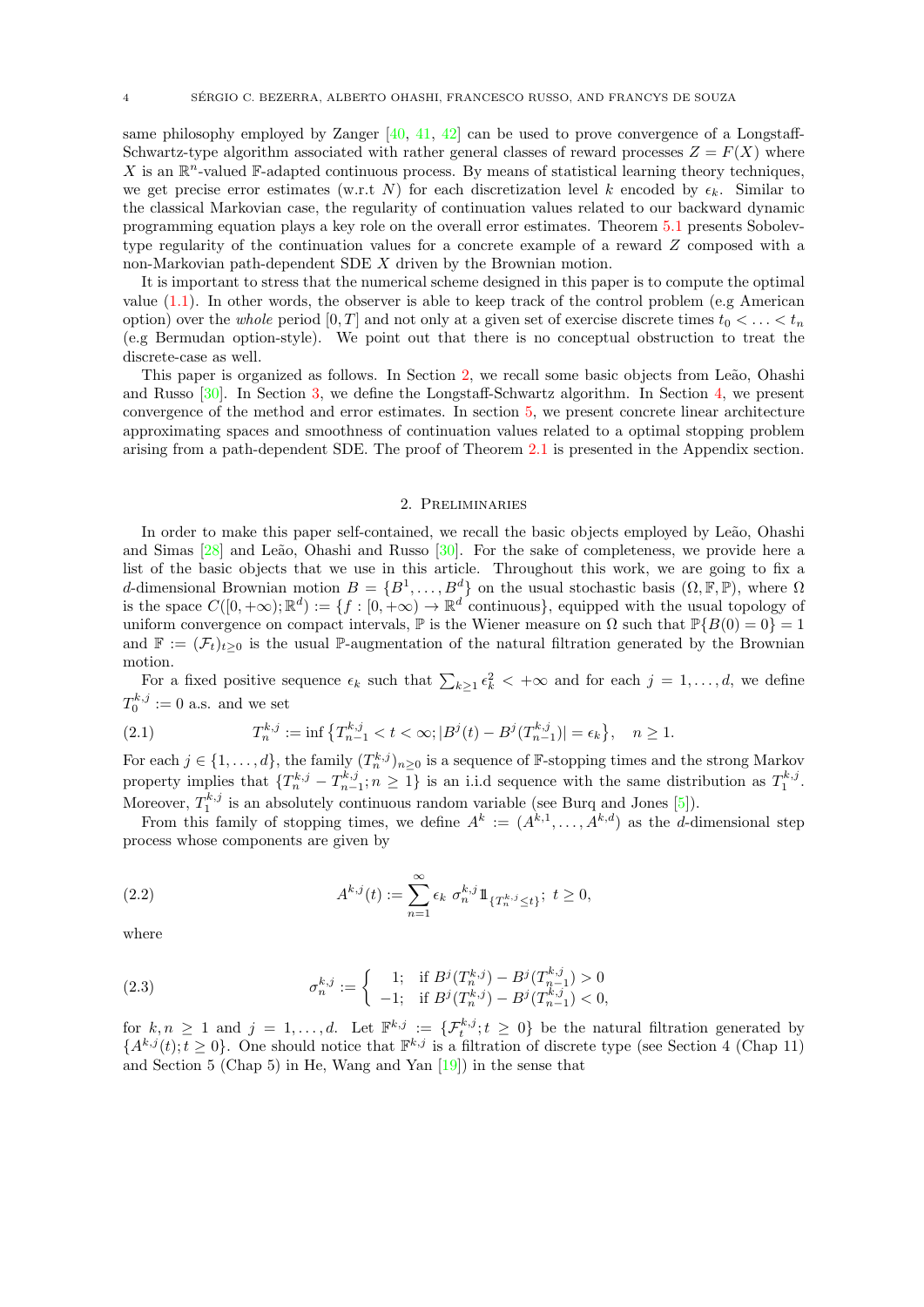DISCRETE-TYPE APPROXIMATIONS FOR NON-MARKOVIAN OPTIMAL STOPPING PROBLEMS: PART II 5

$$
\mathcal{F}_t^{k,j} = \Big\{ \bigcup_{\ell=0}^{\infty} D_{\ell} \cap \{ T_{\ell}^{k,j} \le t < T_{\ell+1}^{k,j} \}; D_{\ell} \in \mathcal{F}_{T_{\ell}^{k,j}}^{k,j} \text{ for } \ell \ge 0 \Big\},\ t \ge 0,
$$

where  $\mathcal{F}_0^{k,j} = \{\Omega, \emptyset\}$  and  $\mathcal{F}_{\mathcal{T}^{k,j}}^{k,j}$  $T_{m}^{k,j} = \sigma(T_1^{k,j}, \ldots, T_m^{k,j}, \sigma_1^{k,j}, \ldots, \sigma_m^{k,j})$  for  $m \ge 1$  and  $j = 1, \ldots, d$ . From Th 5.56 in He, Wang and  $\overline{\text{Yan}}$  [\[19\]](#page-29-28), we know that

$$
\mathcal{F}^{k,j}_{T^{k,j}_m} \cap \left\{T^{k,j}_m \leq t < T^{k,j}_{m+1}\right\} = \mathcal{F}^{k,j}_t \cap \left\{T^{k,j}_m \leq t < T^{k,j}_{m+1}\right\},
$$

for each  $m \geq 0$  and  $j = 1, \ldots, d$ . In this case,  $\mathbb{F}^{k,j}$  is a jumping filtration in the sense of Jacod and Shiryaev [\[21\]](#page-29-29). One can easily check (see Lemma 2.1 in Leão, Ohashi and Simas [\[28\]](#page-29-24)) that  $A^{k,j}$  it is an  $\mathbb{F}^{k,j}$ -square-integrable martingale over compact sets for every  $k \geq 1$  and  $1 \leq j \leq d$ .

The multi-dimensional filtration generated by  $A^k$  is naturally characterized as follows. Let  $\mathbb{F}^k :=$  $\{\mathcal{F}_t^k: 0 \leq t < \infty\}$  be the product filtration given by  $\mathcal{F}_t^k := \mathcal{F}_t^{k,1} \otimes \mathcal{F}_t^{k,2} \otimes \cdots \otimes \mathcal{F}_t^{k,d}$  for  $t \geq 0$ . Let  $\mathcal{T} := \{T_m^k; m \geq 0\}$  be the order statistics based on the family of random variables  $\{T_\ell^{k,j}; \ell \geq 0; j = 1\}$  $1, \ldots, d$ . That is, we set  $T_0^k := 0$ ,

$$
T_1^k := \inf_{1 \le j \le d} \left\{ T_1^{k,j} \right\}, \quad T_n^k := \inf_{\substack{1 \le j \le d \\ m \ge 1}} \left\{ T_m^{k,j} ; T_m^{k,j} \ge T_{n-1}^k \right\}
$$

for  $n \geq 1$ . In this case,  $\mathcal{T}$  is the partition generated by all stopping times defined in [\(2.1\)](#page-3-1). By the independence of the family  $\{B^1,\ldots,B^d\}$ , the elements of  $\mathcal T$  are almost surely distinct for every  $k\geq 1$ .

The structure  $\mathcal{D} := \{ \mathcal{T}, A^{k,j} ; 1 \leq j \leq d, k \geq 1 \}$  is a *discrete-type skeleton* for the Brownian motion in the language of Leão, Ohashi and Simas  $[28]$ . Throughout this article, we set

$$
\Delta T_n^k := T_n^k - T_{n-1}^k, \Delta T_n^{k,j} := T_n^{k,j} - T_{n-1}^{k,j}; 1 \le j \le d, n \ge 1,
$$

and  $N^k(t) := \max\{n; T_n^k \leq t\}; t \geq 0$ . We also denote

$$
\eta_n^{k,j} := \begin{cases}\n1; & \text{if } \Delta A^{k,j}(T_n^k) > 0 \\
-1; & \text{if } \Delta A^{k,j}(T_n^k) < 0 \\
0; & \text{if } \Delta A^{k,j}(T_n^k) = 0,\n\end{cases}
$$

and  $\eta_n^k := (\eta_n^{k,1}, \dots, \eta_n^{k,d}); n, k \ge 1$ . Let us define

One should notice that

$$
\mathbb{I}_k := \left\{ (i_1^k, \dots, i_d^k) ; i_\ell^k \in \{-1, 0, 1\} \; \forall \ell \in \{1, \dots, d\} \text{ and } \sum_{j=1}^d |i_j^k| = 1 \right\}
$$

and  $\mathbb{S}_k := (0, +\infty) \times \mathbb{I}_k$ . Let us define  $\aleph : \mathbb{I}_k \to \{1, \ldots, d\} \times \{-1, 1\}$  by

(2.4) 
$$
\aleph(\tilde{i}^k) := (\aleph_1(\tilde{i}^k), \aleph_2(\tilde{i}^k)) := (j, r),
$$

where  $j \in \{1, \ldots, d\}$  is the coordinate of  $\tilde{i}^k \in \mathbb{I}_k$  which is different from zero and  $r \in \{-1, 1\}$  is the sign of  $\tilde{i}^k$  at the coordinate j.

The *n*-fold Cartesian product of  $\mathbb{S}_k$  is denoted by  $\mathbb{S}_k^n$  and a generic element of  $\mathbb{S}_k^n$  will be denoted by

$$
\mathbf{b}_n^k := (s_1^k, \tilde{i}_1^k, \dots, s_n^k, \tilde{i}_n^k) \in \mathbb{S}_k^n
$$

where  $(s_r^k, \tilde{i}_r^k) \in (0, +\infty) \times \mathbb{I}_k$  for  $1 \leq r \leq n$ . The driving noise in our methodology is given by the following discrete-time process

$$
\mathcal{A}_n^k := \left(\Delta T_1^k, \eta_1^k, \dots, \Delta T_n^k, \eta_n^k\right) \in \mathbb{S}_k^n \text{ a.s.}
$$

$$
\mathcal{F}_{T_n^k}^k = (\mathcal{A}_n^k)^{-1}(\mathcal{B}(\mathbb{S}_k^n))
$$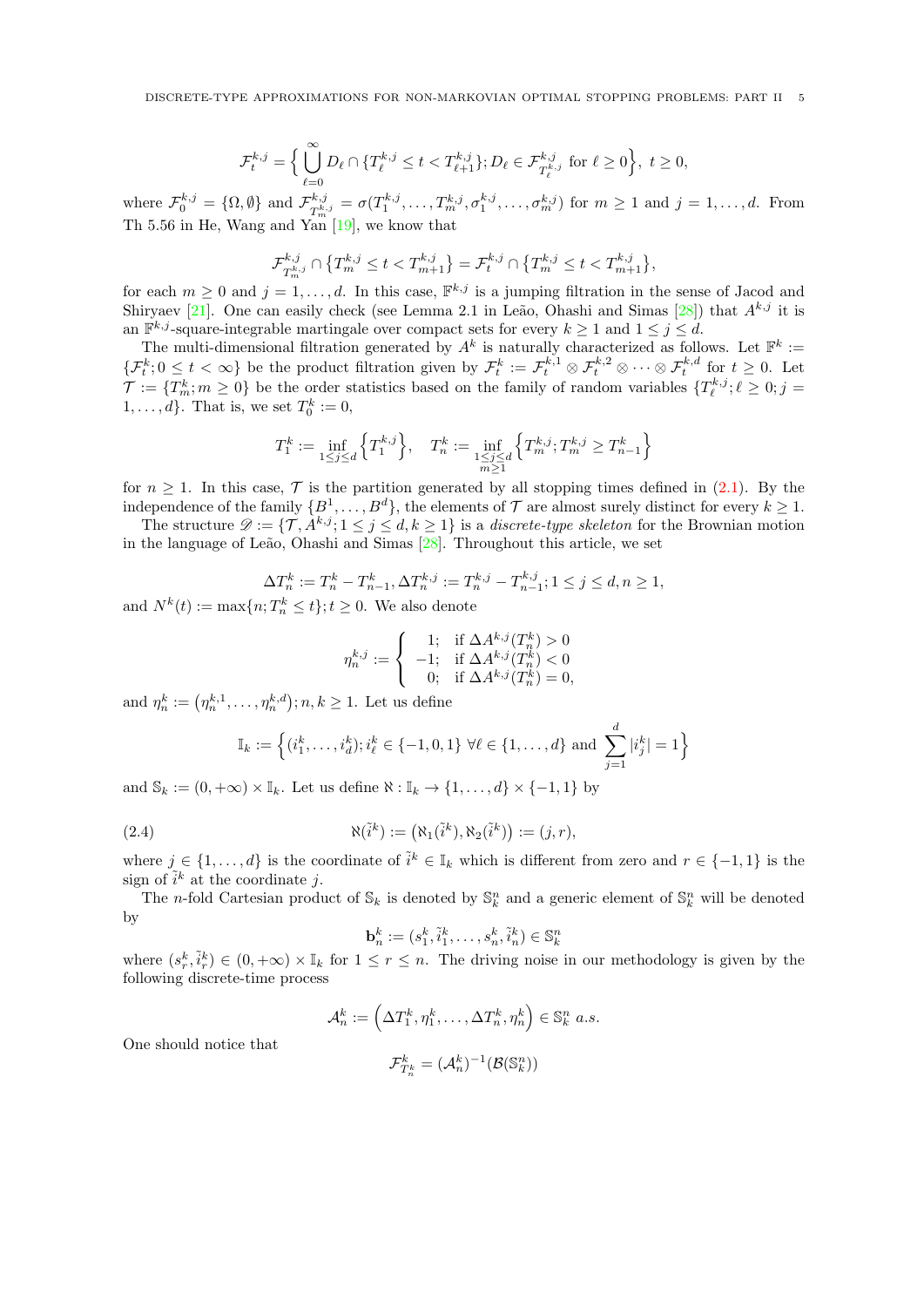where  $\mathcal{B}(\mathbb{S}_n^k)$  is the Borel sigma algebra generated by  $\mathbb{S}_k^n$ ;  $n \geq 1$ . We set  $\mathcal{A}_0^k := \mathbf{0}$  (null vector in  $\mathbb{R} \times \mathbb{R}^d$ ) and  $\mathbb{S}_k^0 := \{0\}.$ 

The law of the system will evolve according to the following probability measure defined on

$$
\mathbb{P}_n^k(E) := \mathbb{P} \circ \mathcal{A}_n^k(E) := \mathbb{P} \{ \mathcal{A}_n^k \in E \}; E \in \mathcal{B}(\mathbb{S}_k^n), n \ge 1.
$$

The main goal of this article is to treat non-Markovian systems. A priori there is no Markovian semigroup available for us coming from the reward process, so that we need to replace this classical notion in our context. By the very definition,

$$
\mathbb{P}_n^k(\cdot) = \mathbb{P}_r^k(\cdot \times \mathbb{S}_k^{r-n})
$$

for any  $r > n \geq 1$ . More importantly,  $\mathbb{P}_r^k(\mathbb{S}_k^n \times \cdot)$  is a regular measure and  $\mathcal{B}(\mathbb{S}_k)$  is countably generated, then it is known (see e.g III. 70-73 in Dellacherie and Meyer [\[10\]](#page-29-30)) there exists ( $\mathbb{P}_n^k$ -a.s unique) a disintegration  $\nu_{n,r}^k : \mathcal{B}(\mathbb{S}_k^{r-n}) \times \mathbb{S}_k^n \to [0,1]$  which realizes

<span id="page-5-0"></span>
$$
\mathbb{P}_r^k(D) = \int_{\mathbb{S}_k^n} \int_{\mathbb{S}_k^{r-n}} 1\!\!1_D(\mathbf{b}_n^k, q_{n,r}^k) \nu_{n,r}^k(dq_{n,r}^k | \mathbf{b}_n^k) \mathbb{P}_n^k(d\mathbf{b}_n^k)
$$

for every  $D \in \mathcal{B}(\mathbb{S}_k^r)$ , where  $q_{n,r}^k$  is the projection of  $\mathbf{b}_r^k$  onto the last  $(r - n)$  components, i.e.,  $q_{n,r}^k = (s_{n+1}^k, \tilde{i}_{n+1}^k, \ldots, s_r^k, \tilde{i}_r^k)$  for a list  $\mathbf{b}_r^k = (s_1^k, \tilde{i}_1^k, \ldots, s_r^k, \tilde{i}_r^k) \in \mathbb{S}_k^r$ . If  $r = n+1$ , we denote  $\nu_{n+1}^k := \nu_{n,n+1}^k$ . By the very definition, for each  $E \in \mathcal{B}(\mathbb{S}_k)$  and  $\mathbf{b}_n^k \in \mathbb{S}_k^n$ , we have

(2.5) 
$$
\nu_{n+1}^k(E|\mathbf{b}_n^k) = \mathbb{P}\Big\{(\Delta T_{n+1}^k, \eta_{n+1}^k) \in E|\mathcal{A}_n^k = \mathbf{b}_n^k\Big\}; n \ge 1.
$$

In other words,  $\nu_{n+1}^k$  is the transition probability of the discrete-type skeleton  $\mathscr D$  from step n to  $n+1$ . Next, we present a closed-form expression for the transition kernel  $(2.5)$ . For a given  $\mathbf{b}_n^k$  $(s_1^k, \tilde{i}_1^k, \ldots, s_n^k, \tilde{i}_n^k),$  we define

<span id="page-5-1"></span>

(2.6) 
$$
\wp_{\lambda}(\mathbf{b}_n^k) := \max\{1 \leq j \leq n; \aleph_1(\tilde{i}_j^k) = \lambda\},
$$

where in [\(2.6\)](#page-5-1), we make the convention that  $\max\{\emptyset\} = 0$ . Moreover, For a given  $\mathbf{b}_n^k \in \mathbb{S}_n^k$ , we set  $\mathbf{i}_n^k := (\tilde{i}_1^k, \dots, \tilde{i}_n^k)$  and we define

 $\mathbf{I}_{\lambda}(\mathbf{i}_n^k) := \{\text{Number of jumps in the vector } \mathbf{i}_n^k \text{ which occurs in the } \lambda \text{ coordinate}\}.$ For instance, if  $\mathbf{i}_3^k = ((-1,0), (0,1), (1,0))$ , then  $\mathbf{J}_1(\mathbf{i}_3^k) = 2$ . For each  $\mathbf{b}_n^k \in \mathbb{S}_k^n$ , we set

(2.7) 
$$
t_n^k(\mathbf{b}_n^k) := \sum_{\beta=1}^n s_\beta^k.
$$

We then define

(2.8) 
$$
t_{\mathbf{J}_{\lambda}}^{k,\lambda}(\mathbf{b}_n^k) := \sum_{\beta=1}^{\wp_{\lambda}(\mathbf{b}_n^k)} s_{\beta}^k
$$

for  $\lambda \in \{1, ..., d\}$  and  $\mathbf{b}_n^k \in \mathbb{S}_k^n$ . We set  $t_0^{k, \lambda} = t_0^k = 0$  and

<span id="page-5-3"></span><span id="page-5-2"></span>
$$
\Delta_n^{k,\lambda}(\mathbf{b}_n^k) := t_n^k(\mathbf{b}_n^k) - t_{\mathbf{J}_{\lambda}}^{k,\lambda}(\mathbf{b}_n^k).
$$

When no confusion arises, we omit the dependence on the variable  $\mathbf{b}_n^k$  in  $t_n^k$ ,  $t_{\mathbf{J}_\lambda}^{k,\lambda}$  and  $\Delta_n^{k,\lambda}$ . Let  $f_k$  $v_n$  in  $t_n$ ,  $t_{\mathbf{j}_\lambda}$  and  $\Delta_n$ be the density of the hitting time  $T_1^{k,1}$  (see e.g Section 5.3 in [\[32\]](#page-29-25)). We make use of the information set described in  $(2.6)$ ,  $(2.7)$  and  $(2.8)$ . We define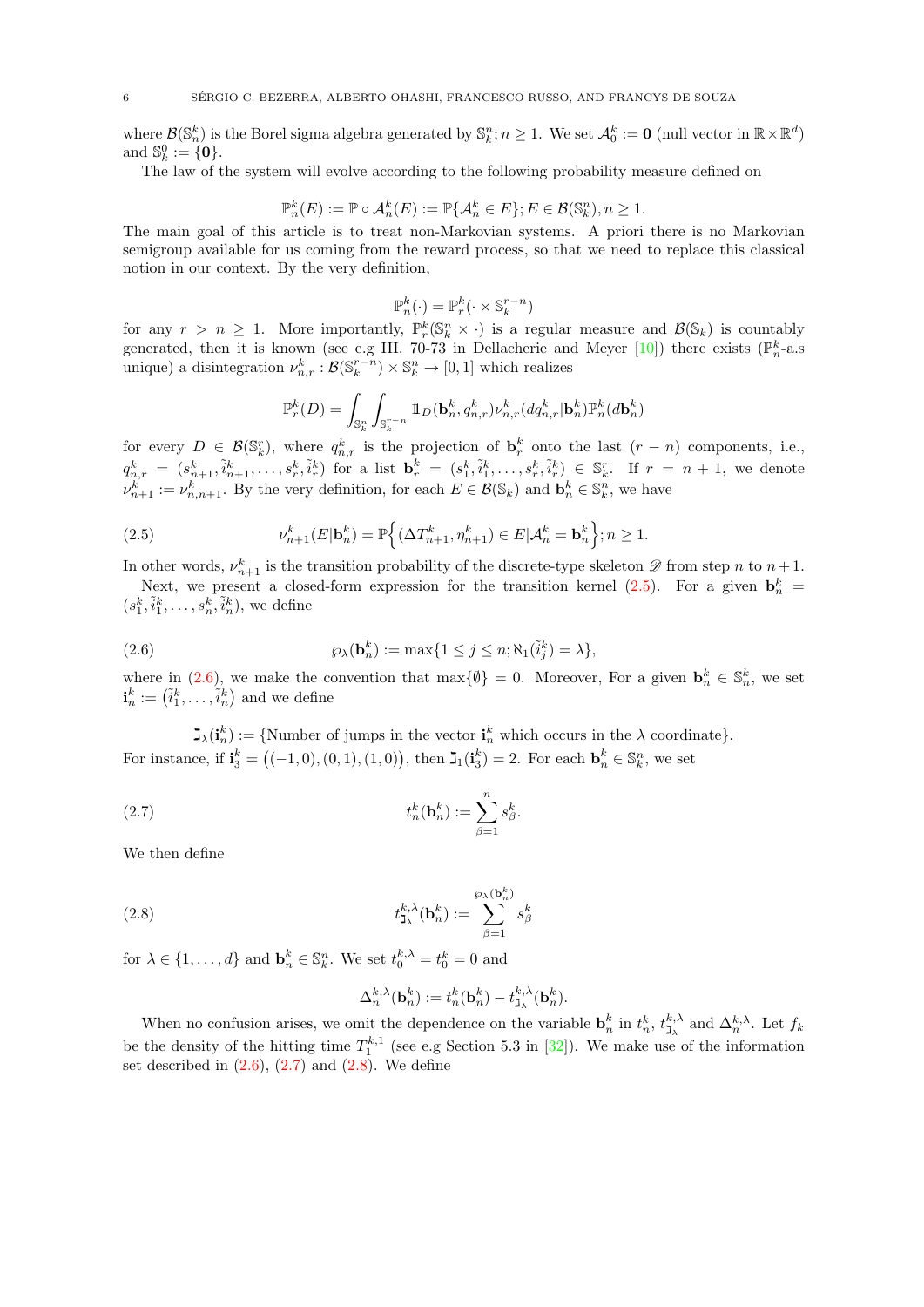$$
E_j := \{1, 2, \dots, j-1, j+1, \dots, d\}
$$

and

$$
f_{min}^k(t) := f_{min}^k(\mathbf{b}_n^k, j, t) := \left(\prod_{\lambda \in E_j} f_k\big(t + \Delta_n^{k, \lambda}\big)\right),
$$

for  $(\mathbf{b}_n^k, j, t) \in \mathbb{S}_k^{n-1} \times \{1, ..., d\} \times \mathbb{R}_+$  For instance, if  $d = 2$ , we have

$$
f_{min}^k(\mathbf{b}_n^k, j, t) = \begin{cases} f_k(t + \Delta_n^{k,2}(\mathbf{b}_n^k)); & \text{if } j = 1\\ f_k(t + \Delta_n^{k,1}(\mathbf{b}_n^k)); & \text{if } j = 2 \end{cases}
$$

for  $(\mathbf{b}_n^k, j, t) \in \mathbb{S}_k^n \times \{1, 2\} \times \mathbb{R}_+$ .

<span id="page-6-0"></span>**Theorem 2.1.** For each  $\mathbf{b}_n^k \in \mathbb{S}_k^n$ ,  $(j, \ell) \in \{1, \ldots, d\} \times \{-1, 1\}$  and  $-\infty < a < b < +\infty$ , we have

<span id="page-6-5"></span>
$$
\mathbb{P}\left\{\Delta T_{n+1}^{k} \in (a,b); \aleph(\eta_{n+1}^{k}) = (j,\ell)|\mathcal{A}_{n}^{k} = \mathbf{b}_{n}^{k}\right\}
$$
\n
$$
= \frac{1}{2} \left\{\frac{\int_{a+\Delta_{n}^{k,j}}^{b+\Delta_{n}^{k,j}} f_{k}(x) dx}{\int_{\Delta_{n}^{k,j}}^{+\infty} f_{k}(x) dx}\right\} \left\{\frac{\int_{-\infty}^{0} \int_{-s}^{\infty} f_{k}(s+t+\Delta_{n}^{k,j}) f_{min}^{k}(\mathbf{b}_{n}^{k},j,t) dt ds}{\prod_{\lambda=1}^{d} \int_{\Delta_{n}^{k,\lambda}}^{+\infty} f_{k}(t) dt}\right\}; d > 1
$$
\n
$$
= \frac{1}{2} \int_{a}^{b} f_{k}(s) ds; d = 1.
$$

The proof of Theorem [2.1](#page-6-0) is postponed to the Appendix section. The importance of this formula lies on the following representation for conditional expectations: If  $G = \Phi(A_m^k)$  for a Borel function  $\Phi: \mathbb{S}_k^m \to \mathbb{R}$  with  $m \geq 1$ , then

(2.10) 
$$
\mathbb{E}\Big[G\big|\mathcal{F}_{T_{m-1}^{k}}^{k}\Big] = \int_{\mathbb{S}_{k}} \Phi(\mathcal{A}_{m-1}^{k}, s_{m}^{k}, \tilde{i}_{m}^{k}) \nu_{m}^{k}(ds_{m}^{k} d\tilde{i}_{m}^{k}|\mathcal{A}_{m-1}^{k}) a.s
$$

and iterating conditional expectations, formula [\(2.10\)](#page-6-3) allows us to compute  $\mathbb{E}\Big[G\big|\mathcal{F}_{T_j^k}^k\Big]$  $\Big\}$  for each  $j =$  $0, \ldots, m-1.$ 

### <span id="page-6-3"></span>3. Dynamic programming in non-Markovian optimal stopping problems

<span id="page-6-2"></span>In order to make this paper self-contained, we briefly recall the main results given by Leão, Ohashi and Russo [\[30\]](#page-29-0). Let us denote  $\mathbf{B}^p(\mathbb{F})$  as the space of càdlàg F-adapted processes X such that

<span id="page-6-4"></span>
$$
||X||_{\mathbf{B}^p}^p := \mathbb{E} \sup_{0 \le t \le T} |X(t)|^p < \infty
$$

where  $1 \leq p < \infty$ . Throughout this work, we are going to fix a terminal time  $0 < T < +\infty$ . The following concept will be important in this work.

<span id="page-6-1"></span>**Definition 3.1.** We say that  $\mathcal{Y} = ((X^k)_{k \geq 1}, \mathcal{D})$  is an imbedded discrete structure for X if  $X^k$ is a sequence of  $\mathbb{F}^k$ -adapted pure jump processes of the form

(3.1) 
$$
X^{k}(t) = \sum_{n=0}^{\infty} X^{k}(T_{n}^{k}) 1\!\!1_{\{T_{n}^{k} \leq t < T_{n+1}^{k}\}}; 0 \leq t \leq T,
$$

it has integrable quadratic variation  $\mathbb{E}[X^k, X^k](T) < \infty; k \geq 1$ , and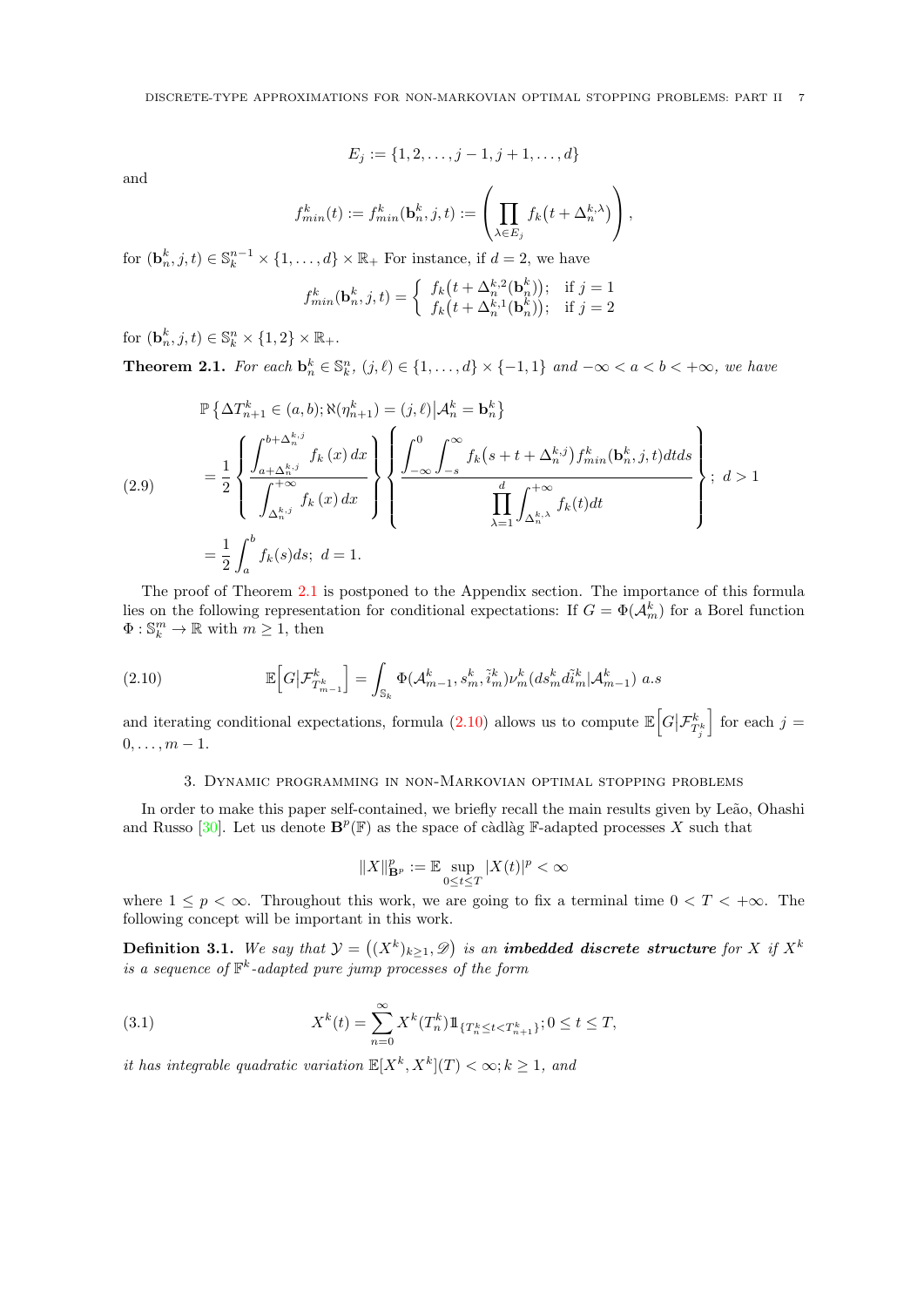(3.2) 
$$
\lim_{k \to +\infty} \|X^k - X\|_{B^p} = 0
$$

for some  $p \geq 1$ .

For  $t \leq T$ , we denote  $\mathcal{T}_t(\mathbb{F})$  as the set of all F-stopping times  $\tau$  such that  $t \leq \tau \leq T$  a.s. For an integer  $n \geq 0$ , we denote by  $\mathcal{T}_{k,n}(\mathbb{F}) := \mathcal{T}_t(\mathbb{F})$  for  $t = T_n^k$ . To shorten notation, we set  $\mathcal{T}_{k,n} := \mathcal{T}_{k,n}(\mathbb{F})$ . Throughout this article, we assume that the underlying reward process  $Z$  is an  $\mathbb F$ -adapted continuous process and it satisfies the following integrability condition:

(A1)  $||Z||_{\mathbf{B}^p}^p < \infty \ \forall p \geq 1.$ 

For a given reward process  $Z$ , let  $S$  be the Snell envelope associated with  $Z$ 

<span id="page-7-1"></span>
$$
S(t) := \text{ess} \sup_{\tau \in \mathcal{T}_t(\mathbb{F})} \mathbb{E}\left[Z(\tau) \mid \mathcal{F}_t\right], \quad 0 \le t \le T.
$$

We assume  $S$  satisfies the following integrability condition:

(A2)  $||Z||_{\mathbf{B}^p}^p < \infty \ \forall p \geq 1.$ 

Since the optimal stopping time problem at hand takes place on the compact set  $[0, T]$ , it is crucial to know the correct number of periods in our discretization scheme. For this purpose, let us denote [x] as the smallest natural number bigger or equal to  $x \geq 0$ . We recall (see Lemma 3.1 in Leão, Ohashi and Russo [\[30\]](#page-29-0)) that if  $e(k, t) := d[2^{2k}t]$ , then for each  $t \ge 0$ 

$$
T_{e(k,t)}^k \to t
$$

a.s and in  $L^2(\mathbb{P})$  as  $k \to +\infty$ . Due to this result, we will reduce the analysis to the deterministic number of periods  $e(k, T)$ .

<span id="page-7-2"></span>**Remark 3.1.** For each  $k \geq 1$ , one can view

$$
\mathcal{A}_n^k; n = 1, \dots, e(k, T)
$$

as a discrete-time Markov process on the enlarged state space  $\mathbb{S}_{k}^{e(k,T)}$  $b_k^{e(k,1)}$  by setting

$$
\mathcal{A}_n^k = (\Delta T_1^k, \eta_1^k, \dots, \Delta T_n^k, \eta_n^k, \Delta T_n^k, \eta_n^k, \dots, \Delta T_n^k, \eta_n^k) \in \mathbb{S}_k^{e(k,T)}
$$

for each  $n = 1, \ldots, e(k, T)$ .

We denote  $D_n^{k,m}$  as the set of all  $\mathbb{F}^k$ -stopping times of the form

(3.3) 
$$
\tau = \sum_{i=n}^{m} T_i^k 1\!\!1_{\{\tau = T_i^k\}}
$$

where  $\{\tau = T_i^k; i = n, \ldots, m\}$  is a partition of  $\Omega$  and  $0 \le n \le m$ . Let us denote  $D_{n,T}^k := \{\eta \wedge T; \eta \in$  $D_n^{k,\infty}$ .

Let  $\{Z^k; k \geq 1\}$  be a sequence of pure jump processes of the form  $(3.1)$  and let  $\{S^k; k \geq 1\}$  be the associated value process given by

<span id="page-7-0"></span>(3.4) 
$$
S^{k}(t) := \sum_{n=0}^{e(k,T)} S^{k}(T_{n}^{k}) 1\!\!1_{\{T_{n}^{k} \leq t < T_{n+1}^{k}\}}; 0 \leq t \leq T,
$$

where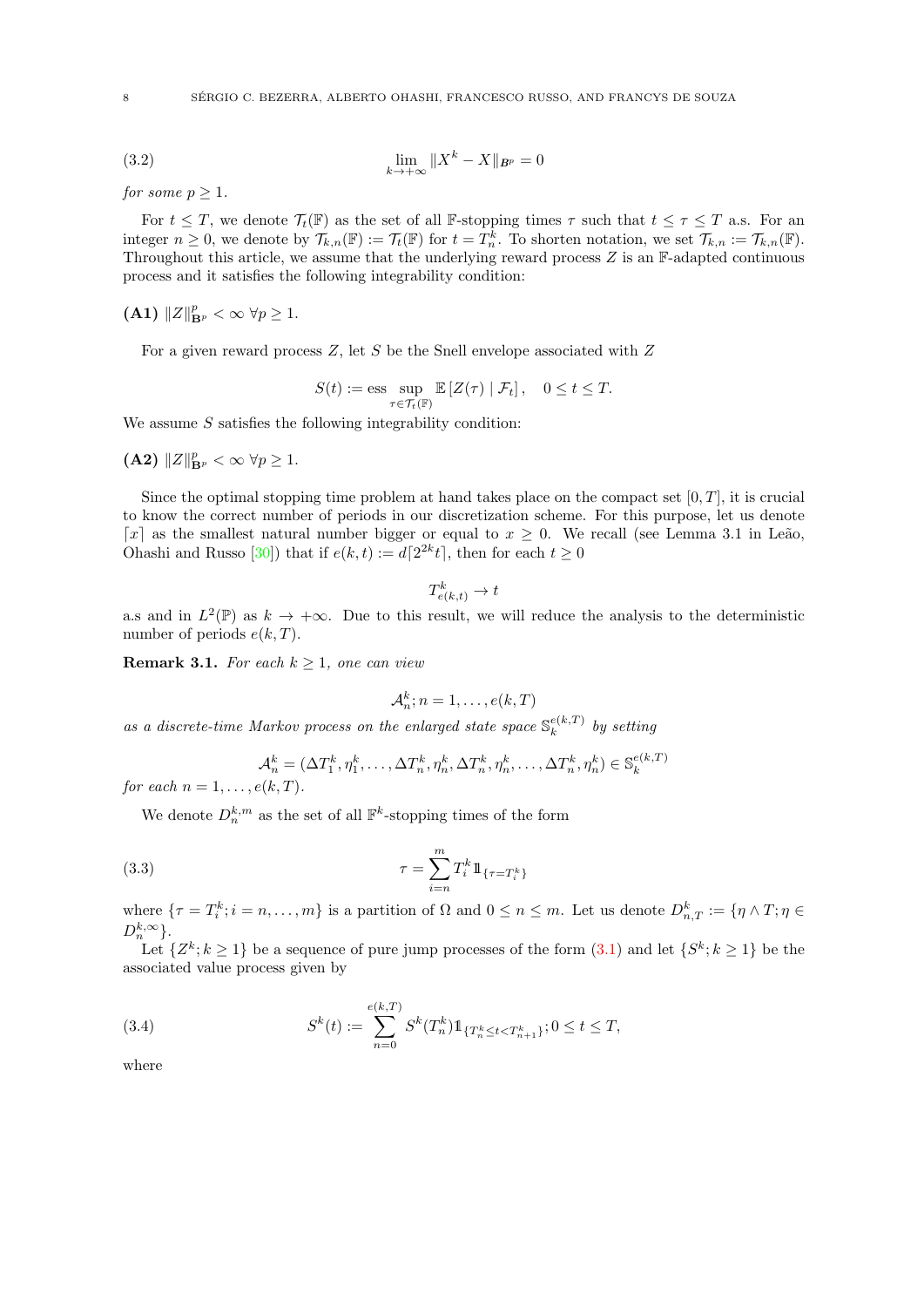DISCRETE-TYPE APPROXIMATIONS FOR NON-MARKOVIAN OPTIMAL STOPPING PROBLEMS: PART II 9

$$
S^{k}(T_{n}^{k}) := \underset{\tau \in D_{n}^{k, e(k,T)}}{\text{ess sup}} \mathbb{E}\Big[Z^{k}(\tau \wedge T) \big| \mathcal{F}_{T_{n}^{k}}^{k}\Big]; 0 \leq n \leq e(k,T).
$$

In the sequel, we denote

$$
U^{\mathcal{Y},k,\mathbf{p}}S(T_i^k) := \mathbb{E}\left[\frac{\Delta S^k(T_{i+1}^k)}{\epsilon_k^2}\Big|\mathcal{F}_{T_i^k}^k\right]; 0 \le i \le e(k,T)-1.
$$

Let us now recall two major results presented in Leão, Ohashi and Russo  $[30]$ , namely Theorems 3.1 and 3.2.

**Theorem 3.1 in Leão, Ohashi and Russo** [\[30\]](#page-29-0). Let S be the Snell envelope associated with a reward process Z satisfying (A1-A2). Let  $\{Z^k; k \geq 1\}$  be a sequence of pure jump processes of the form  $(3.1)$  and let  $\{S^k; k \geq 1\}$  be the associated value process given by  $(3.4)$ . If  $\mathcal{Z} = ((Z^k)_{k \geq 1}, \mathcal{D})$ is an imbedded discrete structure for Z where  $(3.2)$  holds for  $p > 1$ , then  $\mathcal{S} = ((S^k)_{k \geq 1}, \mathscr{D})$  is an imbedded discrete structure for S where

$$
\lim_{k \to +\infty} \mathbb{E} \sup_{0 \le t \le T} |S^k(t) - S(t)| = 0.
$$

Moreover,  $\{S^k; k \geq 1\}$  is the unique pure jump process of the form  $(3.1)$  which satisfies the following variational inequality

(3.5) 
$$
\max \left\{ U^{\mathcal{Y},k,\mathbf{p}} S(T_i^k); Z^k(T_i^k \wedge T) - S^k(T_i^k) \right\} = 0 \quad i = e(k,T) - 1, ..., 0, \ a.s
$$

$$
S^k(T_{e(k,T)}^k) = Z^k(T_{e(k,T)}^k \wedge T) \ a.s.
$$

Next, for sake of completeness, we recall some explanations given by [\[30\]](#page-29-0) which will be important to the Longstaff-Schwartz algorithm given in the next section. The variational inequality is equivalent to

$$
S^{k}(T_{n}^{k}) = \max \left\{ Z^{k}(T_{n}^{k} \wedge T); \mathbb{E}\left[S^{k}(T_{n+1}^{k}) | \mathcal{F}_{T_{n}^{k}}^{k}\right] \right\}; n = e(k, T) - 1, e(k, T) - 2, ..., 0 \text{ a.s}
$$

(3.6)

$$
S^k(T^k_{e(k,T)}) = Z^k(T^k_{e(k,T)} \wedge T) \ a.s.
$$

For each  $n \in \{0, \ldots, e(k,T)\}\$ , there exist Borel-measurable functions  $\mathbb{V}_n^k : \mathbb{S}_k^n \to \mathbb{R}$  and  $\mathbb{Z}_n^k : \mathbb{S}_k^n \to \mathbb{R}$ which realize

<span id="page-8-0"></span>(3.7) 
$$
S^k(T_n^k) = \mathbb{V}_n^k(\mathcal{A}_n^k) \ a.s \quad \text{and } Z^k(T_n^k \wedge T) = \mathbb{Z}_n^k(\mathcal{A}_n^k) \ a.s; n = 0, \dots, e(k, T).
$$

Moreover, the sequence  $\mathbb{V}_i^k : \mathbb{S}^i \to \mathbb{R}$ ;  $0 \leq i \leq e(k,T)$  are determined by the following dynamic programming algorithm

<span id="page-8-1"></span>
$$
\mathbb{V}_i^k(\mathbf{b}_i^k) = \max \left\{ \mathbb{Z}_i^k(\mathbf{b}_i^k); \mathbb{E} \left[ \mathbb{V}_{i+1}^k(\mathcal{A}_{i+1}^k) | \mathcal{A}_i^k = \mathbf{b}_i^k \right] \right\}; \ 0 \le i \le e(k, T) - 1
$$
\n
$$
(3.8) \qquad \mathbb{V}_{e(k,T)}^k(\mathbf{b}_{e(k,T)}^k) = \mathbb{Z}_{e(k,T)}^k(\mathbf{b}_{e(k,T)}^k),
$$

for each  $\mathbf{b}_i^k \in \mathbb{S}_k^i$  for  $0 \leq i \leq e(k,T)$  and  $k \geq 1$ . The dynamic programming algorithm allows us to define the stopping and continuation regions as follows

$$
\mathbf{S}(i,k) := \left\{ \mathbf{b}_i^k \in \mathbb{S}_k^i; \mathbb{Z}_i^k(\mathbf{b}_i^k) = \mathbb{V}_i^k(\mathbf{b}_i^k) \right\} \quad \text{(stopping region)}
$$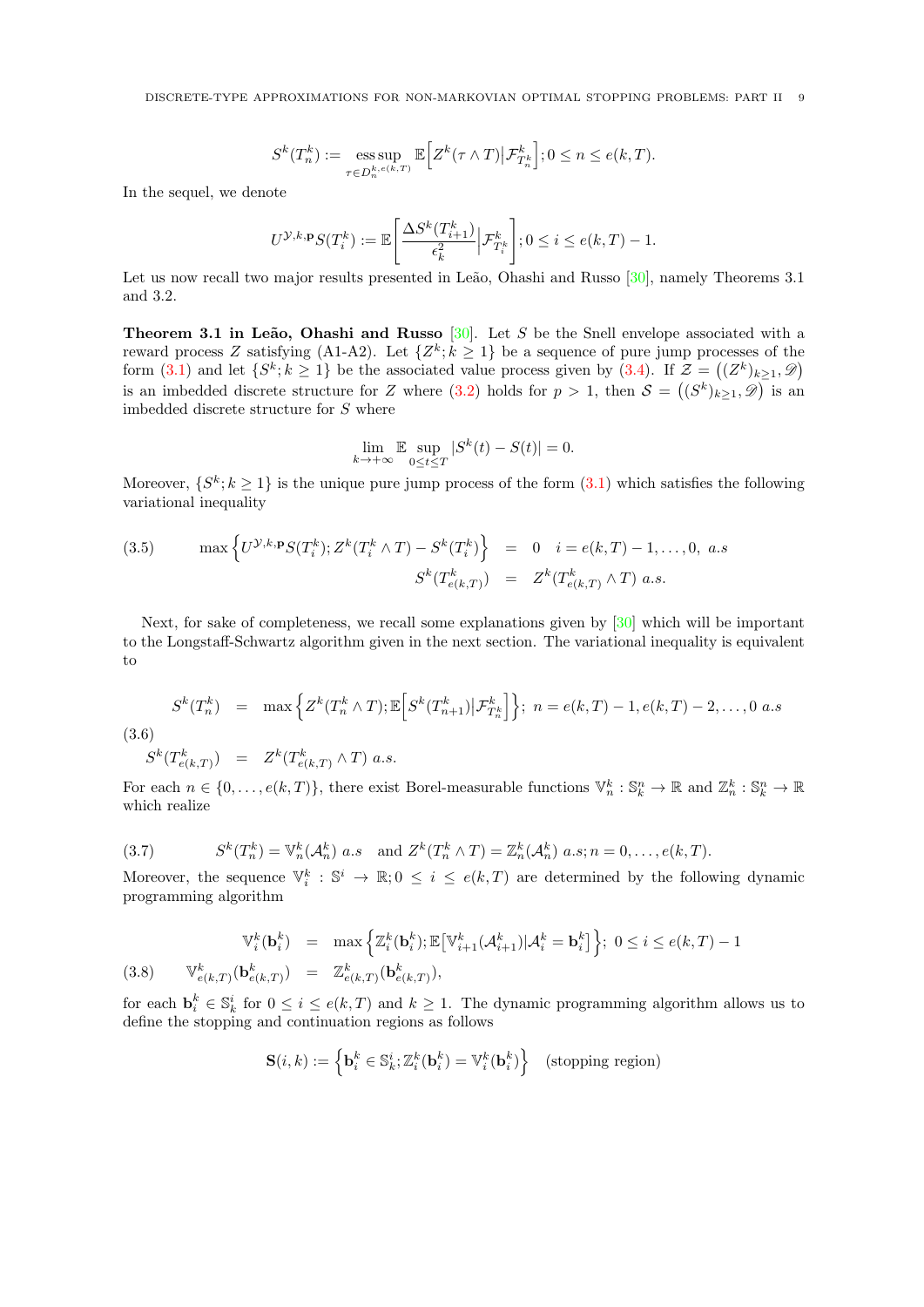$$
\mathbf{D}(i,k) := \left\{ \mathbf{b}_i^k \in \mathbb{S}_k^i; \mathbb{V}_i^k(\mathbf{b}_i^k) > \mathbb{Z}_i^k(\mathbf{b}_i^k) \right\} \quad \text{(continuation region)}
$$

where  $0 \leq i \leq e(k,T)$ . For a given non-negative integer  $n \geq 0$ , let us denote  $J_n^{k,e(k,T)}$  as the set of all  $(\mathcal{F}^k_{T^k_i})_{i=n}^{e(k,T)}$ -stopping times  $\eta$  having the form

(3.9) 
$$
\eta = \sum_{i=n}^{e(k,T)} i1\!\!1_{\{\tau=i\}},
$$

where  $\{\tau = i\}$ ;  $n \leq i \leq e(k, T)$  constitutes a partition of  $\Omega$ . Clearly, there exists a natural isomorphism between  $J_n^{k,e(k,T)}$  and  $D_n^{k,e(k,T)}$ . Let us define

(3.10) 
$$
Y^{k}(i) := Z^{k}(T_{i}^{k} \wedge T); i \geq 0.
$$

 $\tau$ 

By construction,

ess sup 
$$
\mathbb{E}[Y^k(\eta)|\mathcal{F}^k_{T^k_n}] = S^k(T^k_n)
$$
 a.s  $\eta \in J^{k,e(k,T)}_n$ 

for each  $0 \leq n \leq e(k, T)$ .

The smallest  $(\mathcal{F}^k_{T^k_i})_{i=0}^{e(k,T)}$ -optimal stopping-time w.r.t the problem

$$
\sup_{\substack{\in J_0^{e(k,T)} }} \mathbb{E}\big[ Y^k(\tau) \big] = \sup_{\eta \in D_0^{k,e(k,T)}} \mathbb{E}\big[ Z^k(\eta \wedge T) \big]
$$

is given by

$$
\tau^k \quad := \quad \min \Big\{ 0 \leq j \leq e(k,T); \mathcal{A}_j^k \in \mathbf{S}(j,k) \Big\}
$$

$$
(3.11)
$$

$$
= \min \left\{ 0 \le j \le e(k,T); S^k(T_j^k) = Z^k(T_j^k \wedge T) \right\}
$$

which is finite a.s by construction. Moreover, the dynamic programming principle can be written as

(3.12) 
$$
\begin{cases} \tau_{e(k,T)}^k := e(k,T) \\ \tau_j^k := j 1 \Big|_{G_j^k} + \tau_{j+1}^k 1 \Big|_{(G_j^k)^c}; 0 \le j \le e(k,T) - 1 \end{cases}
$$

where

<span id="page-9-2"></span><span id="page-9-1"></span>
$$
G_j^k := \left\{ \mathbb{Z}_j^k(\mathcal{A}_j^k) \ge \mathbb{E}\Big[\mathbb{Z}_{\tau_{j+1}^k}^k(\mathcal{A}_{\tau_{j+1}^k}^k) \big| \mathcal{A}_j^k\Big] \right\}; 0 \le j \le e(k,T) - 1
$$

and  $\tau^k = \tau_0^k$  a.s. The sequence of functions  $\mathbf{U}_j^k : \mathbb{S}_k^j \to \mathbb{R}$ 

(3.13) 
$$
\mathbf{b}_j^k \mapsto \mathbf{U}_j^k(\mathbf{b}_j^k) := \mathbb{E}\Big[\mathbb{Z}_{\tau_{j+1}^k}^k(\mathcal{A}_{\tau_{j+1}^k}^k) \big| \mathcal{A}_j^k = \mathbf{b}_j^k\Big]; 0 \leq j \leq e(k,T)-1
$$

are called continuation values.

The value functional which gives the best payoff can be reconstructed by means of our dynamic programming principle over the  $e(k, T)$ -steps in such way that

<span id="page-9-0"></span>(3.14) 
$$
V_0^k := \sup_{\eta \in J_0^{k, e(k,T)}} \mathbb{E}\big[ Y^k(\eta) \big] = \mathbb{V}_0^k(\mathbf{0}) = \max \Big\{ \mathbb{Z}_0^k(\mathbf{0}); \mathbb{E}\big[ \mathbb{V}_1^k(\mathcal{A}_1^k) \big] \Big\},
$$

where  $\mathbb{E}\big[\mathbb{V}^k_1(\mathcal{A}^k_1)\big] = \mathbb{E}\Big[\mathbb{Z}^k_{\tau^k_1}(\mathcal{A}^k_{\tau^k_1})\Big] = \mathbf{U}^k_0(\mathbf{0}).$  Moreover,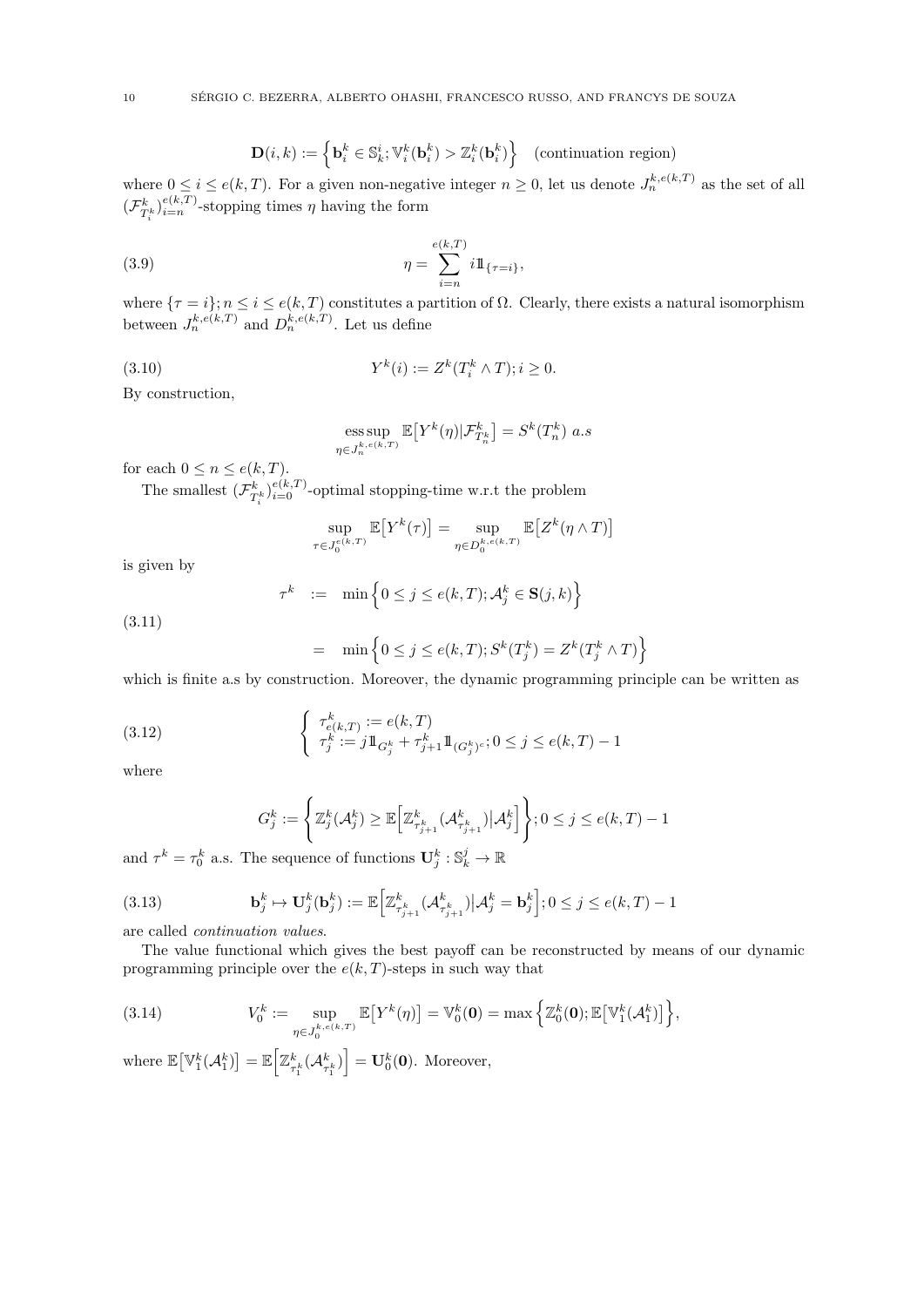<span id="page-10-0"></span>(3.15) 
$$
\mathbb{E}\big[Y^k(\tau^k)\big] = \mathbb{E}\big[Z^k(T^k_{\tau^k} \wedge T)\big] = \sup_{\tau \in D^k_{0,T}} \mathbb{E}\big[Z^k(\tau \wedge T^k_{e(k,T)})\big]
$$

(3.16) 
$$
= \sup_{\tau \in \mathcal{T}_0(\mathbb{F})} \mathbb{E}\big[Z^k(\tau \wedge T^k_{e(k,T)})\big]
$$

where identity  $(3.16)$  is due to Proposition 3.1 in [\[30\]](#page-29-0). We now finish this section by recalling the following result. In the sequel, we recall that  $S(0) = \sup_{\eta \in \mathcal{T}_0(\mathbb{F})} \mathbb{E}\big[Z(\eta)\big].$ 

Theorem 3.2 in Leão, Ohashi and Russo [\[30\]](#page-29-0). If  $\mathcal{Z} = ((Z^k)_{k \geq 1}, \mathscr{D})$  is an imbedded discrete structure for the reward process Z, then  $T_{\tau^k}^k \wedge T$  is an  $\epsilon$ -optimal stopping time in the Brownian filtration, i.e., for a given  $\epsilon > 0$ ,

$$
\sup_{\eta \in \mathcal{T}_0(\mathbb{F})} \mathbb{E}\big[Z(\eta)\big] - \epsilon < \mathbb{E}\big[Z(T^k_{\tau^k} \wedge T)\big]
$$

for every  $k$  sufficiently large. Moreover,

(3.17) 
$$
\left|\sup_{\tau \in \mathcal{T}_0(\mathbb{F})} \mathbb{E}\left[Z(\tau)\right] - V_0^k\right| \leq \|Z^k(\cdot \wedge T_{e(k,T)}^k) - Z\|_{\mathbf{B}^1} \to 0
$$

as  $k \to +\infty$ .

Let us now present a Longstaff-Schwartz algorithm for the value functions

$$
V_0^k; k \ge 1.
$$

3.1. Longstaff-Schwartz algorithm. Each random element  $\mathcal{A}_n^k$  induces an image probability measure  $\rho_n^k := \mathbb{P}_n^k$  on  $\mathbb{S}_k^n$ ;  $n \ge 1$  where  $\rho_0$  is just the Dirac concentrated on **0**. For each  $m = 0, \ldots e(k,T)-1$ , the family  $\{\mathcal{A}_{j}^{k}$ ;  $j = m, \ldots, e(k, T)\}$  induces an image probability measure  $\rho_{m, e(k, T)}^{k}$  on the  $e(k, T)$   $m + 1$ -fold cartesian product space

$$
(\underbrace{\mathbb{S}_k^{e(k,T)}\times \cdots \times \mathbb{S}_k^{e(k,T)}}_{e(k,T)-m+1}).
$$

Throughout this article, we assume that  $\mathbb{Z}_n^k : \mathbb{S}_k^n \to \mathbb{R} \in L^2(\mathbb{S}_k^n, \rho_n^k)$  for every  $n = 0, \ldots, e(k, T)$ . Let us now select a subset  $\{\widehat{\mathbf{U}}_j^k; j = 0, \ldots e(k,T) - 1\}$  of functions such that  $\widehat{\mathbf{U}}_j^k \in L^2(\mathbb{S}_k^j, \rho_j^k)$  for each  $j = 0, \ldots, e(k, T) - 1$ . For each choice of functions, we set inductively

(3.18) 
$$
\begin{cases} \ \widehat{\tau}_{e(k,T)}^k := e(k,T) \\ \ \widehat{\tau}_j^k := j 1 \, \widehat{\sigma}_j^k + \tau_{j+1}^k 1 \! 1_{(\widehat{G}_j^k)^c}; 0 \leq j \leq e(k,T) - 1 \end{cases}
$$

where  $\widehat{G}_j^k := \{ \mathbb{Z}_j^k(\mathcal{A}_j^k) \geq \widehat{U}_j^k(\mathcal{A}_j^k) \}; 0 \leq j \leq e(k,T) - 1 \text{ and } \widehat{\tau}^k = \widehat{\tau}_0^k$ . Here,  $\widehat{U}_j^k(\cdot)$  should be interpreted as a suitable approximation of  $\mathbb{E}\left[\mathbb{Z}^k_{\widehat{\tau}^k_{j+1}}(\mathcal{A}^k_{\widehat{\tau}^k_{j+1}})|\mathcal{A}^k_j=\cdot\right]$  for each  $j=0,\ldots,e(k,T)-1$ .

The set  $\{\hat{\tau}_j^k; 0 \leq j \leq e(k,T)\}\$  induces a set of conditional expectations

$$
\mathbb{E}\Big[Y^k(\widehat{\tau}_{j+1}^k)|\mathcal{A}_j^k\Big] = \mathbb{E}\Big[\mathbb{Z}^k_{\widehat{\tau}_{j+1}^k}(\mathcal{A}_{\widehat{\tau}_{j+1}^k}^k)|\mathcal{A}_j^k\Big]; j=0,\ldots,e(k,T)-1
$$

so that one can postulate

$$
\widehat{V}_0^k := \max\left\{ \mathbb{Z}_0^k(\mathbf{0}); \widehat{\mathbf{U}}_0^k(\mathbf{0}) \right\}
$$

as a possible approximation for  $(3.14)$ . Inspired by Zanger [\[40\]](#page-29-10), the Monte Carlo algorithm is given by the following lines.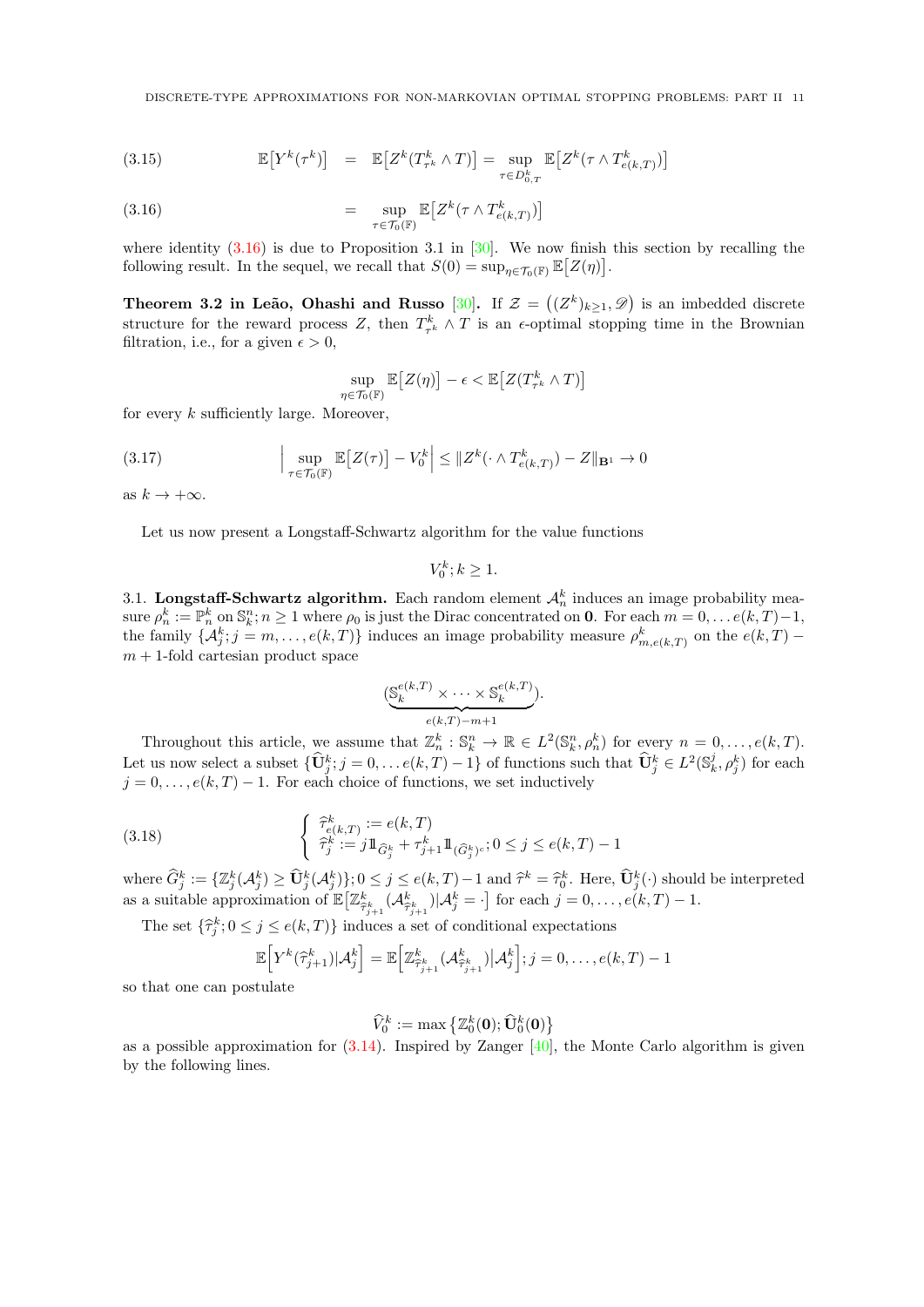**Longstaff-Schwartz Algorithm.** Let us fix  $k > 1$ . Step (0): Given any positive integer N, select  $\mathcal{H}_{N,0}^k\subset\mathbb{R}$ . For each  $j=1,\ldots,e(k,T)-1$ , select  $\mathcal{H}_{N,j}^k\subset L^2(\mathbb{S}_k^j,\rho_j^k)$ . The sets  $\mathcal{H}_{N,j}^k;0\leq j\leq e(k,T)$ possibly depends on N and the choice is dictated by some a priori information that one has about the continuation values [\(3.13\)](#page-9-1). In learning theory literature, they are usually called approximation architectures. From  $(A_\ell^k; 0 \leq \ell \leq e(k,T) \big)$ , generate N independent samples  $\mathcal{A}_{0,i}^k, \mathcal{A}_{1,i}^k, \ldots, \mathcal{A}_{e(k,T),i}^k; i =$  $1, \ldots, N$ . For each  $\ell = 0, \ldots e(k, T)$ , let us denote

$$
\mathbf{A}_{\ell N}^k := \left(\mathcal{A}_{\ell,1}^k, \mathcal{A}_{\ell,2}^k, \ldots, \mathcal{A}_{\ell,N}^k; \ldots; \mathcal{A}_{e(k,T),1}^k, \mathcal{A}_{e(k,T),2}^k, \ldots, \mathcal{A}_{e(k,T),N}^k\right)
$$
\nwith  $(e(k,T) - \ell + 1)N$ -factors.

Step (1): For  $j = e(k,T)-1$ , we set  $\hat{\tau}_{j+1}^k := \hat{\tau}_{j+1}^k(\mathbf{A}_{(j+1)N}^k) := e(k,T)$  and generate  $\{(\mathcal{A}_{j,i}^k,(\mathbb{Z}_{\hat{\tau}_{j+1}}^k)_i); 1 \leq k \leq k\}$  $i \leq N$ , where we define  $(\mathbb{Z}^k_{\hat{\tau}_{j+1}})_i := \mathbb{Z}^k_{e(k,T)}(\mathcal{A}^k_{e(k,T),i}); 1 \leq i \leq N$ . We then select

<span id="page-11-1"></span>(3.19) 
$$
\widehat{\mathbf{U}}_{j}^{k} := \arg \min_{g \in \mathcal{H}_{N,j}^{k}} \frac{1}{N} \sum_{i=1}^{N} \left( (\mathbb{Z}_{\widehat{\tau}_{j+1}^{k}}^{k})_{i} - g(\mathcal{A}_{j,i}^{k}) \right)^{2}.
$$

One should notice that  $\hat{\mathbf{U}}_j^k$  is a functional of  $\mathbf{A}_{jN}^k$  so that we assume the existence of a minimizer

<span id="page-11-4"></span>(3.20) 
$$
\widehat{\mathbf{U}}_j^k : \mathbb{S}_k^j \times (\mathbb{S}_k^j)^N \times \ldots \times (\mathbb{S}_k^{e(k,T)})^N \to \mathbb{R}
$$

of [\(3.19\)](#page-11-1) which possibly can depend on N. With  $\widehat{\mathbf{U}}_j^k$  at hand, we compute  $\widehat{\tau}_{ji}^k = (\widehat{\tau}_j^k(\mathbf{A}_{jN}^k))$  $\,i$ , the value that  $\hat{\tau}^k_j = \hat{\tau}^k_j (\mathbf{A}^k_{jN})$  assumes based on the *i*-th sample according to [\(3.12\)](#page-9-2), i.e., we define

<span id="page-11-2"></span>
$$
(3.21) \qquad \qquad \widehat{\tau}_{ji}^k := j1\!\!1_{\left\{\mathbb{Z}_j^k(\mathcal{A}_{j,i}^k) \geq \widehat{\mathbf{U}}_j^k(\mathcal{A}_{j,i}^k, \mathbf{A}_{jN}^k)\right\}} + \widehat{\tau}_{(j+1)i}^k1\!\!1_{\left\{\mathbb{Z}_j^k(\mathcal{A}_{j,i}^k) < \widehat{\mathbf{U}}_j^k(\mathcal{A}_{j,i}^k, \mathbf{A}_{jN}^k)\right\}}
$$

for  $1 \leq i \leq N$ . In this case, we set

(3.22) 
$$
\left(\mathbb{Z}_{\widehat{\tau}_j^k}^k\right)_i := \left\{\begin{array}{c} \mathbb{Z}_j^k(\mathcal{A}_{j,i}^k); \quad \text{if } \widehat{\tau}_{ji}^k = j\\ \mathbb{Z}_{\widehat{\tau}_{(j+1)i}^k}^k(\mathcal{A}_{\widehat{\tau}_{(j+1)i}^k}^k); \quad \text{if } \widehat{\tau}_{ji}^k = \widehat{\tau}_{(j+1)i}^k \end{array}\right.
$$

where  $\hat{\tau}_{(j+1)i}^k = e(k,T)$  for  $1 \le i \le N$ .

Step (2): Based on [\(3.19\)](#page-11-1), [\(3.21\)](#page-11-2) and [\(3.22\)](#page-11-3), we then repeat this procedure inductively  $j = e(k, T)$ −  $2, \ldots, 1, 0$  until step  $j = 0$  to get

<span id="page-11-3"></span>
$$
\left(\widehat{\tau}_{ji}^k, \widehat{\mathbf{U}}_j^k, \left(\mathbb{Z}_{\widehat{\tau}_j^k}^k\right)_i\right); 0 \le j \le e(k, T), 1 \le i \le N.
$$

Step (3): For  $i = 0$ , we set

$$
\widehat{V}_0(\mathbf{A}_{0N}^k):=\max\Bigl\{\mathbb{Z}_0^k(\mathbf{0}),\widehat{\mathbf{U}}_0^k(\mathbf{A}_{0N}^k)\Bigr\}.
$$

## 4. Error estimates for the Monte Carlo method

<span id="page-11-0"></span>In this section, we present the error estimates for the Monte Carlo method described in previous section. Clearly, the most important object in the Monte Carlo scheme is the computation of the underlying conditional expectations. For this purpose, we make use of some machinery from statistical learning theory having the regression function as the fundamental object. Throughout this section, we fix a list a functions  $\mathbb{Z}_n^k : \mathbb{S}_k^n \to \mathbb{R}$ ;  $n = 0, \ldots, e(k, T)$  realizing  $(3.7)$  for a given imbedded discrete structure  $\mathcal{Z} = ((Z^k)_{k \geq 1}, \mathcal{D})$  associated with a given reward process Z. For concrete examples of pathwise representations of structures  $(\mathbb{Z}_{n}^{k})_{n=0}^{e(k,T)}$ , we refer the reader to Section 5 of Leão, Ohashi and Russo  $[30]$  and  $(5.5)$ .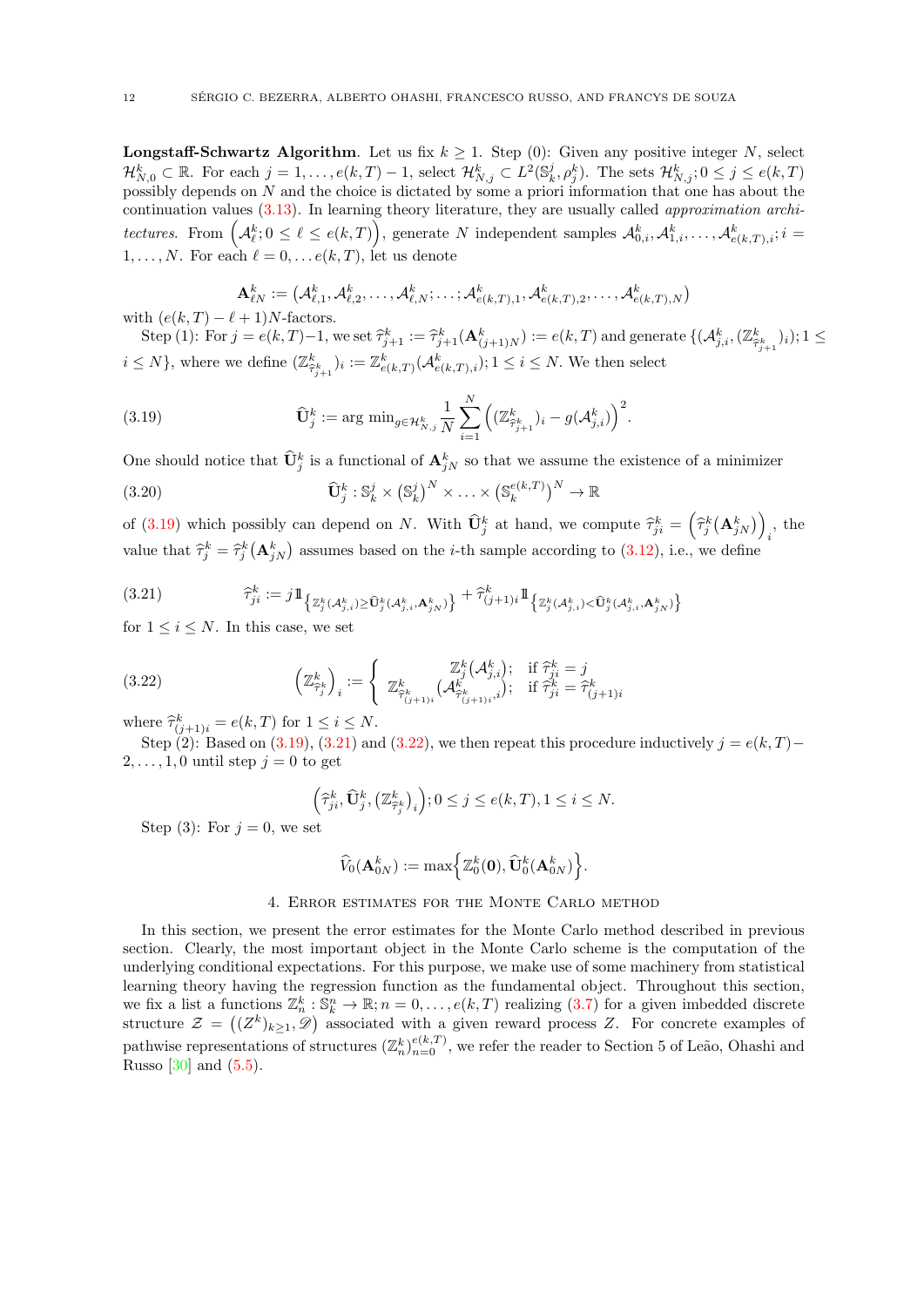4.1. A bit of learning theory. In the sequel, let  $\gamma$  be a Borel probability measure on a product space  $\mathcal{X} \times \mathbb{R}$  where we assume that X is a Polish space equipped with the Borel sigma algebra  $\mathcal{B}(\mathcal{X})$ . Let  $\gamma_{\mathcal{X}}(A) := \gamma(A \times \mathbb{R}); A \in \mathcal{B}(\mathcal{X})$  be the marginal probability measure onto X. Since  $\mathcal{X} \times \mathbb{R}$  is Polish, one can disintegrate  $\gamma$  w.r.t  $\gamma_{\mathcal{X}}$  so that there exists a unique (up to  $\gamma_{\mathcal{X}}$ -null sets) measure-valued function  $x \mapsto \gamma_x(dr)$  which realizes

$$
\int_{\mathcal{X}\times\mathbb{R}} f(x,r)\gamma(dx,dr) = \int_{\mathcal{X}} \int_{\mathbb{R}} f(x,r)\gamma_x(dr)\gamma_x(dx)
$$

for every  $f \in L^1(\mathcal{X} \times \mathbb{R}; \gamma)$ . The function

$$
f_{\gamma}(x) := \int_{\mathbb{R}} r \gamma_x(dr); x \in \mathcal{X}
$$

is the regression function of  $\gamma$ . The most important object to minimize is the so-called risk functional

$$
\mathcal{T}(f) := \int_{\mathcal{X} \times \mathbb{R}} |r - f(x)|^2 \gamma(dx, dr)
$$

where  $f: \mathcal{X} \to \mathbb{R} \in L^2(\mathcal{X}; \gamma_{\mathcal{X}})$ . Since  $\int_{\mathbb{R}} (f_{\gamma}(x) - r) \gamma_x(dr) = 0; x \in \mathcal{X}$ , then one can easily check that

(4.1) 
$$
\mathcal{T}(f) = \mathcal{T}(f_{\gamma}) + ||f - f_{\gamma}||_{L^{2}(\mathcal{X};\gamma_{\mathcal{X}})}^{2}
$$

for every  $f \in L^2(\mathcal{X}; \gamma_{\mathcal{X}})$ . Therefore,

<span id="page-12-0"></span>
$$
f_{\gamma} = \operatorname{argmin}_{f \in L^2(\mathcal{X}; \gamma_{\mathcal{X}})} \mathcal{T}(f).
$$

One central problem in statistical learning theory is to approximate  $f_{\gamma}$  by means of some approximation architecture  $\mathcal{H} \subset L^2(\mathcal{X}; \gamma_{\mathcal{X}})$ . Identity [\(4.1\)](#page-12-0) yields

$$
\arg\min_{g\in\mathcal{H}}\|g-f_{\gamma}\|_{L^{2}(\gamma_{\mathcal{X}})}^{2}=\arg\min_{g\in\mathcal{H}}\int_{\mathcal{X}\times\mathbb{R}}\left(g(x)-r\right)^{2}\gamma(dx,dr).
$$

In this article, we apply learning theory in the following setup: At first, for a given set of continuation values  $\mathbf{U}_{\ell}^k : \mathbb{S}_{k}^{\ell} \to \mathbb{R}; \ell = 0, \ldots, e(k,T) - 1$ , we select a list of approximating functions  $\widehat{\mathbf{U}}_{\ell}^{k} : \mathbb{S}_{k}^{\ell} \to \mathbb{R} \in L^{2}(\rho_{\ell}^{k}); \ell = 0, \ldots, e(k, T) - 1$ . With such approximating functions, for each  $j = 0, \ldots, e(k, T) - 1$ , we define a mapping  $\widehat{\varphi}_j^k : \otimes_{\ell=j}^{e(k, T)}$  ${}_{\ell=j}^{e(k,T)} \mathbb{S}_{k}^{\ell} \to \mathbb{S}_{k}^{j} \times \mathbb{R}$  as follows

(4.2) 
$$
\left(\mathbf{b}_j^k, \mathbf{b}_{j+1}^k, \ldots, \mathbf{b}_{e(k,T)}^k\right) \mapsto \left(\mathbf{b}_j^k, \mathbf{Z}_{\widehat{\tau}_{j+1}^k}^k(\mathbf{b}_{j+1}^k, \ldots, \mathbf{b}_{e(k,T)}^k)\right)
$$

where  $\mathbf{Z}_{\widehat{\tau}_{j+1}}^k : \otimes_{\ell=j+1}^{e(k,T)} \mathbb{S}_{k}^{\ell} \to \mathbb{R}$  is defined inductively by means of the following procedure: We start from  $j = e(k,T) - 1$ , where we set  $\mathbf{Z}^k_{\hat{\tau}^k_{e(k,T)}}(\mathbf{b}^k_{e(k,T)}) := \mathbb{Z}^k_{e(k,T)}(\mathbf{b}^k_{e(k,T)}), \mathbf{b}^k_{e(k,T)} \in \mathbb{S}_k^{e(k,T)}$  $\mathbb{R}^{e(\kappa,1)}$  and

<span id="page-12-2"></span>
$$
(4.3) \qquad \mathbf{Z}_{\hat{\tau}_{j+1}}^k(\mathbf{b}_{j+1}^k,\ldots,\mathbf{b}_{e(k,T)}^k) := \begin{cases} \mathbb{Z}_{j+1}^k(\mathbf{b}_{j+1}^k); & \text{if } \mathbb{Z}_{j+1}^k(\mathbf{b}_{j+1}^k) \geq \hat{\mathbf{U}}_{j+1}^k(\mathbf{b}_{j+1}^k) \\ \mathbf{Z}_{\hat{\tau}_{j+2}}^k(\mathbf{b}_{j+2}^k,\ldots,\mathbf{b}_{e(k,T)}^k); & \text{if } \mathbb{Z}_{j+1}^k(\mathbf{b}_{j+1}^k) < \hat{\mathbf{U}}_{j+1}^k(\mathbf{b}_{j+1}^k) \end{cases}
$$

 $\text{for } j = e(k,T)-2,\ldots, 0.$  Similarly, for  $j = e(k,T)-1$ , we set  $\mathbf{Z}_{\tau_{e(k,T)}^{k}}^{k}(\mathbf{b}_{e(k,T)}^{k}) := \mathbb{Z}_{e(k,T)}^{k}(\mathbf{b}_{e(k,T)}^{k}), \mathbf{b}_{e(k,T)}^{k} \in \mathbb{Z}_{e(k,T)}^{k}$  $\mathbb{S}^{e(k,T)}$  $k^{e(\kappa,1)}$  and

<span id="page-12-1"></span>
$$
(4.4) \qquad \mathbf{Z}_{\tau_{j+1}}^{k}(\mathbf{b}_{j+1}^{k},\ldots,\mathbf{b}_{e(k,T)}^{k}) := \begin{cases} \mathbb{Z}_{j+1}^{k}(\mathbf{b}_{j+1}^{k}); & \text{if } \mathbb{Z}_{j+1}^{k}(\mathbf{b}_{j+1}^{k}) \geq \mathbf{U}_{j+1}^{k}(\mathbf{b}_{j+1}^{k})\\ \mathbf{Z}_{\tau_{j+2}}^{k}(\mathbf{b}_{j+2}^{k},\ldots,\mathbf{b}_{e(k,T)}^{k}); & \text{if } \mathbb{Z}_{j+1}^{k}(\mathbf{b}_{j+1}^{k}) < \mathbf{U}_{j+1}^{k}(\mathbf{b}_{j+1}^{k}) \end{cases}
$$
\n
$$
\text{for } j = e(k,T) - 2,\ldots,0.
$$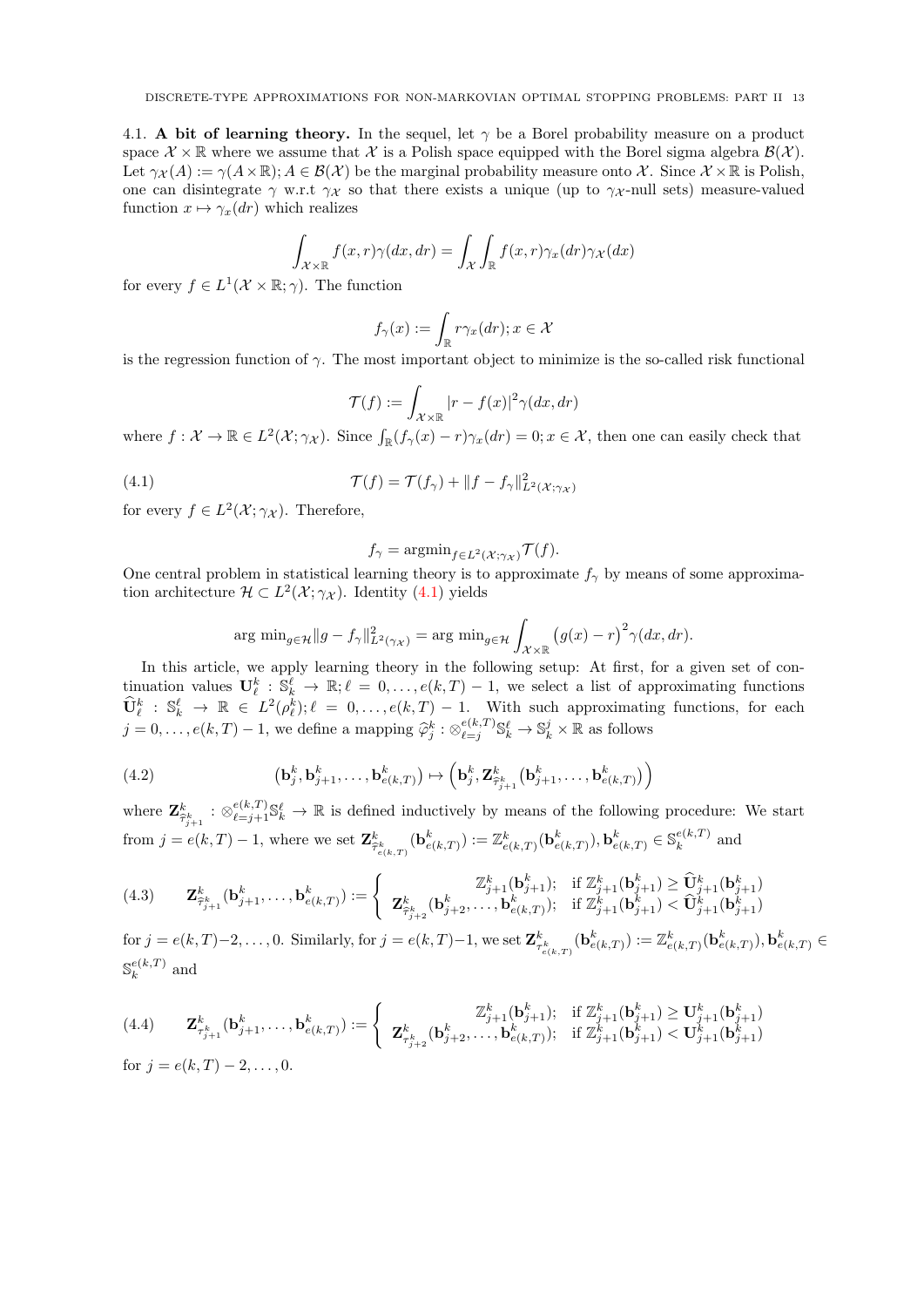<span id="page-13-1"></span>**Remark 4.1.** From  $(4.4)$ , we observe that

<span id="page-13-0"></span>(4.5) 
$$
\mathbf{Z}_{\tau_{j+1}^{k}}^{k}(\mathcal{A}_{(j+1)}^{k},\ldots,\mathcal{A}_{e(k,T)}^{k})=\mathbb{Z}_{\tau_{j+1}^{k}}^{k}(\mathcal{A}_{\tau_{j+1}^{k}}^{k})\ a.s,
$$

so if we set  $\mathbf{U}^k_{e(k,T)}(\mathcal{A}^k_{e(k,T)}) := \mathbb{Z}^k_{e(k,T)}(\mathcal{A}^k_{e(k,T)}),$  then  $(4.5)$  yields

(4.6) 
$$
\mathbf{U}_{j}^{k}(\mathcal{A}_{j}^{k})=\mathbb{E}\big[\mathbb{Z}_{j+1}^{k}(\mathcal{A}_{j+1}^{k})\vee\mathbf{U}_{j+1}^{k}(\mathcal{A}_{j+1}^{k})|\mathcal{A}_{j}^{k}\big],j=e(k,T)-1,\ldots,0.
$$

By observing that

(4.7) 
$$
\mathcal{F}_{T_n^k}^k = \sigma(\mathcal{A}_n^k) = \mathcal{F}_{T_{n-1}^k}^k \vee \sigma(\Delta T_n^k, \eta_n^k) = \sigma(\mathcal{A}_{n-1}^k, \Delta T_n^k, \eta_n^k); n, k \ge 1,
$$

one can easily check that

<span id="page-13-2"></span>(4.8) 
$$
\mathbf{U}_{j}^{k}(\mathbf{b}_{j}^{k}) = \int_{\mathbb{S}_{k}} \mathbb{Z}_{j+1}^{k}(\mathbf{b}_{j}^{k}, s_{j+1}^{k}, \tilde{i}_{j+1}^{k}) \vee \mathbf{U}_{j+1}^{k}(\mathbf{b}_{j}^{k}, s_{j+1}^{k}, \tilde{i}_{j+1}^{k}) \nu_{j+1}^{k} (ds_{j+1}^{k} d\tilde{i}_{j+1}^{k} | \mathbf{b}_{j}^{k})
$$

for  $\mathbf{b}_j^k \in \mathbb{S}_k^j$  and  $j = e(k,T) - 1, \ldots, 0$ , where  $\nu_{j+1}^k$  is the regular conditional probability given by  $(2.9)$ and Theorem [2.1.](#page-6-0) With a slight abuse of notation, we write  $\mathbb{Z}_{j+1}^k(\mathbf{b}_j^k,s_{j+1}^k,\tilde{i}_{j+1}^k)$  and  $\mathbf{U}_{j+1}^k(\mathbf{b}_j^k,s_{j+1}^k,\tilde{i}_{j+1}^k)$ as versions which realize

$$
\mathbb{Z}_{j+1}^{k}(\mathcal{A}_{j}^{k},\Delta T_{j+1}^{k},\eta_{j+1}^{k}) = \mathbb{Z}_{j+1}^{k}(\mathcal{A}_{j+1}^{k}) a.s, \quad \mathbf{U}_{j+1}^{k}(\mathcal{A}_{j}^{k},\Delta T_{j+1}^{k},\eta_{j+1}^{k}) = \mathbf{U}_{j+1}^{k}(\mathcal{A}_{j+1}^{k}) a.s,
$$
  
respectively, for each  $j = e(k,T) - 1, ..., 0$ .

From a theoretical perspective, both  $\mathbb{V}^k$  and  $\mathbf{U}^k$  they are equivalent since they provide the solution of the optimal stopping problem. However, from the numerical point of view, working with continuation values is better than value functions due to the appearance of expectation which allows us to work with smoother functions. This will be crucial to obtain concrete approximation architectures for the continuation values.

**Remark 4.2.** The dynamic programming principle  $(3.8)$ ,  $(3.12)$  and  $(4.3)$  allow us to apply statistical learning techniques to general non-Markovian optimal stopping problems in full generality. In this case, X will be  $\mathbb{S}^j_k$  and  $\rho^k_{j, e(k,T)} \circ (\widehat{\varphi}^k_j)^{-1}$  will play the role of  $\gamma$  for each  $j = 0, \ldots, e(k,T) - 1$ .

One crucial aspect in the obtention of concrete error estimates for our Monte Carlo scheme is the so-called Vapnik-Chervonenkis dimension (henceforth abbreviated by VC dimension) of a set. For readers who are not familiar with this concept, we recall the definition. For a given  $\epsilon > 0$  and a bounded subset  $A \subset \mathbb{R}^N$ , let

$$
m(A, \epsilon) := \{ B \subset \mathbb{R}^N; B \text{ is finite and } \forall a \in A, \exists b \in B; 1/N \| a - b \|_1 < \epsilon \}
$$

where we set  $||a-b||_1 = \sum_{i=1}^{N} |a_i - b_i|$ . Based on this quantity. we define  $\mathcal{N}(\epsilon, A)$  as the cardinality of the smallest subset belonging to  $m(A, \epsilon)$ . Let G be a family of uniformly bounded real-valued functions defined on some subset  $\Sigma \subset \mathbb{R}^m$ . For each  $v = (v_1, \ldots, v_N) \in \Sigma^N$ , we set  $\mathcal{G}(v) = \left\{ (g(v_1), \ldots, g(v_N)) \in \Sigma^N \right\}$  $\mathbb{R}^N; g \in \mathcal{G}$  so it makes sense to consider  $\mathcal{N}(\epsilon, \mathcal{G}(v)); v \in \Sigma^N$ . Now, for a given list  $\{a_1, \ldots, a_n\} \subset$  $\Sigma; n \geq 1$ , we say that G shatter  $\{a_1, \ldots, a_n\} \subset \Sigma$  if there exists  $r = (r_1, \ldots, r_n) \in \mathbb{R}^n$  such that for every  $b = (b_1, \ldots, b_n) \in \{0, 1\}^n$ , there exists  $g \in \mathcal{G}$  such that for each  $i = 1, \ldots, n$   $g(a_i) \geq r_i$  if  $b_i = 1$ and  $g(a_i) < r_i$  if  $b_i = 0$ . We are finally able to define

$$
vc(\mathcal{G}) = \sup \Big\{ \text{card } \{a_1, \ldots, a_n\}; \{a_1, \ldots, a_n\} \text{ is a subset of } \Sigma \text{ shattered by } \mathcal{G} \Big\}.
$$

One important property of the VC dimension is the fact that  $vc(E) \leq 1 + \dim E$  for any finite dimensional vector space of real-valued measurable functions (see e.g Devore and Lorentz  $[11]$ ). This is crucial to obtain concrete approximation architectures.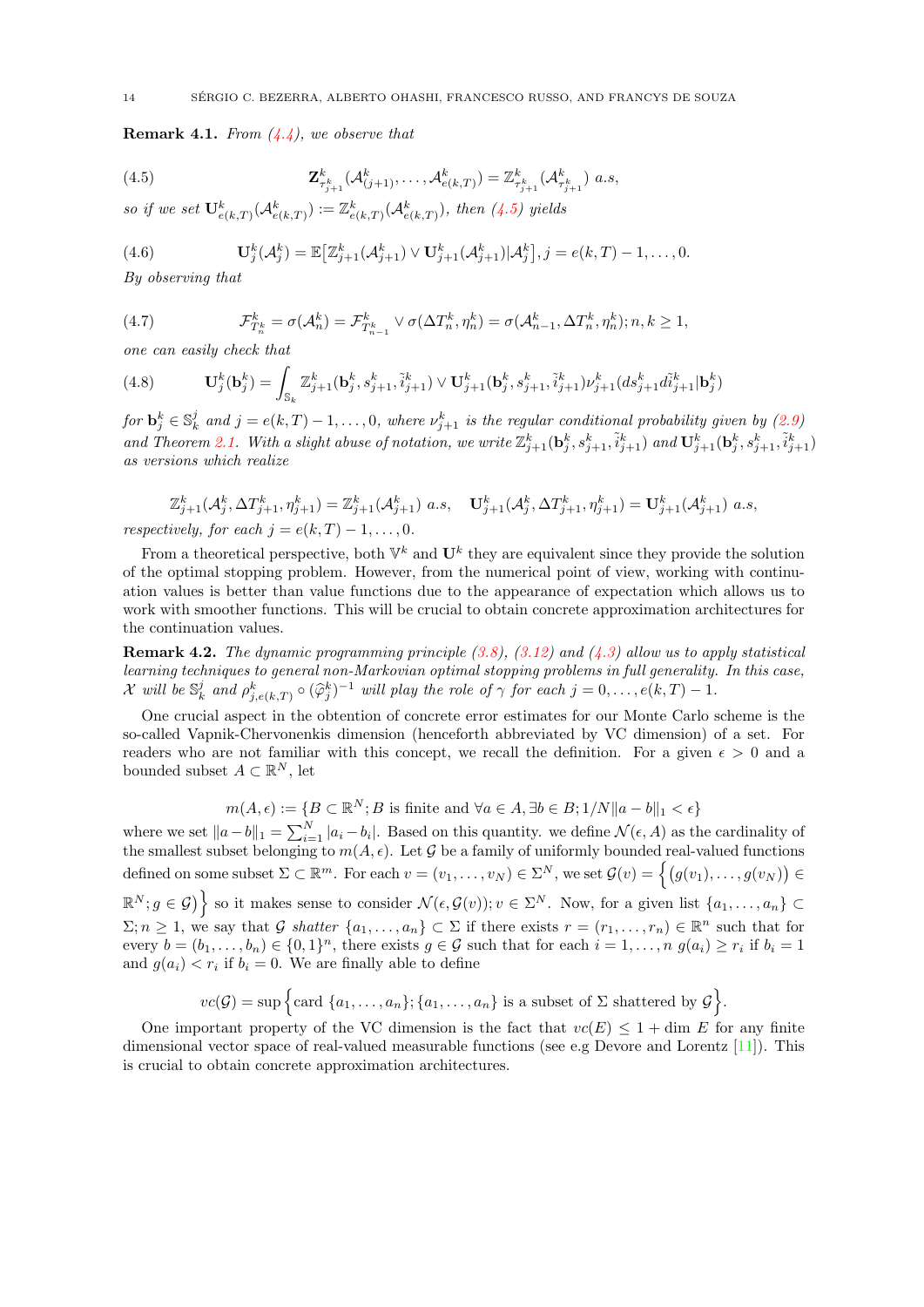4.2. Error estimates. In this section, we present the error estimates of the Longstaff-Schwartz-type algorithm described in previous section. Throughout this section, we fix approximation architectures  $\mathcal{H}_{N,m}^k$ ;  $m = 0, \ldots, e(k,T) - 1$  which must be chosen according to some a priori information about the smoothness on the continuation values, where  $\mathcal{H}_{N,0}^k\subset\mathbb{R}$ . For a moment, let us fix them. In what follows, we make use of the standard notation: If  $F : W \to \mathbb{R}$  is a real-valued function defined on a metric space W, then we denote  $||F||_{\infty,W} = \sup_{w \in W} |F(w)|$ . When there is no risk o confusion, we just write  $||F||_{\infty}$ .

We set  $\mathbf{A}_j^k := (A_j^k, \ldots, A_{e(k,T)}^k)$  and we assume that  $\mathbf{A}_{jN}^k$  and  $\mathbf{A}_j^k$  are independent for each  $j =$  $0, \ldots, e(k, T)$  and  $N \ge 1$ . In the sequel, we employ corresponding lower case notation  $\mathbf{a}_j^k$  to denote the deterministic analogue of the random element  $A_j^k$  in such way that  $a_j^k$  is an arbitrary fixed element of  $\otimes_{\ell=i}^{e(k,T)}$  $\sum_{\ell=j}^{e(k,T)} \mathbb{S}^{\ell}_{k}$  ( $e(k,T) - j + 1$  factors). In a similar way, the elements of  $\left(\otimes_{\ell=j}^{e(k,T)}\right)$  $\binom{e(k,T)}{\ell=j}$   $\mathbb{S}_k^{\ell}$   $\binom{N}{k}$  factors) will be denoted by  $\mathbf{a}_{jN}^k$  for  $j = 0, \ldots, e(k,T)$ . From  $\mathcal{A}_{j,i}^k$ ;  $i = 1, \ldots, N, j = 0, \ldots, e(k,T)$ , we set  $\mathbf{A}_{(j,i)}^k :=$  $(\mathcal{A}_{j,i}^k, \mathcal{A}_{(j+1),i}^k, \ldots, \mathcal{A}_{e(k,T),i}^k)$ . Of course,  $\mathbf{A}_{jN}^k$  can be naturally identified with  $(\mathbf{A}_{(j,1)}^k, \ldots, \mathbf{A}_{(j,N)}^k)$  for  $j = 0, \ldots, e(k, T)$  and  $N \ge 1$ . Moreover, for each  $i = 1, \ldots, N$ ,  $\mathbf{a}_{(j,i)}^k$  denotes a generic element of  $\otimes_{\ell=i}^{e(k,T)}$  $\mathbf{e}_{\ell=j}^{(k,T)} \mathbb{S}_k^{\ell}$  and, of course,  $\mathbf{a}_{jN}^k$  can be identified with  $(\mathbf{a}_{(j,1)}^k, \ldots, \mathbf{a}_{(j,N)}^k)$ .

In order to prove convergence of the Longstaff-Schwartz algorithm with explicit error estimates, we need to impose the following conditions for a given  $k \geq 1$ :

(H1) In the context of the Longstaff-Schwartz algorithm, let  $N \geq 2$  and we suppose that  $\mathcal{H}_{N,j}^k \subset$  $L^2(\mathbb{S}_k^j, \rho_j^k)$  and there exists  $\nu_k$  such that  $vc(\mathcal{H}_{N,j}^k) \leq \nu_k < +\infty$  for every  $j = 1, \ldots, e(k,T) - 1$  and for every  $N \geq 2$ .

(H2) There exists  $B_k$  such that  $\sup\{\|f\|_{\infty}; f \in \mathcal{H}_{N,j}^k\} \leq B_k < +\infty$  for every  $j = 0, \ldots, e(k,T) - 1$ and  $N\geq 2.$ 

Assumptions (H1-H2) are well-known in the classical case of the Longstaff-Schwartz algorithm based on Markov chains. See e.g Egloff  $[12]$ , Zanger  $[40, 41]$  $[40, 41]$  $[40, 41]$  and other references therein.

Remark 4.3. It is important to point out that the approximation architectures in  $(H1-H2)$  need not be neither convex nor closed. This relaxation is not surprising and it is known to work in the classical Longstaff-Schwartz algorithm based on Markov chains as demonstrated by Zanger [\[40\]](#page-29-10).

**Remark 4.4.** It is important to stress that we are assuming the existence of a minimizer  $(3.20)$  and the existence of the projection map  $\pi: \mathcal{H}_{N,j}^k \to L^2(\mathbb{S}_k^j, \rho_j^k)$ 

<span id="page-14-0"></span>
$$
\pi_{\mathcal{H}_{N,j}^k}(f) = \arg\min_{g \in \mathcal{H}_{N,j}^k} \|g - f\|_{L^2(\mathbb{S}_k^j, \rho_j^k)}
$$

for  $1 \leq j \leq e(k,T) - 1$ ,  $N \geq 2$  and  $k \geq 1$ . There are some conditions for the existence of both minimizers as discussed in Remark 5.4 by Zanger  $[40]$ , for instance, compactness of  ${\cal H}^k_{N,j}$ . We observe that we may assume that  $\mathbb{S}_k^j$ ;  $1 \leq j \leq e(k,T)$  they are compact because all the hitting times  $(T_n^k)_{n=1}^{e(k,T)}$ in the control problem have to be restricted to  $[0, T]$  and  $\mathbb{I}_k$  is obviously compact. In this case, Arzela-Ascoli theorem provides a readable characterization for compact architecture spaces.

Let us define

(4.9) 
$$
L_k = \max\left\{1, \|\mathbb{Z}_1^k\|_{\infty}, \dots, \|\mathbb{Z}_{e(k,T)}^k\|_{\infty}\right\}
$$

for  $k \ge 1$ . In the sequel, we set  $c_{\ell}(k) := 2(e(k,T) - \ell + 1)\log_2(e(e(k,T) - \ell + 1)), C_{B_kL_k} := 36(B_k + L_k)^2$ where **e** is the Euler's number. By using Remark [3.1,](#page-7-2) the proof of the following lemma follows from the proof of Theorem 5.1 in pages  $26-27$  given by Zanger  $[40]$  so we omit the details.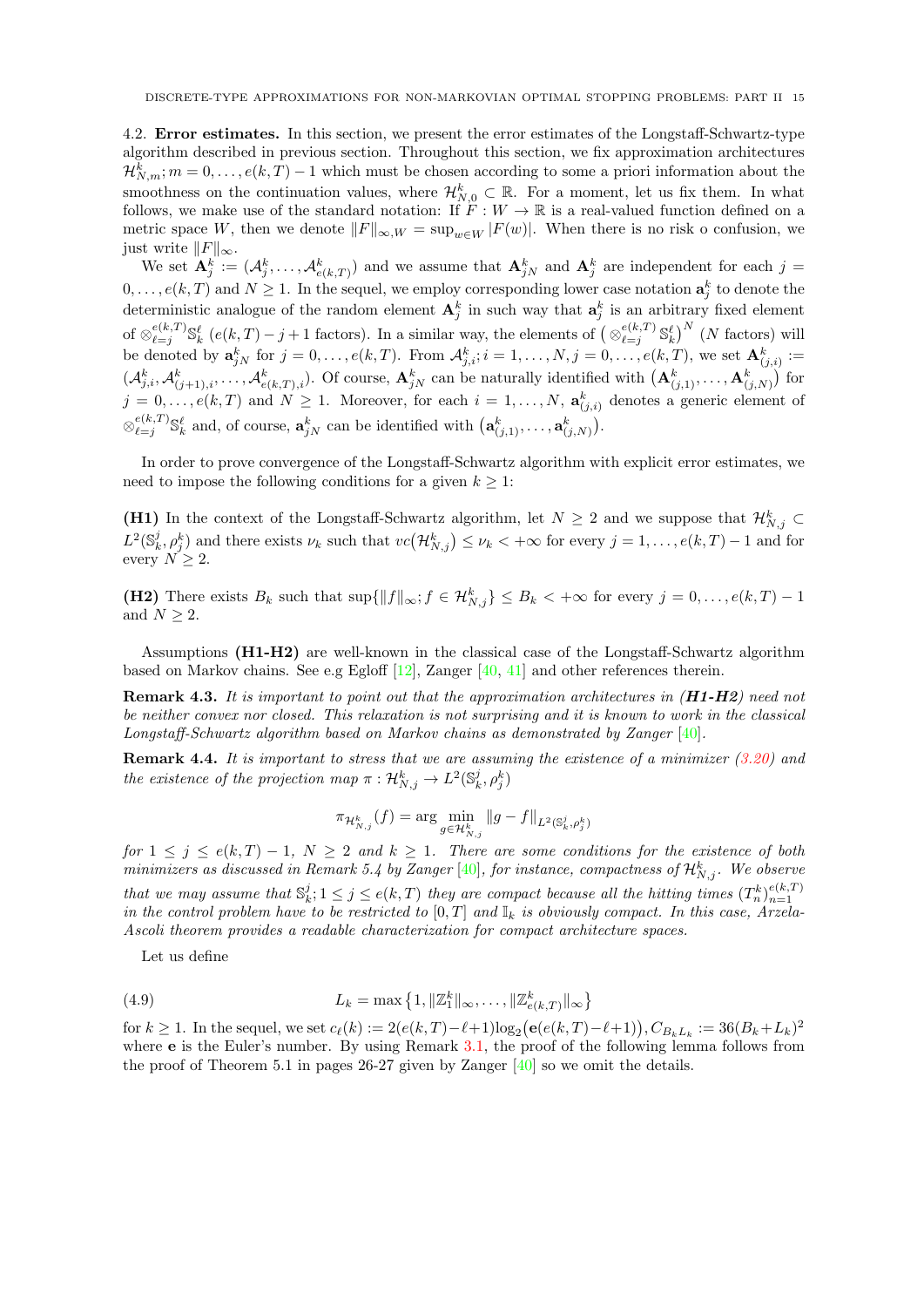<span id="page-15-1"></span>**Lemma 4.1.** Assume that hypotheses (**H1-H2**) and  $L_k < +\infty$  fold true for a given  $k > 1$ . We set  $\mathcal{H}_{N,0}^{k} = [-L_{k}, L_{k}],$  Then, for  $\alpha > 0$  and  $\ell = 0, \ldots, e(k, T) - 1$ , we have

<span id="page-15-3"></span>
$$
\mathbb{P}\Biggl\{\Big\|\widehat{\mathbf{U}}_{\ell}^{k}(\cdot;\mathbf{A}_{\ell N}^{k}) - \mathbb{E}\big[\mathbf{Z}_{\widehat{\tau}_{\ell+1}^{k}}^{k}(\mathbf{A}_{\ell+1}^{k})|\mathcal{A}_{\ell}^{k} = \cdot\big]\Big\|_{L^{2}(\rho_{\ell}^{k})}^{2} \geq \alpha
$$
\n
$$
+ 4 \inf_{g \in \mathcal{H}_{N,\ell}^{k}} \Bigg\|g - \mathbb{E}\big[\mathbf{Z}_{\widehat{\tau}_{\ell+1}^{k}}^{k}(\mathbf{A}_{\ell+1}^{k})|\mathcal{A}_{\ell}^{k} = \cdot\big]\Big\|_{L^{2}(\rho_{\ell}^{k})}^{2}
$$
\n
$$
\leq 6e^{4}(c_{\ell}(k)\nu_{k} + 1)^{4}B_{k}^{2\nu_{k}}L_{k}^{2c_{\ell}(k)\nu_{k}}\Big(\frac{512C_{B_{k}L_{k}}(B_{k} + L_{k})e}{\alpha}\Big)^{2\nu_{k}(1 + c_{\ell}(k))} \times \exp\Big(\frac{-N\alpha}{443C_{B_{k}L_{k}}^{2}}\Big)
$$

as long as  $N \geq \frac{36C_{B_kL_k}^2}{\alpha}$ . Here,  $\widehat{\mathbf{U}}_r^k(\cdot; \mathbf{A}_{rN}^k)$  is computed according to [\(3.19\)](#page-11-1).

<span id="page-15-2"></span>**Lemma 4.2.** Assume that hypotheses ( $H1-H2$ ) hold true. Then, for each  $j = 0, \ldots, e(k, T) - 1$ , we have

$$
\mathbb{E} \|\widehat{\mathbf{U}}_{j}^{k}(\cdot; \mathbf{A}_{jN}^{k}) - \mathbf{U}_{j}^{k}\|_{L^{2}(\rho_{j}^{k})} \leq (e(k, T) - j)N^{-1/2} \Big(C(B_{k} + L_{k})^{2} (\sqrt{\nu_{k}c_{j}(k)}log^{1/2}(N) + log^{1/2}(C_{j,k}))\Big)
$$
\n(4.11)

$$
+ 4 \sum_{\ell=j}^{\infty} \mathbb{E} \Big( \inf_{f \in \mathcal{H}_{N,\ell}^k} \Big\| f - \mathbb{E}[\mathbf{Z}_{\widehat{\tau}_{\ell+1}^k}^k(\mathbf{A}_{\ell+1}^k)|\mathcal{A}_{\ell}^k] \Big\|_{L^2(\rho_{\ell}^k)} \Big).
$$

Here,  $C_{j,k} = C(c_j(k)\nu_k+1)^4 B_k^{2\nu_k} L_k^{2c_j(k)\nu_k} (C(B_k+L_k))^{3\nu_k(1+c_j(k))}$  for  $j = 0, \ldots, e(k,T)-1$ , where  $c_j(k) = 2(e(k,T) - j + 1) log_2(e(e(k,T) - j + 1)),$  and C is a numerical constant  $0 < C < \infty$  which does not depend on  $(\nu_k, k, L_k, B_k)$ . Moreover,

$$
\mathbb{E}|\widehat{V}_0(\mathbf{A}_{0N}^k) - V_0^k| \leq e(k,T)N^{-1/2}\Big(C(B_k + L_k)^2(\sqrt{\nu_k c_0(k)}log^{1/2}(N) + log^{1/2}(C_{0,k}))\Big)
$$

$$
(4.12)
$$

$$
+ 4 \sum_{\ell=1}^{e(k,T)-1} \mathbb{E} \Big( \inf_{f \in \mathcal{H}_{N,\ell}^k} \Big\| f - \mathbb{E}[\mathbf{Z}_{\widehat{\tau}_{\ell+1}^k}^k(\mathbf{A}_{\ell+1}^k) | \mathcal{A}_{\ell}^k] \Big\|_{L^2(\rho_{\ell}^k)} \Big)
$$

.

Proof. The argument is similar to the proof of Theorem 5.1 in Zanger [\[40\]](#page-29-10). The key point is the error propagation estimate

$$
\left\| \widehat{\mathbf{U}}_{j}^{k}(\cdot; \mathbf{a}_{jN}^{k}) - \mathbb{E}[\mathbf{Z}_{\tau_{j+1}^{k}}^{k}(\mathbf{A}_{j+1}^{k}) | \mathcal{A}_{j}^{k} = \cdot] \right\|_{L^{2}(\rho_{j}^{k})}
$$
\n
$$
\leq 2 \sum_{m=j}^{e(k,T)-1} \left\| \widehat{\mathbf{U}}_{m}^{k}(\cdot; \mathbf{a}_{mN}^{k}) - \mathbb{E}[\mathbf{Z}_{\widehat{\tau}_{j+1}^{k}(\mathbf{a}_{(m+1)N}^{k})}^{k}(\mathbf{A}_{m+1}^{k}) | \mathcal{A}_{m}^{k} = \cdot] \right\|_{L^{2}(\rho_{j}^{k})}
$$

<span id="page-15-0"></span>which holds for each  $\mathbf{a}_{jN}^k \in \left( \otimes_{\ell=j}^{e(k,T)} \right)$  $\binom{e(k,T)}{e=j}$   $\mathbb{S}_k^{\ell}$  where  $j = 0, \ldots, e(k,T) - 1$ . For the proof of [\(4.13\)](#page-15-0), we shall use Remark [3.1](#page-7-2) and then the same arguments given in the proof of Lemma 2.2 in Zanger  $[41]$ hold in our context. Now, by invoking Lemma [4.1](#page-15-1) and  $(4.13)$ , one may proceed in a similar way as in the proof of Theorem 5.1 in Zanger  $[40]$ , so we prefer to omit the details.

An almost immediate consequence of Lemma [4.2](#page-15-2) yields the convergence of our Longstaff-Schwartz algorithm for dense approximation architectures.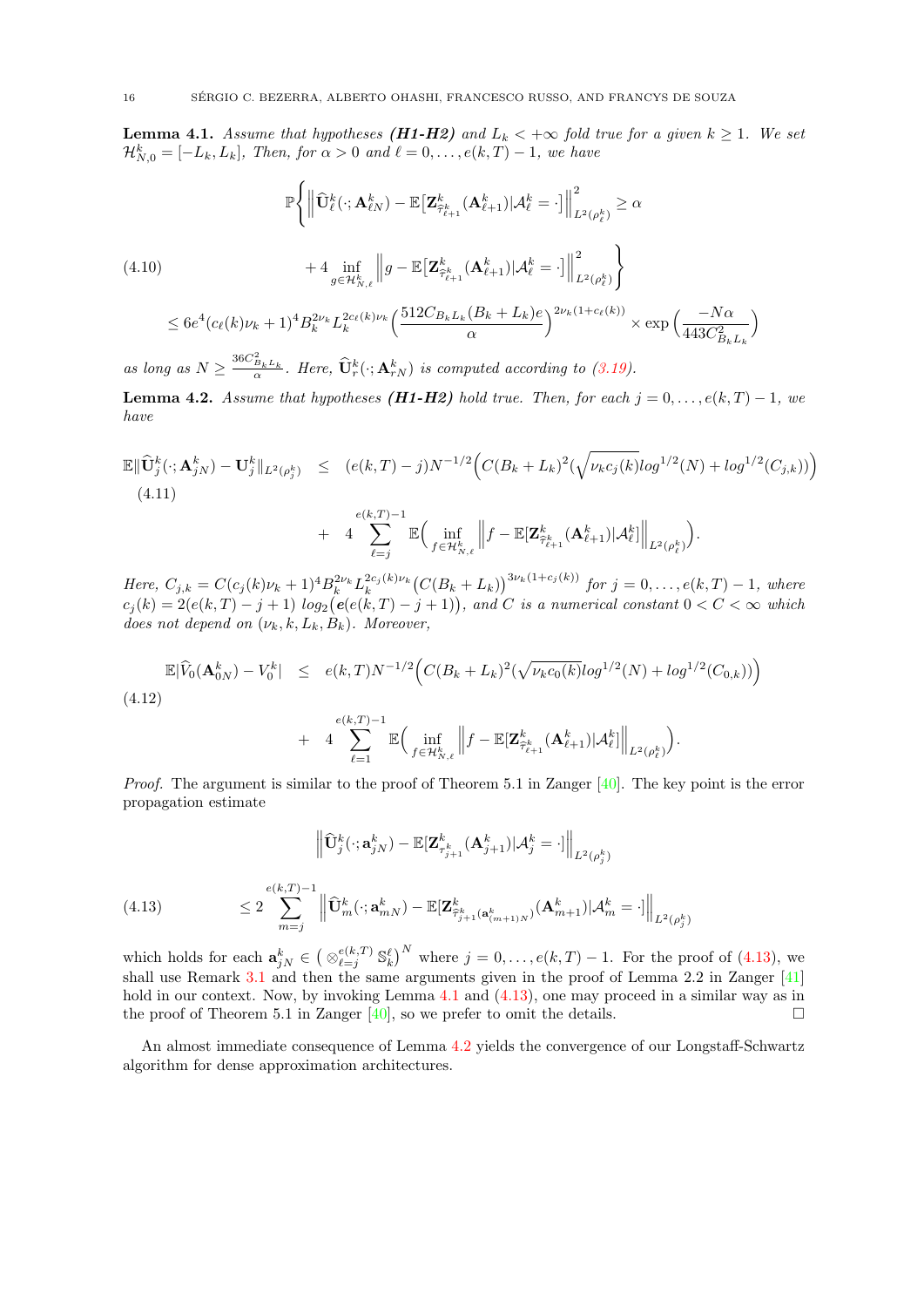<span id="page-16-0"></span>**Theorem 4.1.** Let us fix  $k \geq 1$ . Let us assume that the hypotheses (A1-A2-H1-H2) hold true and we assume the architecture space  $\mathcal{H}_{N,j}^k$  are dense subsets of  $L^2(\rho_j^k)$  for each  $j=1,\ldots,e(k,T)-1$  and a positive integer  $N \geq 2$ . Then, for each  $j = 0, \ldots, e(k, T) - 1$ , we have

<span id="page-16-2"></span>(4.14) 
$$
\left\| \widehat{\mathbf{U}}_{j}^{k}(\mathbf{A}_{jN}^{k}) - \mathbf{U}_{j}^{k} \right\|_{L^{2}(\rho_{j}^{k})} \to 0 \quad \text{and } |\widehat{V}_{0}^{k}(\mathbf{A}_{0N}^{k}) - V_{0}^{k}| \to 0 \text{ a.s}
$$

as  $N \to \infty$ . More importantly, for every  $k \geq 1$  sufficiently large

<span id="page-16-3"></span>(4.15) 
$$
\lim_{N \to +\infty} |\widehat{V}_0^k(\mathbf{A}_{0N}^k) - S(0)| = 0 \text{ a.s.}
$$

*Proof.* When  $\mathcal{H}_{N,j}^k$  are dense subsets of  $L^2(\rho_j^k)$  for each  $j = 1, \ldots, e(k,T) - 1$ , then we shall use the estimate  $(4.10)$  jointly with the fundamental error propagation  $(4.13)$  in order to obtain the almost sure convergence [\(4.14\)](#page-16-2) via a standard Borel-Cantelli argument. By Proposition 3.1 in [\[30\]](#page-29-0), we know that

<span id="page-16-4"></span>(4.16) 
$$
\sup_{\tau \in D_{0,T}^k} \mathbb{E}\big[Z^k(\tau \wedge T_{e(k,T)}^k)\big] = \sup_{\tau \in \mathcal{T}_0(\mathbb{F})} \mathbb{E}\big[Z^k(\tau \wedge T_{e(k,T)}^k)\big]
$$

for every  $k \geq 1$ . Moreover, since  $Z^k$  is an imbedded discrete structure for Z, then from Theorem 3.2 in [\[30\]](#page-29-0), we have

(4.17) 
$$
\mathbb{E} \sup_{0 \leq t \leq T} |Z^k(t \wedge T_{e(k,T)}^k) - Z(t)| \to 0
$$

as  $k \to +\infty$ . Then, the proof of [\(4.15\)](#page-16-3) is a simple combination of [\(4.14\)](#page-16-2), [\(4.16\)](#page-16-4), [\(4.17\)](#page-16-5), triangle inequality and the fact that

<span id="page-16-5"></span>
$$
V_0^k = \max \{ \mathbb{Z}_0^k(\mathbf{0}), \mathbf{U}_0^k(\mathbf{0}) \} = \sup_{\tau \in D_{0,T}^k} \mathbb{E} \left[ Z^k(\tau \wedge T_{e(k,T)}^k) \right] = \sup_{\tau \in \mathcal{T}_0(\mathbb{F})} \mathbb{E} \left[ Z^k(\tau \wedge T_{e(k,T)}^k) \right]
$$
  

$$
\rightarrow \sup_{\mathcal{T}_0(\mathbb{F})} \mathbb{E} \left[ Z(\tau) \right]
$$

 $\Box$ 

as  $k \to \infty$ .

We are now able to state the overall error estimate by separating the stochastic error due to the Monte Carlo procedure and the approximation error due to the use approximation architecture spaces in the regression methodology. This type of estimate is important specially when one has some a priori information on the regularity of the continuation values as described in Section [5.](#page-18-1)

<span id="page-16-1"></span>**Proposition 4.1.** Let us fix  $k \geq 1$ . Assume that  $L_k < \infty$  and conditions (H1-H2) hold true. For each  $j = 0, \ldots, e(k, T) - 1$ , we have

<span id="page-16-6"></span>
$$
\mathbb{E} \|\widehat{\mathbf{U}}_{j}^{k}(\cdot; \mathbf{A}_{jN}^{k}) - \mathbf{U}_{j}^{k}\|_{L^{2}(\rho_{j}^{k})} \leq 6^{e(k,T)-j} \Bigg( \frac{C(B_{k}+L_{k})^{2}(\sqrt{\nu_{k}c_{j}(k)}log^{1/2}(N) + log^{1/2}(C_{j,k}))}{N^{1/2}} \Bigg)
$$
\n(4.18)

+ 
$$
\max_{\ell=j,\ldots,e(k,T)-1} \inf_{f \in \mathcal{H}_{N,\ell}^k} \left\| f - \mathbf{U}_{\ell}^k \right\|_{L^2(\rho_{\ell}^k)} \right).
$$

Moreover,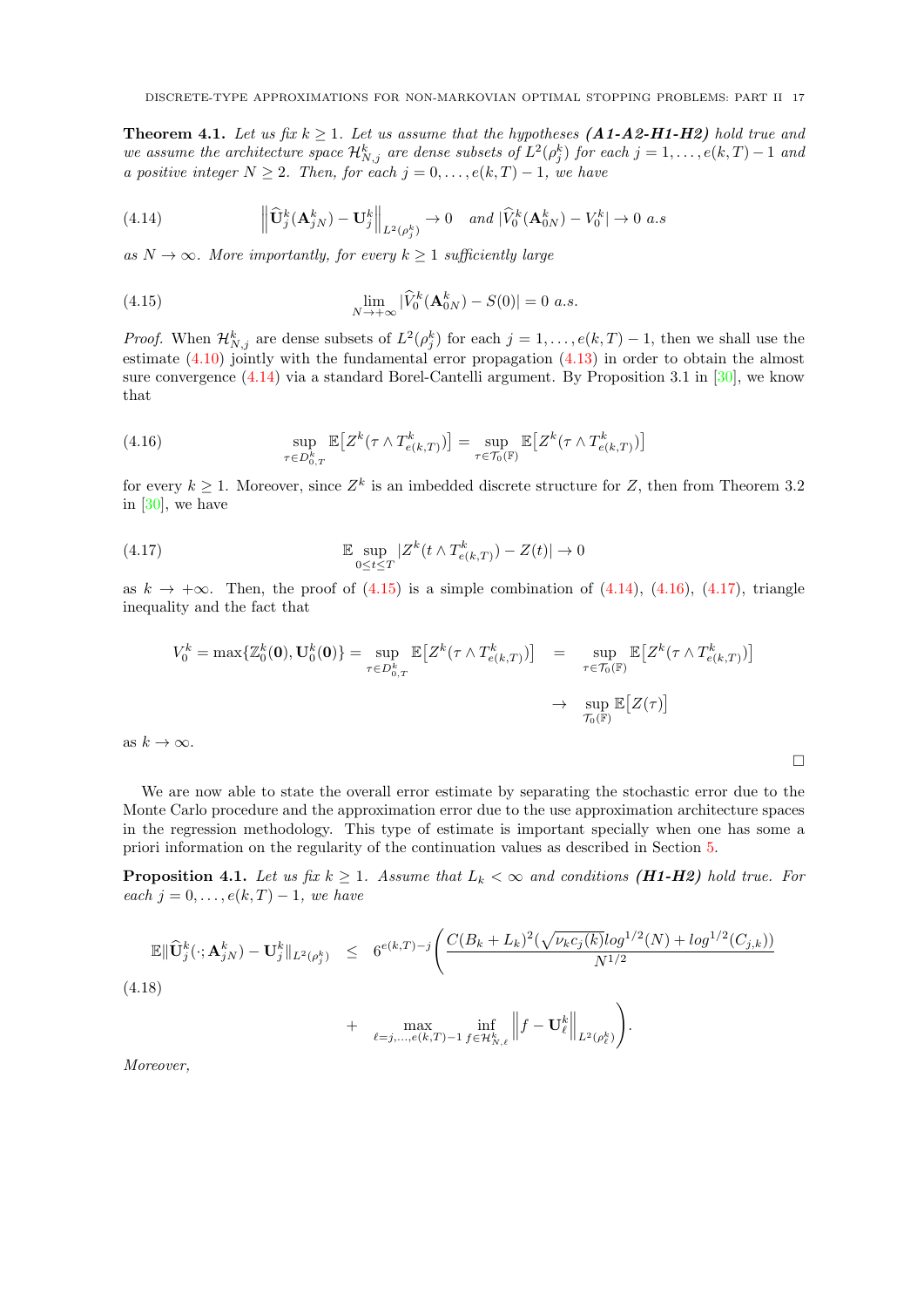<span id="page-17-0"></span>
$$
\mathbb{E}|\widehat{V}_0(\mathbf{A}_{0N}^k) - V_0^k| \leq 6^{e(k,T)} \left( \frac{C(B_k + L_k)^2 (\sqrt{\nu_k c_0(k)} \log^{1/2}(N) + \log^{1/2}(C_{0,k}))}{N^{1/2}} \right)
$$
\n(4.19)

$$
+ \quad \max_{\ell=1,\ldots,e(k,T)-1} \inf_{f \in \mathcal{H}_{N,\ell}^k} \left\| f - \mathbf{U}_{\ell}^k \right\|_{L^2(\rho_{\ell}^k)} \right).
$$

*Proof.* Keeping in mind Remark [3.1,](#page-7-2) starting from Lemma [4.2](#page-15-2) and the error propagation  $(4.13)$ , the proof of  $(4.18)$  and  $(4.19)$  follows the same lines of the proof of Theorem 5.6 in Zanger [\[40\]](#page-29-10), so we omit the details.  $\Box$ 

**Remark 4.5.** In Theorem [4.1](#page-16-0) and Proposition [4.1,](#page-16-1) if the payoffs  $\mathbb{Z}_n^k$ ;  $0 \le n \le e(k,T)$  are non-negative, we shall relax the  $L^{\infty}$  boundedness assumption [\(4.9\)](#page-14-0) by boundedness in  $L^p$ 

$$
\max\left\{1, \|\mathbb{Z}_1^k\|_{L^p(\rho_1^k)}^p, \dots, \|\mathbb{Z}_{e(k,T)}^k\|_{L^p(\rho_{e(k,T)}^k)}^p\right\} < \infty
$$

for some p such that  $2 < p < \infty$ . The argument is completely similar to the proof of Prop. 5.2 in Egloff  $[12]$ . Let us give a brief sketch of the argument for sake of completeness. Let  $T_\beta$  be the usual truncation operator and let  $U^k_{\beta,j}$ ;  $0 \leq j \leq e(k,T)$  be the continuation value associated with the truncated payoff process  $T_{\beta}(\mathbb{Z}_{j}^{k}); 0 \leq j \leq e(k,T)$ . From Remark [4.1](#page-13-1) (see [\(4.8\)](#page-13-2)), we have

$$
\|\mathbf{U}^k_j(\mathcal{A}^k_j) - \mathbf{U}^k_{\beta,j}(\mathcal{A}^k_j)\|_{L^p} = \left\|\mathbb{E}\big[\mathbb{Z}^k_{j+1}(\mathcal{A}^k_{j+1}) \vee \mathbf{U}^k_{j+1}(\mathcal{A}^k_{j+1}) - T_\beta\big(\mathbb{Z}^k_{j+1}(\mathcal{A}^k_{j+1})\big) \vee \mathbf{U}^k_{\beta,j+1}(\mathcal{A}^k_{j+1})|\mathcal{A}^k_j\big]\right\|_{L^p}
$$

for  $j = e(k, T) - 1, \ldots, 0$ . Then, apply the same steps as in the proof of Prop 5.2 in Eqloff [\[12\]](#page-29-9) and the steps outlined in the discussion in pages 15 and 16 in Zanger [\[40\]](#page-29-10).

Proposition [4.1](#page-16-1) implies that we shall allow the bound  $\nu_k(N)$  (as a function of N) diverges as  $N \to +\infty$  as long as we are able to control the quantity

(4.20) 
$$
\max_{\ell=j,...,e(k,T)-1} \inf_{f \in \mathcal{H}_{N,\ell}^k} \left\| f - \mathbf{U}_{\ell}^k \right\|_{L^2(\rho_{\ell}^k)}
$$

and the approximating architecture spaces remain uniformly bounded along the time steps ( $0 \leq j \leq$  $e(k, T) - 1$ ) for each  $k \ge 1$ . Indeed, from Approximation Theory (see e.g Gyorfi, Kohler, Krzyzak and Walk [\[18\]](#page-29-32)), we know that if the continuation values exhibit some degree of Sobolev-type regularity, then we can formulate concrete finite-dimensional architecture spaces to approximate the value function. Let us provide a more precise statement about this.

Let  $\mathcal{P}_m(r)$  be the linear space of all polynomials of degree at most r with real coefficients defined on  $\mathbb{R}^m$ . This it is the space of all linear combinations of terms  $x_1^{\alpha_1} \dots x_m^{\alpha_m}$  with  $\sum_{i=1}^m \alpha_i \leq r$ ,  $\alpha_i$  being any integer such that  $\alpha_i \geq 0$ . It is know that (see Lemma 1, chapter 9 in Feinerman and Newman [\[14\]](#page-29-33))

$$
\dim(\mathcal{P}_m(r)) = \frac{(r+m)!}{r!m!}.
$$

Then,  $\text{vc}(\mathcal{P}_m(r)) \leq 1 + \dim(\mathcal{P}_m(r)) \leq 3m^m r^m$ . With a slight abuse of notation, when  $r > 0$ , we write  $\mathcal{P}_m(r) = \mathcal{P}_m(r)$  where  $\lfloor \cdot \rfloor$  denotes the integer part of a positive number.

We observe that we may assume that driving noise  $\mathcal{A}_{j}^{k}$  is restricted to a compact subset  $K_{j}$  of  $\mathbb{R}^{j(d+1)}$  because all the hitting times  $(T_n^k)_{n=1}^{e(k,T)}$  in the control problem have to be restricted to  $[0,T]$ and  $\mathbb{I}_k$  is obviously compact. Moreover, from the disintegration formula given in Theorem [2.1,](#page-6-0) we observe we can always define a  $C^{\infty}$  extension of  $\mathbf{b}_n^k \mapsto \nu_{n+1}^k(E|\mathbf{b}_n^k)$  from  $\mathbb{S}_k^n$  to  $\widetilde{\mathbb{S}}_k^n$  (for every  $E \in \mathcal{B}(\mathbb{S}_k)$ ), where  $\widetilde{S}_k := (0, +\infty) \times B_r(0)$  and  $B_r(0)$  is any open ball in  $\mathbb{R}^d$  with radius  $r > 1$ . Moreover, we assume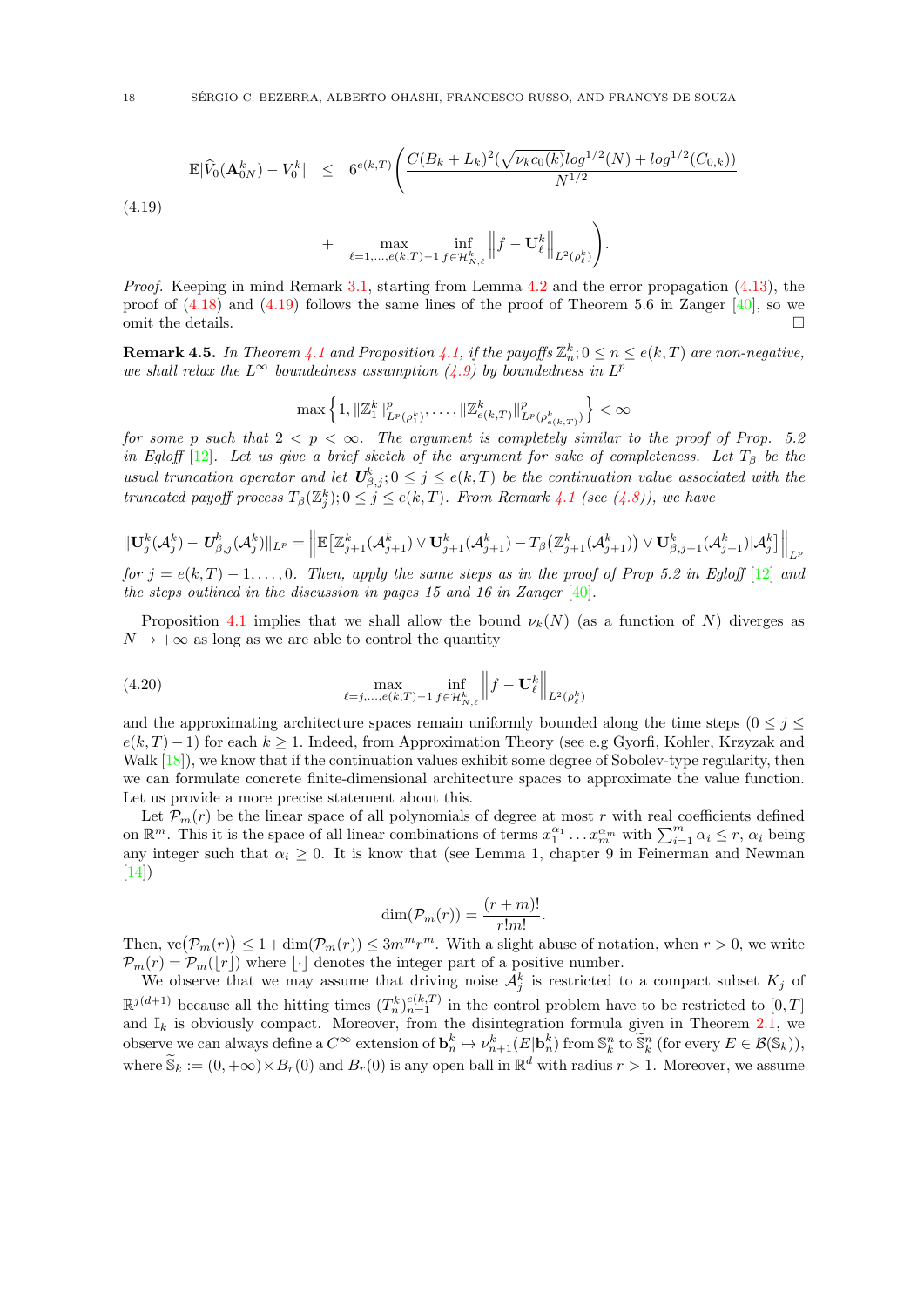that  $\mathbb{Z}_{e(k,T)}^k$  can be extended from  $\mathbb{S}_k^{e(k,T)}$  $\kappa_k^{e(k,T)}$  to  $\widetilde{\mathbb{S}}_k^{e(k,T)}$  $\kappa_k^{e(k,1)}$ . This assumption is not strong since the signals of the noise can be easily replaced by real numbers in typical examples found in practice like SDE with random coefficients. See Section [5](#page-18-1) for a concrete example.

Recall the generic form of the reward process is  $Z = F(X)$  where X is some state process which is a functional of the d-dimensional Brownian motion. Of course, we are assuming that Z admits an imbedded discrete structure  $Z^k$ . Since Z is F-adapted  $F: \Lambda_T \to \mathbb{R}$  has to be non-anticipative (see [\(5.2\)](#page-18-2)) where  $\Lambda_T$  is the space of the stopped paths as described in [\(2.1\)](#page-3-1). In the sequel,  $W^1(L^\infty(K_j))$  is the usual Sobolev space equipped with the standard norm  $\|\cdot\|_{\infty,1,K_j}$ . Moreover, we denote  $\|f\|_{\infty,K_j}:=$  $\sup_{x \in K_j} |f(x)|$ .

<span id="page-18-0"></span>Corollary 4.1. Assume (H1-H2) hold true, the reward functional  $F : \Lambda_T \to \mathbb{R}$  is bounded,  $L_k <$  $+\infty$  for  $k \geq 1$  and the continuation values  $\mathbf{U}_j^k$  are in the Sobolev spaces  $W^1(L^\infty(K_j))$  for  $j = 1$  $1, \ldots, e(k, T) - 1$ . Let us define the sequences of approximation architectures

$$
\mathcal{H}_{N,j}^k = \left\{ p \in \mathcal{P}_{j(d+1)}\left(N^{1/j(d+1)+2}\right); \|p\|_{\infty,K_j} \le 2 \|U_j^k\|_{\infty,1,K_j} \right\}, \mathcal{H}_{N,0}^k = [-L_k, L_k].
$$

Then, for  $j = 0, \ldots, e(k, T) - 1$ , we have

$$
\mathbb{E}\|\widehat{\mathbf{U}}_j^k(\cdot;\mathbf{A}_{jN}^k)-\mathbf{U}_j^k\|_{L^2(\rho_j^k)}=O\big(log(N)N^{\frac{-2}{2+\epsilon(k,T)-1}}\big).
$$

In particular,

$$
\mathbb{E}|\widehat{V}_0(\mathbf{A}_{0N}^k)-V_0^k|=O\big(log(N)N^{\frac{-2}{2+e(k,T)-1}}\big).
$$

Proof. The argument of the proof is similar to Corollary 5.5 in Egloff [\[12\]](#page-29-9) due to Remark [3.1.](#page-7-2) So we omit the details.

#### 5. Regularity properties of continuation values for path-dependent SDEs

<span id="page-18-1"></span>In this section, we provide a detailed study on the analytical properties of continuation values  $\mathbf{U}_{j}^{k}$ ;  $0 \leq j \leq e(k,T)-1$  arising from an optimal stopping problem where the reward process  $Z = F(X)$ is a functional of a path-dependent SDE X. The degree of regularity of  $\mathbf{U}_j^k$  is crucial to obtain overall error estimates and concrete approximation spaces as described in Corollary [4.1.](#page-18-0) For simplicity of exposition, the dimension of the SDE and the Brownian motion driving noise will be taken equal to one.

Let us introduce some functional spaces which will play an important role for us. Let  $D([0, t]; \mathbb{R})$ be the linear space of R-valued càdlàg paths on  $[0, t]$  and

$$
\omega_t := \omega(t \wedge \cdot); \omega \in D([0, T]; \mathbb{R}).
$$

This notation is naturally extended to processes. We set

(5.1) 
$$
\Lambda_T := \{(t, \omega_t); t \in [0, T]; \omega \in D([0, T]; \mathbb{R})\}
$$

as the space of stopped paths. In the sequel, a functional will be just a mapping  $G : [0, T] \times$  $D([0,T];\mathbb{R}^n) \to \mathbb{R}; (t,\omega) \mapsto G(t,\omega)$ . We endow  $\Lambda_T$  with the metric

<span id="page-18-2"></span>
$$
d_{\beta}((t,\omega);(t',\omega')):=\sup_{0\leq u\leq T}|\omega(u\wedge t)-\omega'(u\wedge t')|+|t-t'|^{\beta};0<\beta\leq T
$$

so that  $(\Lambda_T, d_\beta)$  is a complete metric space equipped with the Borel sigma-algebra. We say that G is a non-anticipative functional if it is a Borel mapping and

(5.2) 
$$
G(t, \omega) = G(t, \omega_t); (t, \omega) \in [0, T] \times D([0, T]; \mathbb{R}).
$$

In this case, a non-anticipative functional can be seen as a measurable mapping  $G : \Lambda_T \to \mathbb{R}; (t, \omega_t) \mapsto$  $G(t, \omega) = G(t, \omega_t)$  for  $(t, \omega_t) \in \Lambda_T$ .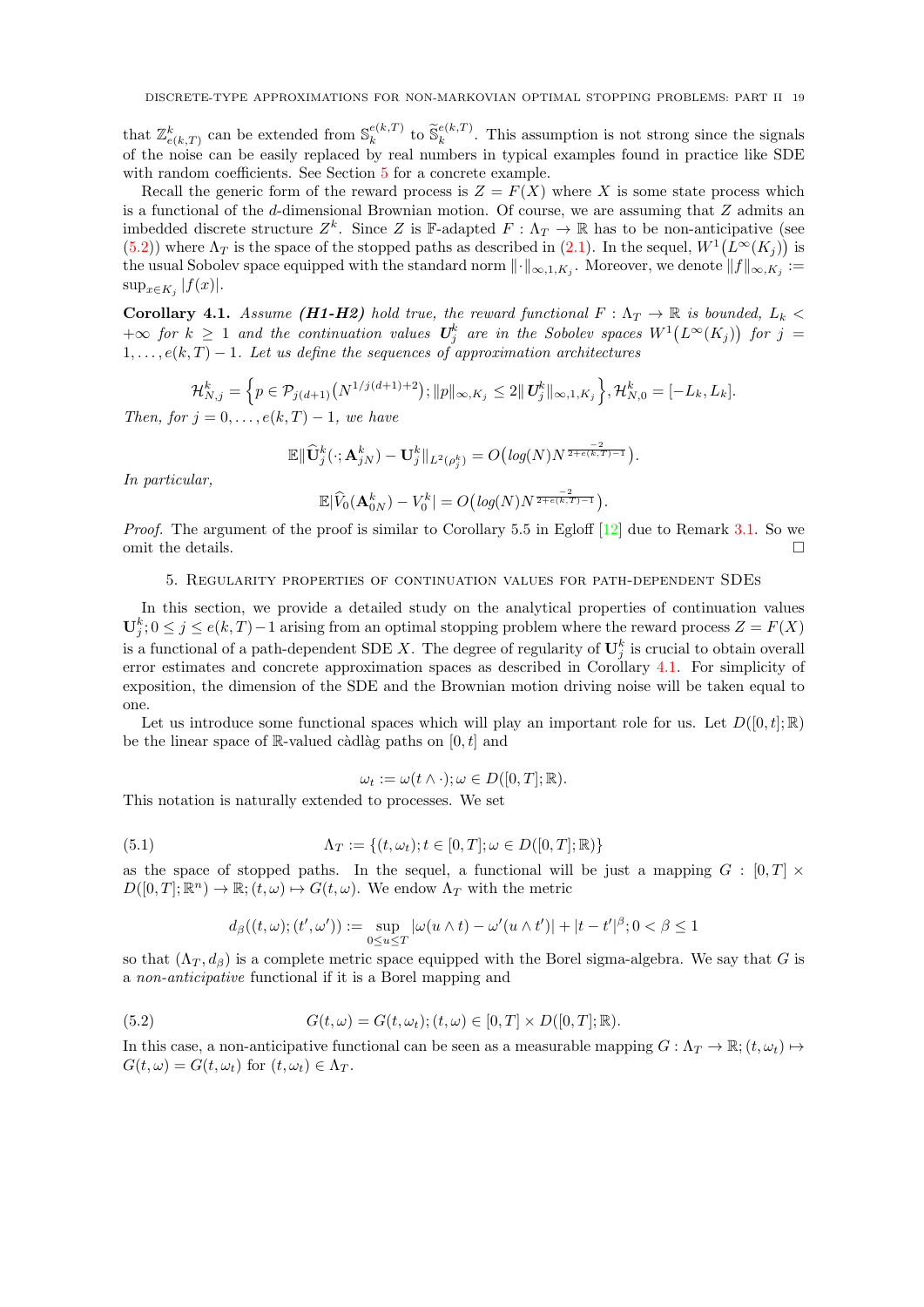<span id="page-19-0"></span>The underlying state process is the following *n*-dimensional SDE

(5.3) 
$$
dX(t) = \alpha(t, X_t)dt + \sigma(t, X_t)dB(t); 0 \le t \le T,
$$

with a given initial condition  $X(0) = x \in \mathbb{R}$ . The coefficients of the SDE will satisfy the following regularity conditions:

**Assumption I:** The non-anticipative mappings  $\alpha : \Lambda_T \to \mathbb{R}$  and  $\sigma : \Lambda_T \to \mathbb{R}$  are Lipschitz continuous, i.e., there exists a constant  $K_{Lip} > 0$  such that

$$
|\alpha(t,\omega_t) - \alpha(t',\omega'_{t'})| + |\sigma(t,\omega_t) - \sigma(t',\omega'_{t'})| \le K_{Lip} d_{1/2}((t,\omega); (t',\omega'))
$$
  
for every  $t, t' \in [0,T]$  and  $\omega, \omega' \in D([0,T]; \mathbb{R})$ .

One can easily check by routine arguments that the SDE [\(5.3\)](#page-19-0) admits a strong solution such that

$$
\mathbb{E} \sup_{0 \le t \le T} |X(t)|^{2p} \le C(1+|x_0|^{2p}) \exp(CT)
$$

where  $X(0) = x_0$ , C is a constant depending on  $T > 0, p \ge 1, K_{Lip}$ .

The reward process of the optimal stopping problem is given by  $Z(t) = F(t, X_t)$ , where F is a non-anticipative functional  $F$ . We will assume the following hypothesis on this functional

**Assumption II** The reward process is given by  $Z(t) = F(t, X_t)$  where X is the path-dependent SDE [\(5.3\)](#page-19-0) driven by a Brownian motion. The non-anticipative functional  $F : \Lambda_T \to \mathbb{R}$  has linear growth: There exists a constant  $C$  such that

<span id="page-19-1"></span>
$$
|F(t, \omega_t)| \le C(1 + \sup_{0 \le t \le T} |\omega(t)|)
$$

for every  $\omega \in D([0,T];\mathbb{R})$ . Moreover,  $F: \Lambda_T \to \mathbb{R}$  is continuous, where  $\Lambda_T$  is equipped with the metric  $d_{\beta}$ .

One can readily see that under Assumption II, the natural candidate for an imbedded discrete structure w.r.t  $Z$  is given by

(5.4) 
$$
Z^{k}(t) = \sum_{n=0}^{\infty} F_{T_{n}^{k}}(X_{T_{n}^{k}}^{k}) 1\!\!1_{T_{n}^{k} \leq t < T_{n+1}^{k}}; 0 \leq t \leq T
$$

where  $X^k$  is an imbedded discrete structure for the path-dependent SDE X given by  $(5.3)$ . There exists a natural choice of an imbedded discrete structure for X in terms of an Euler-Maruyama scheme and this was studied in detailed in the works [\[29,](#page-29-26) [30\]](#page-29-0). For sake of completeness, we provide the construction of the Euler scheme in our setup written on the random partition  $\{T_n^k; k, n \geq 1\}$ . We start  $X^k(0) := x$  and we proceed by induction

$$
X^{k}(T_{m}^{k}) := X^{k}(T_{m-1}^{k}) + \alpha (T_{m-1}^{k}, X_{T_{m-1}^{k}}^{k}) \Delta T_{m}^{k}
$$

$$
+ \sigma (T_{m-1}^{k}, X_{T_{m-1}^{k}}^{k}) \Delta A^{k,1}(T_{m}^{k})
$$

for  $1 \leq m \geq 1$ . We then define  $X^k(t) := \sum_{\ell=0}^{\infty} X^k(T_{\ell}^k) 1\!\!1_{\{T_{\ell}^k \leq t < T_{\ell+1}^k\}}$ ;  $0 \leq t \leq T$ .

Under Assumptions I-II,  $[29, 30]$  $[29, 30]$  $[29, 30]$  show that  $Z<sup>k</sup>$  given by  $(5.4)$  is an imbedded discrete structure for the reward process  $Z = F(X)$  where X is the path-dependent SDE [\(5.3\)](#page-19-0) (see Prop. 5.1 in [\[30\]](#page-29-0)). In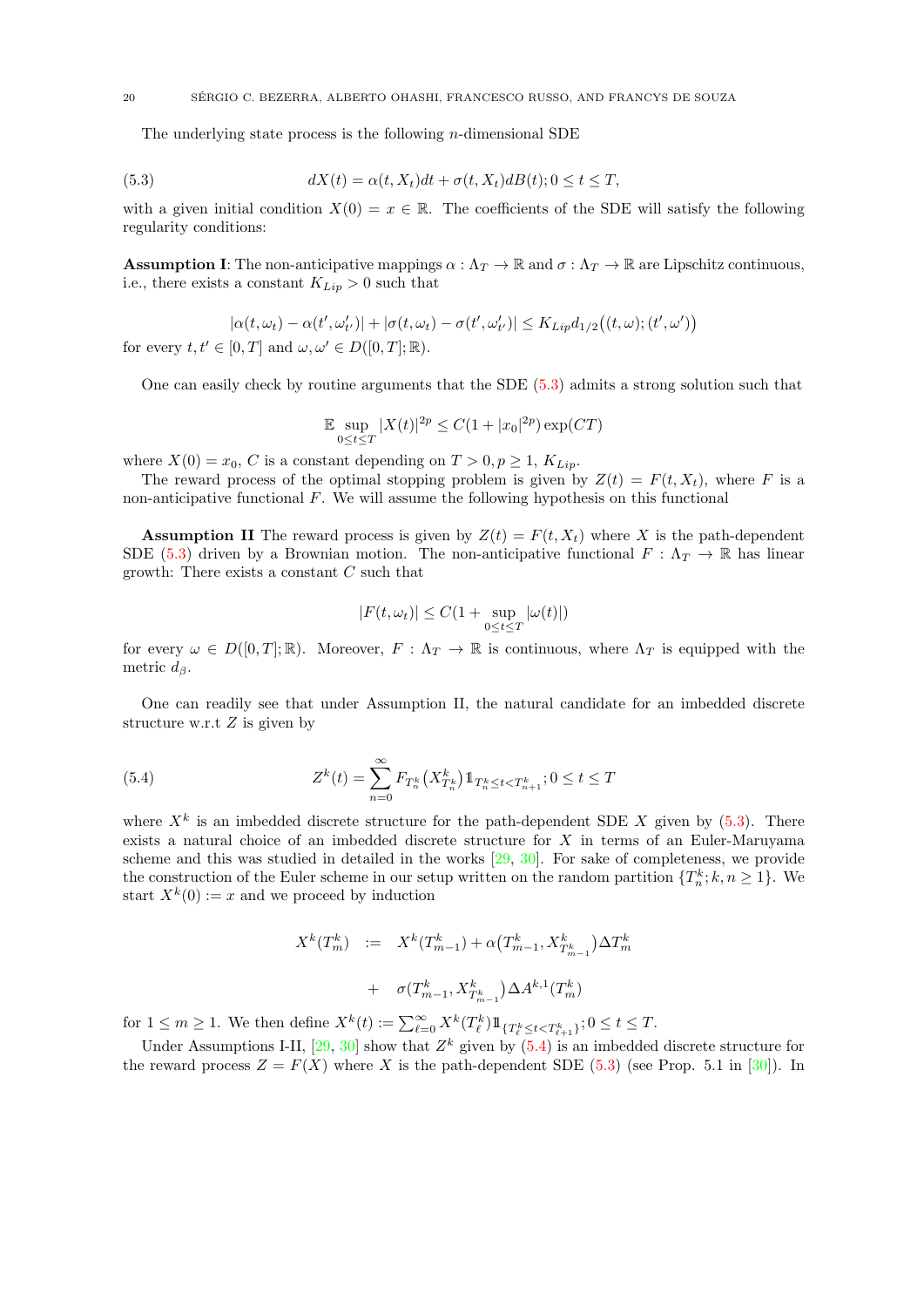DISCRETE-TYPE APPROXIMATIONS FOR NON-MARKOVIAN OPTIMAL STOPPING PROBLEMS: PART II 21

order to establish regularity of the continuation values  $\mathbf{U}_j^k; 0 \leq j \leq e(k,T) - 1$  associated with  $Z^k$ , we need to work pathwise.

5.1. Pathwise description of the path-dependent SDE:. In order to investigate the regularity of the continuation values, we need a pathwise representation of the Euler-Maruyama scheme. Initially, we define  $h_0^k := x$  and then we proceed by induction,

$$
h_m^k(\mathbf{b}_m^k) := h_{m-1}^k(\mathbf{b}_{m-1}^k) + \alpha \left(t_{m-1}^k, \bar{\gamma}_{m-1}^k(\mathbf{b}_{m-1}^k)\right) s_m^k
$$

$$
+ \sigma \left(t_{m-1}^k, \bar{\gamma}_{m-1}^k(\mathbf{b}_{m-1}^k)\right) \epsilon_k \tilde{i}_m^k; \ \mathbf{b}_m^k \in \mathbb{S}_k^m,
$$

for  $m \geq 1$ , where

$$
\bar{\gamma}_{m-1}^k(\textbf{b}^k_{m-1})(t):=\sum_{\ell=0}^{m-1}h^k_\ell(\textbf{b}^k_\ell)1\!\!1_{\{t^k_\ell\leq t < t^k_{\ell+1}\}}; 0\leq t\leq T,
$$

and we recall  $t_n^k$  is defined in  $(2.7)$ . We then define

$$
\bar{\gamma}^k(\textbf{b}^k_\infty)(t):=\sum_{n=0}^\infty h_n^k(\textbf{b}^k_n)1\!\!1_{\{t_n^k\leq t < t_{n+1}^k\}}
$$

for  $\mathbf{b}_{\infty}^k \in \mathbb{S}_k^{\infty}$  and

$$
\gamma_j^k(\mathbf{b}_j^k)(t) := \bar{\gamma}^k(\mathbf{b}_{\infty}^k)(t \wedge t_j^k); 0 \le t \le T, j = 0 \dots, e(k, T).
$$

By the very definition,

$$
\gamma^k_{\infty}\Big(\mathcal{A}^k_{\infty}(\omega)\Big)(t) = X^k(t,\omega)
$$

for a.a  $\omega$  and for each  $t \in [0, T]$ , where  $\mathcal{A}_{\infty}^{k} := \{ \mathcal{A}_{n}^{k} ; n \geq 0 \}$ . Hence,

<span id="page-20-0"></span>
$$
\mathbb{Z}_{j}^{k}(\mathcal{A}_{j}^{k}) = Z^{k}(T_{j}^{k} \wedge T) = \sum_{n=0}^{\infty} F(T_{n}^{k}, X_{T_{n}}^{k}) 1\!\!1_{\{T_{n}^{k} \le T_{j}^{k} \wedge T < T_{n+1}^{k}\}}
$$

for  $j = 0, \ldots, e(k, T)$ , where

(5.5) 
$$
\mathbb{Z}_{j}^{k}(\mathbf{b}_{j}^{k}) = \sum_{n=0}^{\infty} F(t_{n}^{k}, \gamma_{n}^{k}(\mathbf{b}_{n}^{k})) \mathbb{1}_{\{t_{n}^{k} \le t_{j}^{k} \wedge T < t_{n+1}^{k}\}; j = e(k, T), \dots, 0.
$$

5.2. Regularity properties of the continuation values: Let us now analyse the analytical properties of the continuation values

$$
\mathbf{b}_j^k \mapsto \mathbf{U}_j^k(\mathbf{b}_j^k) = \mathbb{E}\Big[\mathbb{Z}_{\tau_{j+1}^k}^k(\mathcal{A}_{\tau_{j+1}^k}^k) \big| \mathcal{A}_j^k = \mathbf{b}_j^k\Big]; 0 \le j \le e(k,T) - 1.
$$

From Remark [4.1,](#page-13-1)

$$
\mathbf{U}^k_j(\mathbf{b}^k_j) = \int_{\mathbb{S}_k} \mathbb{Z}^k_{j+1}(\mathbf{b}^k_j,s^k_{j+1},\tilde{i}^k_{j+1}) \vee \mathbf{U}^k_{j+1}(\mathbf{b}^k_j,s^k_{j+1},\tilde{i}^k_{j+1}) \mathbb{P}\big[(\Delta T^k_{j+1},\eta^k_{j+1}) \in (ds^k_{j+1},d\tilde{i}^k_{j+1}) | \mathcal{A}^k_j = \mathbf{b}^k_j\big]
$$

for every  $\mathbf{b}_j^k \in \mathbb{S}_k^j$ .

In order to get Sobolev-type regularity for the continuation values, we require more regularity from reward functional  $F$  and the coefficients of the SDE  $(5.3)$ :

**Assumption III:** The reward functional F and the coefficients  $\alpha$  and  $\sigma$  of the SDE are bounded. Moreover, there exist constants  $\overline{K}_{Lip}$  and  $|F|$  such that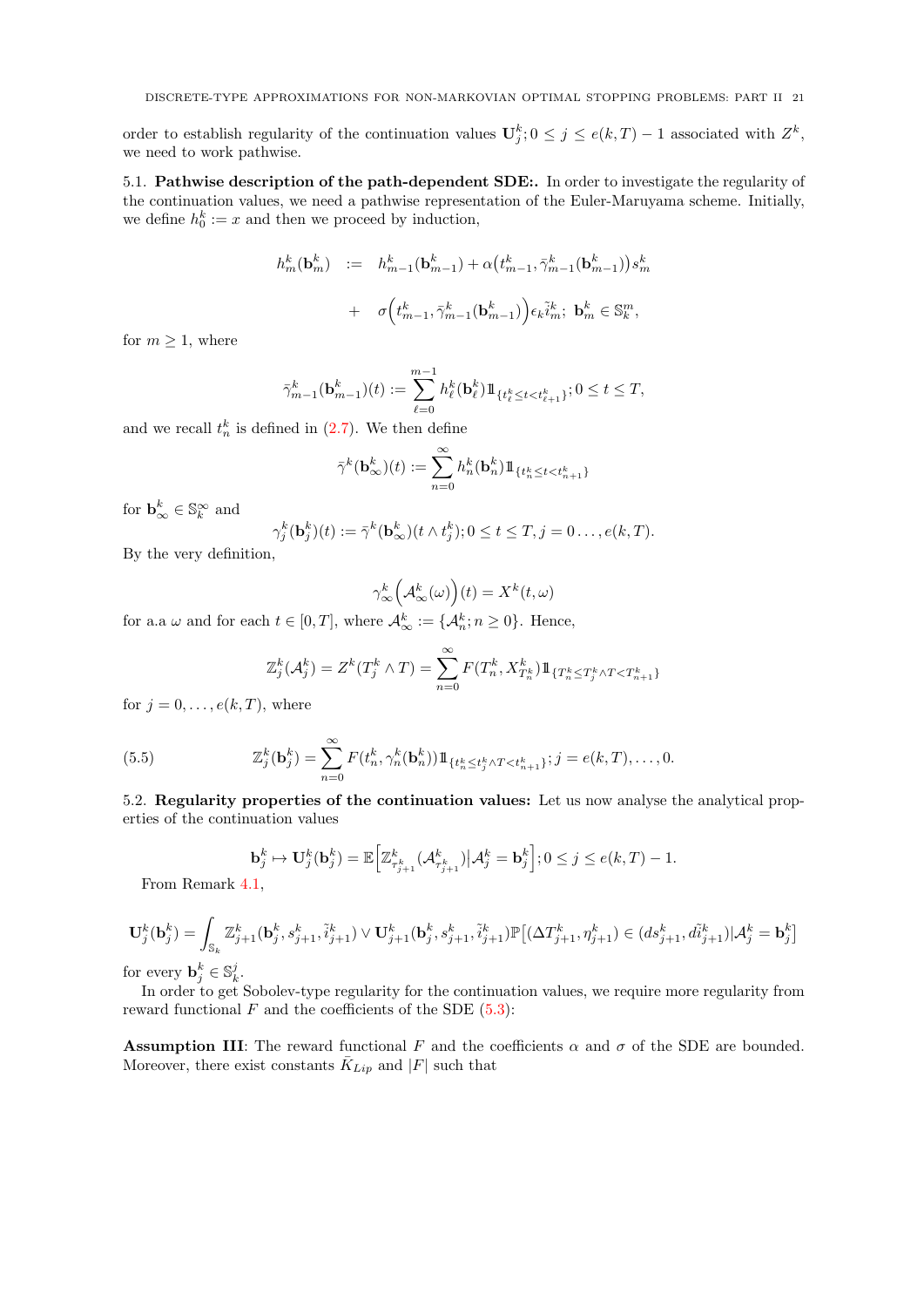$$
|\alpha(t,\omega_t) - \alpha(t',\omega'_{t'})| + |\sigma(t,\omega_t) - \sigma(t',\omega'_{t'})| \leq \bar{K}_{Lip}\{|t-t'| + \rho(\omega_t,\omega'_{t'})\}
$$

and

$$
|F(t,\omega_t) - F(t',\omega'_{t'})| \leq |F| \{ |t - t'| + \rho(\omega_t,\omega'_{t'}) \};\ t, t' \in [0,T], \omega, \omega' \in D([0,T];\mathbb{R}),
$$

where  $\rho$  is the standard metric on  $D([0,T];\mathbb{R})$  generating the Skorohod topology given by

$$
\rho(f,g) := \inf_{\lambda \in \mathcal{K}} \left( \|\lambda - I\|_{\infty} \vee \|f - g(\lambda)\|_{\infty} \right) ; f, g \in D([0, T]; \mathbb{R})
$$

where K is the set of all strictly increasing functions from  $[0, T]$  onto  $[0, T]$ .

We are now able to present the main result of this section. At first, for a Borelian set  $E \times F$  of  $\mathbb{S}_k$ , we shall apply the strong Markov property to get

$$
\nu^k_{n+1}(E \times F | \mathbf{b}^k_n) = \mathbb{P}\{(\Delta T^k_{n+1}, \eta^k_{n+1}) \in E \times F\} = \int_E f_k(x) dx \times \mathbb{P}\{\eta^k_1 \in F\}
$$

where  $f_k$  is the density (see e.g Burq and Jones [\[5\]](#page-28-4)) of the i.i.d sequence  $\Delta T_n^k$ ;  $n \geq 1$  and  $\eta_1^k$  is a 1/2-Bernoulli variable which is independent from  $\Delta T_1^k$ .

We observe that for each  $(s_1^k, \ldots, s_n^k) \in (0, +\infty)^n$ , we can naturally define  $\mathbf{U}_n^k(s_1^k, x_1, \ldots, s_n^k, x_n)$ for  $-r < x_i < r; i = 1, \ldots, n$ . This is possible because the sign of the jumps  $(\tilde{i}_1^k, \ldots, \tilde{i}_n^k)$  enter linearly in  $h_{\ell}^k$ ;  $0 \le n \le e(k,T)$ . We then write

$$
\widetilde{\mathbb{S}}_k^n := \big((0, +\infty) \times B_r(0)\big) \times \ldots \times \big((0, +\infty) \times B_r(0)\big) \quad \text{(n-fold cartesian product)},
$$

and with a slight abuse of notation, a generic element of  $\widetilde{\mathbb{S}}_k^n$  will still be denoted by  $\mathbf{b}_n^k = (s_1^k, x_1, \ldots, s_n^k, x_n)$ .

<span id="page-21-0"></span>**Theorem 5.1.** If Assumption **III** holds true, then for each  $n = e(k, T) - 1, \ldots, 0$ ,

$$
\mathbf{b}_n^k \mapsto \textbf{\textit{U}}_n^k(\mathbf{b}_n^k)
$$

is globally Lipschitz continuous from  $\widetilde{\mathbb{S}}_k^n$  to  $\mathbb{R}$ .

*Proof.* In the sequel, C is a constant which may defer from line to line. Due to Remark [4.1](#page-13-1) (see [\(4.8\)](#page-13-2)), the first step  $m = e(k, T) - 1$  is

$$
\mathbf{U}_{m}^{k}(\mathbf{b}_{m}^{k}) = \int_{\mathbb{S}_{k}} \mathbb{Z}_{m+1}^{k}(\mathbf{b}_{m}^{k}, s_{m+1}^{k}, x_{m+1}) \mathbb{P}_{(\Delta T_{m+1}^{k}, \eta_{m+1}^{k})}(ds_{m+1}^{k}, dx_{m+1})
$$

for  $\mathbf{b}_m^k \in \widetilde{\mathbb{S}}_k^m$  where

$$
\mathbb{Z}_{m+1}^{k}(\mathbf{b}^k_{m+1})=\left\{\begin{array}{cc} F(t^k_{m+1},\gamma^k_{m+1}(\mathbf{b}^k_{m+1})); & \text{if } s^k_{m+1}\leq T-t^k_m \\ F(t^k_{n_T},\gamma^k_{n_T}(\mathbf{b}^k_{n_T})); & \text{if } T-t^k_m < s^k_{m+1}\end{array}\right.
$$

and  $n_T$  is the integer  $(n_T < m + 1)$  which realizes  $t_{n_T}^k \leq T < t_{n_T+1}^k$  whenever  $T - t_m^k < s_{m+1}^k$ . Recall that

$$
\gamma_{m+1}(\mathbf{b}^k_{m+1}) = \sum_{n=0}^{\infty} h_n^k(\mathbf{b}^k_n) 1\!\!1_{\{t^k_n \le t < t^k_{n+1}\}} + h_{m+1}^k(\mathbf{b}^k_{m+1}) 1\!\!1_{\{t \ge t^k_{m+1}\}}; 0 \le t \le T,
$$

in case  $t_{m+1}^k \leq T$  and

$$
\gamma_{n_T}(\mathbf{b}^k_{n_T}) = \sum_{j=0}^{n_T-1} h^k_j(\mathbf{b}^k_j) 1\!\!1_{\{t^k_j \le t < t^k_{j+1}\}} + h^k_{n_T}(\mathbf{b}^k_{n_T}) 1\!\!1_{\{t \ge t^k_{n_T}\}}; 0 \le t \le T,
$$

in case  $t_{m+1}^k > T$ . We shall write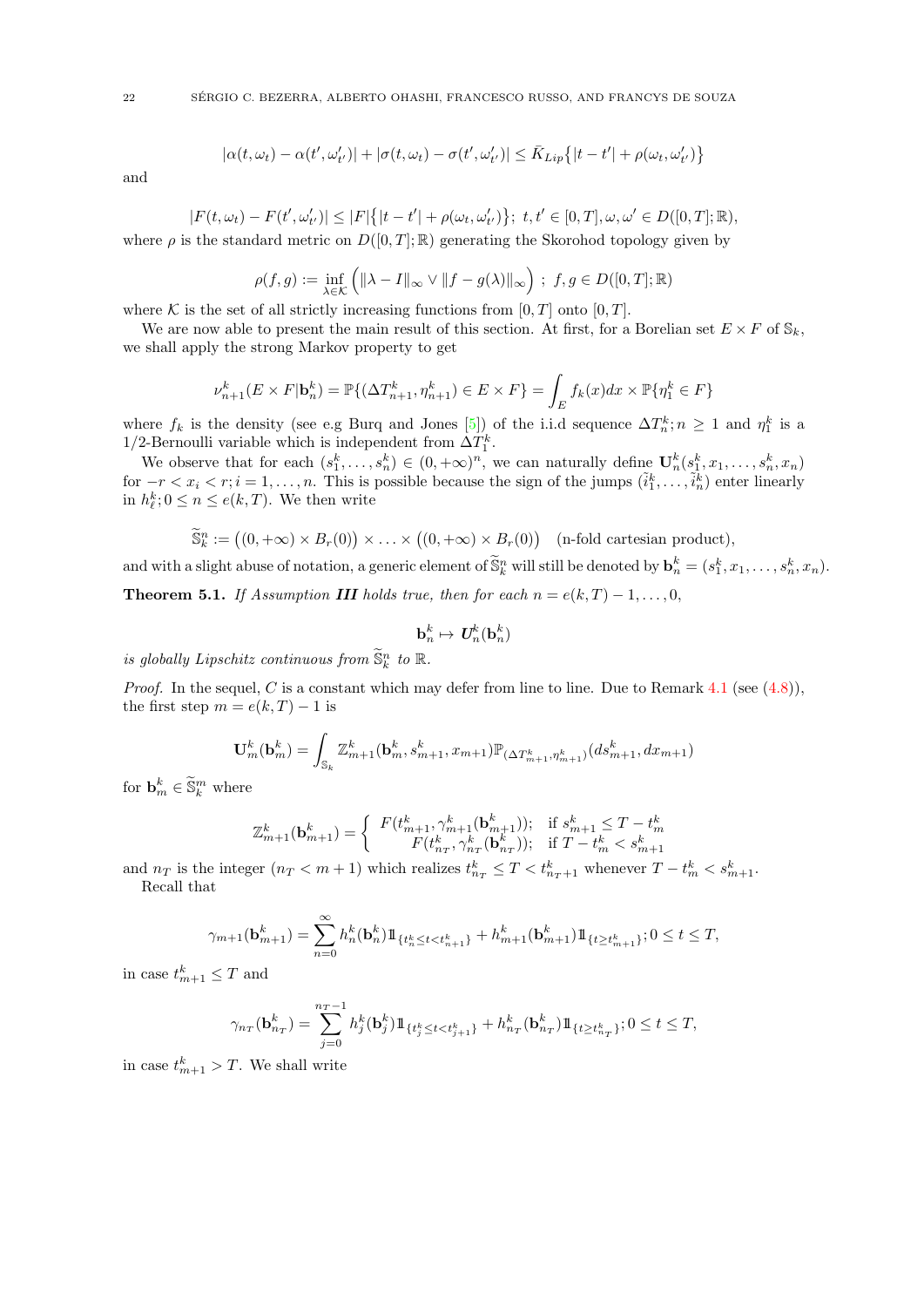$$
\begin{array}{rcl} h_{m+1}^k(\textbf{b}^k_{m+1}) & = & h_{m+1}^k(\textbf{b}^k_{m}, s_{m+1}^k, \tilde{i}^k_{m+1}) = h_m^k(\textbf{b}^k_{m}) + \alpha^i \bigl( t_m^k, \bar{\gamma}_m^k(\textbf{b}^k_{m}) \bigr) s_{m+1}^k \\ \\ & + & \sigma \Bigl( t_m^k, \bar{\gamma}_m^k(\textbf{b}^k_{m}) \Bigr) \epsilon_k x_{m+1}; \ \ \textbf{b}^k_{m+1} \in \widetilde{\mathbb{S}}^{m+1}_k. \end{array}
$$

Since translation and finite sum are smooth operations, it is sufficient to check for  $m = 2$ . By the very definition,

$$
\int_{\mathbb{S}_k} \mathbb{Z}_3^k(\mathbf{b}_2^k, s_3^k, x_3) \mathbb{P}_{(\Delta T_3^k, \eta_3^k)}(ds_3^k, d\tilde{t}_3^k) = \frac{1}{2} \int_0^{+\infty} \mathbb{Z}_3^k(\mathbf{b}_2^k, s_3^k, 1) f_k(s_3^k) ds_3^k + \frac{1}{2} \int_0^{+\infty} \mathbb{Z}_3^k(\mathbf{b}_2^k, s_3^k, -1) f_k(s_3^k) ds_3^k
$$

where  $f_k$  is the density of  $\Delta T_3^k$ . To alleviate notation, we set  $\theta_k(ds_3^k) = f_k(s_3^k)(ds_3^k)$ . Let us take  $\mathbf{b}_2^k, \bar{\mathbf{b}}_2^k \in \tilde{\mathbb{S}}_k^2$  and notice that

$$
\int_{0}^{+\infty} \left( \mathbb{Z}_{3}^{k}(\mathbf{b}_{2}^{k}, s_{3}^{k}, 1) - \mathbb{Z}_{3}^{k}(\bar{\mathbf{b}}_{2}^{k}, s_{3}^{k}, 1) \right) \theta_{k}(ds_{3}^{k}) = \int_{0}^{(T-t_{2}^{k}) \wedge (T-\bar{t}_{2}^{k})} \left( \mathbb{Z}_{3}^{k}(\mathbf{b}_{2}^{k}, s_{3}^{k}, 1) - \mathbb{Z}_{3}^{k}(\bar{\mathbf{b}}_{2}^{k}, s_{3}^{k}, 1) \right) \theta_{k}(ds_{3}^{k}) + \int_{(T-t_{2}^{k}) \wedge (T-\bar{t}_{2}^{k})}^{+\infty} \left( \mathbb{Z}_{3}^{k}(\mathbf{b}_{2}^{k}, s_{3}^{k}, 1) - \mathbb{Z}_{3}^{k}(\bar{\mathbf{b}}_{2}^{k}, s_{3}^{k}, 1) \right) \theta_{k}(ds_{3}^{k})
$$

We split the proof into two parts:

## PART 1: Assumption III yields

$$
\left| \int_{0}^{(T-t_{2}^{k})\wedge(T-t_{2}^{k})} \left( \mathbb{Z}_{3}^{k}(\mathbf{b}_{2}^{k}, s_{3}^{k}, 1) - \mathbb{Z}_{3}^{k}(\bar{\mathbf{b}}_{2}^{k}, s_{3}^{k}, 1) \right) \theta_{k}(ds_{3}^{k}) \right|
$$
\n
$$
= \left| \int_{0}^{(T-t_{2}^{k})\wedge(T-t_{2}^{k})} \left[ F(s_{3}^{k} + t_{2}^{k}, \gamma_{3}^{k}(\mathbf{b}_{2}^{k}, s_{3}^{k}, 1)) - F(s_{3}^{k} + t_{2}^{k}, \gamma_{3}^{k}(\bar{\mathbf{b}}_{2}^{k}, s_{3}^{k}, 1)) \right] \theta_{k}(ds_{3}^{k}) \right|
$$
\n
$$
\leq \int_{0}^{(T-t_{2}^{k})\wedge(T-t_{2}^{k})} \left| F(s_{3}^{k} + t_{2}^{k}, \gamma_{3}^{k}(\mathbf{b}_{2}^{k}, s_{3}^{k}, 1)) - F(s_{3}^{k} + t_{2}^{k}, \gamma_{3}^{k}(\bar{\mathbf{b}}_{2}^{k}, s_{3}^{k}, 1)) \right| \theta_{k}(ds_{3}^{k})
$$
\n
$$
\leq |F| \int_{0}^{(T-t_{2}^{k})\wedge(T-t_{2}^{k})} \left[ |t_{2}^{k} - \bar{t}_{2}^{k}| + \rho(\gamma_{3}^{k}(\mathbf{b}_{2}^{k}, s_{3}^{k}, 1), \gamma_{3}^{k}(\mathbf{b}_{2}^{k}, s_{3}^{k}, 1)) \right] \theta_{k}(ds_{3}^{k})
$$
\nwhere

where

<span id="page-22-0"></span>
$$
\gamma^k_3(\textbf{b}^k_2,s^k_3,1)(t)=\sum_{j=0}^2 h^k_j(\textbf{b}^k_j) 1\!\!1_{\{t^k_j\leq t < t^k_{j+1}\}}+h^k_3(\textbf{b}^k_2,s^k_3,1)1\!\!1_{\{s^k_3+t^k_2\leq t\}}; 0\leq t\leq T
$$

and

$$
\gamma_3^k(\bar{\mathbf{b}}_2^k, s_3^k, 1)(t) = \sum_{j=0}^2 h_j^k(\bar{\mathbf{b}}_j^k) 1\!\!1_{\{\bar{t}_j^k \le t < \bar{t}_{j+1}^k\}} + h_3^k(\bar{\mathbf{b}}_2^k, s_3^k, 1)1\!\!1_{\{s_3^k + \bar{t}_2^k \le t\}}; 0 \le t \le T.
$$

The Skorohod topology yields (see e.g Example 15.11 in He, Wang and Yan [\[19\]](#page-29-28))

 $\rho\big(\gamma_3^k(\textbf{b}_2^k,s_3^k,1),\gamma_3^k(\textbf{b}_2^k,s_3^k,1)\big)\leq C\Big(\max_{1\leq \ell\leq 2}|s_{\ell}^k-\bar{s}_{\ell}^k|\vee \max_{1\leq \ell\leq 2}|h_{\ell}^k(\bar{\textbf{b}}_{\ell}^k)-h_{\ell}^k(\textbf{b}_{\ell}^k)|\vee |h_{3}^k(\bar{\textbf{b}}_2^k,s_3^k,1)-h_{3}^k(\textbf{b}_2^k,s_3^k,1)|\Big)$ for a constant  $C$  which only depends on  $T$ . Recall that

$$
h_1^k(\mathbf{b}_1^k) = x + \alpha(0, x)s_1^k + \sigma(0, x)\epsilon_k x_1, \quad h_1^k(\bar{\mathbf{b}}_1^k) = x + \alpha(0, x)\bar{s}_1^k + \sigma(0, x)\epsilon_k \bar{x}_1
$$

$$
h_2^k(\textbf{b}_2^k) = h_1^k(\textbf{b}_1^k) + \alpha \bigl(t_1^k, \gamma_1^k(\textbf{b}_1^k)\bigr)s_2^k + \sigma \Bigl(t_1^k, \gamma_1^k(\textbf{b}_1^k)\Bigr) \epsilon_k x_2, \quad h_2^k(\bar{\textbf{b}}_2^k) = h_1^k(\bar{\textbf{b}}_1^k) + \alpha \bigl(\bar{t}_1^k, \gamma_1^k(\bar{\textbf{b}}_1^k)\bigr)\bar{s}_2^k + \sigma \Bigl(\bar{t}_1^k, \gamma_1^k(\bar{\textbf{b}}_1^k)\Bigr) \epsilon_k \overline{x}_2
$$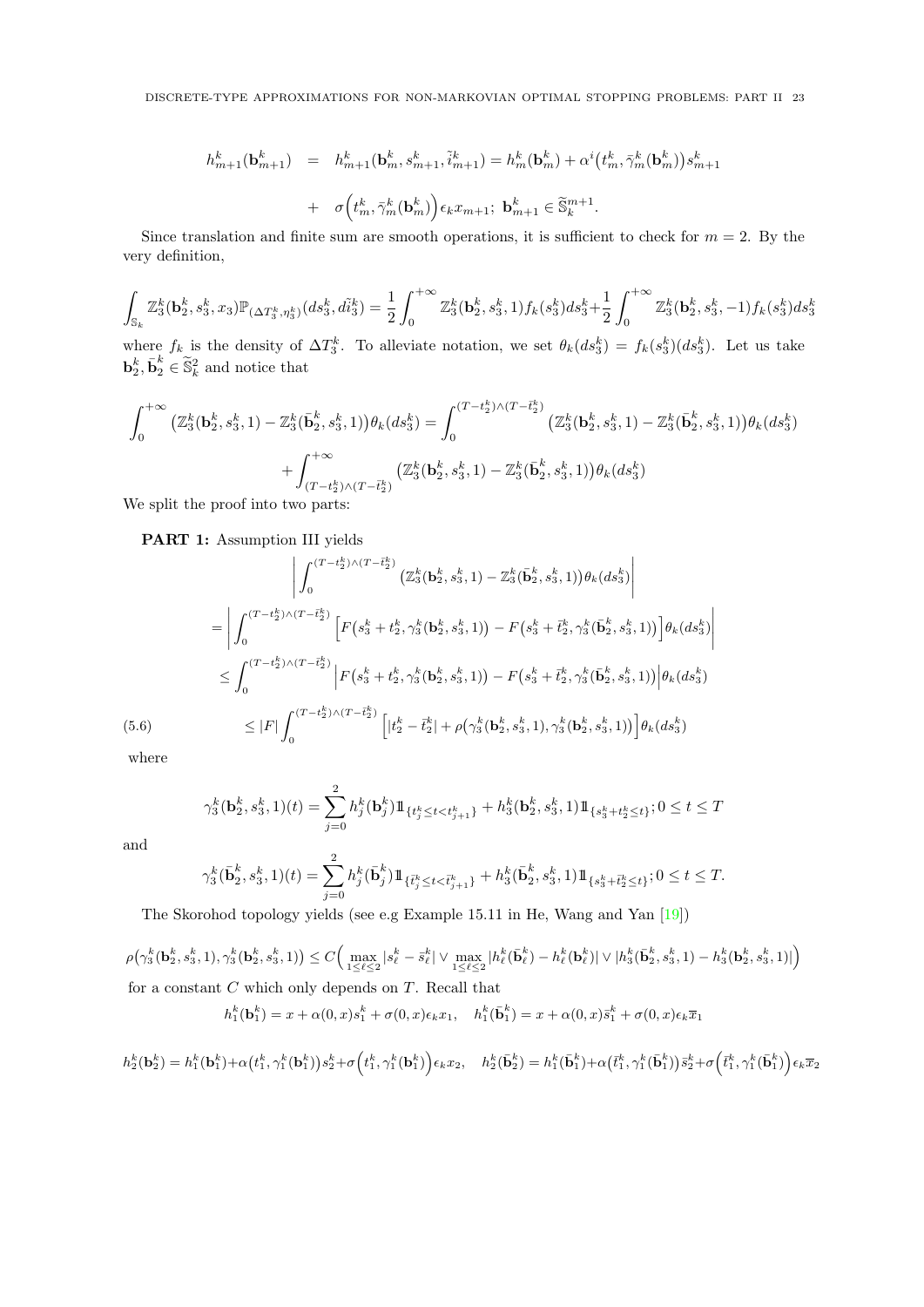$$
\gamma_{\ell}^{k}(\mathbf{b}_{\ell}^{k})(t) = \sum_{r=0}^{\ell-1} h_{r}^{k}(\mathbf{b}_{r}^{k})1\!\!1_{\{t_{r}^{k}\leq t < t_{r+1}^{k}\}} + h_{\ell}^{k}(\mathbf{b}_{\ell}^{k})1\!\!1_{\{t_{\ell}^{k}\leq t\}}, \quad \gamma_{\ell}^{k}(\bar{\mathbf{b}}_{\ell}^{k})(t) = \sum_{r=0}^{\ell-1} h_{r}^{k}(\bar{\mathbf{b}}_{r}^{k})1\!\!1_{\{\bar{t}_{r}^{k}\leq t < \bar{t}_{r+1}^{k}\}} + h_{\ell}^{k}(\bar{\mathbf{b}}_{\ell}^{k})1\!\!1_{\{\bar{t}_{\ell}^{k}\leq t\}}
$$
\nand\n
$$
h_{3}^{k}(\mathbf{b}_{2}^{k}, s_{3}^{k}, 1) = h_{2}^{k}(\mathbf{b}_{2}^{k}) + \alpha(t_{2}^{k}, \gamma_{2}^{k}(\mathbf{b}_{2}^{k}))s_{3}^{k} + \sigma(t_{2}^{k}, \gamma_{2}^{k}(\mathbf{b}_{2}^{k}))\epsilon_{k},
$$

$$
h_3^k(\mathbf{b}_2^k, s_3^k, 1) = h_2^k(\mathbf{b}_2^k) + \alpha \big(t_2^k, \gamma_2^k(\mathbf{b}_2^k)\big)s_3^k + \sigma \big(t_2^k, \gamma_2^k(\mathbf{b}_2^k)\big)\epsilon_k,
$$
  

$$
h_3^k(\bar{\mathbf{b}}_2^k, s_3^k, 1) = h_2^k(\bar{\mathbf{b}}_2^k) + \alpha \big(\bar{t}_2^k, \gamma_2^k(\bar{\mathbf{b}}_2^k)\big)s_3^k + \sigma \big(\bar{t}_2^k, \gamma_2^k(\bar{\mathbf{b}}_2^k)\big)\epsilon_k.
$$

Then,

$$
|h_1^k(\mathbf{b}_1^k) - h_1^k(\bar{b}_1^k)| \leq |\alpha(0, x)||s_1^k - \bar{s}_1^k| + |\sigma(0, x)||x_1 - \bar{x}_1|
$$

and

$$
\begin{aligned} |h^k_2(\textbf{b}^k_2)-h^k_2(\bar{\text{b}}^k_2)| &\leq |h^k_1(\textbf{b}^k_1)-h^k_1(\bar{\text{b}}^k_1)|+s^k_2|\alpha(t^k_1,\gamma^k_1(\textbf{b}^k_1))-\alpha(\bar{t}^k_1,\gamma^k_1(\bar{\textbf{b}}^k_1))|+|\alpha(\bar{t}^k_1,\gamma^k_1(\bar{\textbf{b}}^k_1))||s^k_2-\bar{s}^k_2|\\+ \epsilon_k|x_2||\sigma(t^k_1,\gamma^k_1(\textbf{b}^k_1))-\sigma(\bar{t}^k_1,\gamma^k_1(\bar{\textbf{b}}^k_1))||+\sigma(\bar{t}^k_1,\gamma^k_1(\bar{\textbf{b}}^k_1))||x_2-\overline{x}_2|. \end{aligned}
$$

Similarly,

$$
\begin{aligned}|h_3^k(\textbf{b}_2^k,s_3^k,1)-h_3^k(\bar{\textbf{b}}_2^k,s_3^k,1)|\leq|h_2^k(\textbf{b}_2^k)-h_2^k(\bar{\textbf{b}}_2^k)|+s_3^k|\alpha(t_2^k,\gamma_2^k(\textbf{b}_2^k))-\alpha(\bar{t}_2^k,\gamma_2^k(\bar{\textbf{b}}_2^k))|\\+\epsilon_k|\sigma(t_2^k,\gamma_2^k(\textbf{b}_2^k))-\sigma(\bar{t}_2^k,\gamma_2^k(\bar{\textbf{b}}_2^k))|. \end{aligned}
$$

Then, by using Assumption III, we get

(5.7) 
$$
\rho(\gamma_3^k(\mathbf{b}_2^k, s_3^k, 1), \gamma_3^k(\mathbf{b}_2^k, s_3^k, 1)) \le C \Big( \max_{1 \le \ell \le 2} |s_\ell^k - \bar{s}_\ell^k| \vee \max_{1 \le \ell \le 2} |x_\ell - \bar{x}_\ell| \Big)
$$

for a constant C which depends on  $T, \epsilon_k, m, K_{Lip}, \alpha(0, x)$  and  $\sigma(0, x)$ . By plugging in [\(5.7\)](#page-23-0) into [\(5.6\)](#page-22-0) and using the fact that  $\theta_k$  is a probability measure, we conclude that

<span id="page-23-0"></span>
$$
\left| \int_0^{(T-t_2^k)\wedge (T-\bar{t}_2^k)} \left( \mathbb{Z}_3^k(\textbf{b}_2^k, s_3^k, 1) - \mathbb{Z}_3^k(\bar{\textbf{b}}_2^k, s_3^k, 1) \right) \theta_k(ds_3^k) \right| \leq C \|\textbf{b}_2^k - \bar{\textbf{b}}_2^k\|_{\mathbb{R}^4}.
$$

PART 2:  $(5.8)$ 

<span id="page-23-1"></span>
$$
\int_{(T-t_2^k)\wedge(T-\bar{t}_2^k)}^{+\infty} \left(\mathbb{Z}_3^k(\mathbf{b}_2^k, s_3^k, 1) - \mathbb{Z}_3^k(\bar{\mathbf{b}}_2^k, s_3^k, 1)\right) \theta_k(ds_3^k) = \int_{(T-t_2^k)\wedge(T-\bar{t}_2^k)}^{(T-t_2^k)\vee(T-\bar{t}_2^k)} \left(\mathbb{Z}_3^k(\mathbf{b}_2^k, s_3^k, 1) - \mathbb{Z}_3^k(\bar{\mathbf{b}}_2^k, s_3^k, 1)\right) \theta_k(ds_3^k) + \int_{(T-t_2^k)\vee(T-\bar{t}_2^k)}^{+\infty} \left(\mathbb{Z}_3^k(\mathbf{b}_2^k, s_3^k, 1) - \mathbb{Z}_3^k(\bar{\mathbf{b}}_2^k, s_3^k, 1)\right) \theta_k(ds_3^k).
$$

Due to the boundedness assumption on  $F$ , the first term in the right hand side of  $(5.8)$  is bounded by  $\max_{1 \leq \ell \leq 2} |s_{\ell}^k - \bar{s}_{\ell}^k|$ . We notice there exists a constant C such that

$$
\int_{(T-t^k_2)\vee (T-\bar{t}^k_2)}^{+\infty}\big(\mathbb{Z}^k_3(\textbf{b}^k_2,s^k_3,1) - \mathbb{Z}^k_3(\bar{\textbf{b}}^k_2,s^k_3,1)\big)\theta_k(ds^k_3)\le C\|\textbf{b}^k_2-\bar{\textbf{b}}^k_2\|_{\mathbb{R}^4}
$$

whenever  $n_T(s_1^k, s_2^k) = n_T(\bar{s}_1^k, \bar{s}_2^k)$ . But  $n_T(s_1^k, s_2^k) = n_T(\bar{s}_1^k, \bar{s}_2^k)$  holds true as long as  $\max_{1 \leq \ell \leq 2} |s_\ell^k - \bar{s}_\ell^k|$ is small.

Summing up PART1 and PART2, we then infer the existence of a constant  $C$  such that

$$
\left| \int_0^{+\infty} \left( \mathbb{Z}_3^k({\bf b}_2^k, s_3^k, 1) - \mathbb{Z}_3^k(\bar{{\bf b}}_2^k, s_3^k, 1) \right) \theta_k(ds_3^k) \right| \le C \| {\bf b}_2^k - \bar{{\bf b}}_2^k \|_{\mathbb{R}^4}
$$

for every  $\mathbf{b}_2^k, \bar{\mathbf{b}}_2^k \in \tilde{\mathbb{S}}^2$ . Similarly,

$$
\left| \int_0^{+\infty} \left( \mathbb{Z}_3^k(\mathbf{b}_2^k, s_3^k, -1) - \mathbb{Z}_3^k(\bar{\mathbf{b}}_2^k, s_3^k, -1) \right) \theta_k(ds_3^k) \right| \leq C \|\mathbf{b}_2^k - \bar{\mathbf{b}}_2^k\|_{\mathbb{R}^4}
$$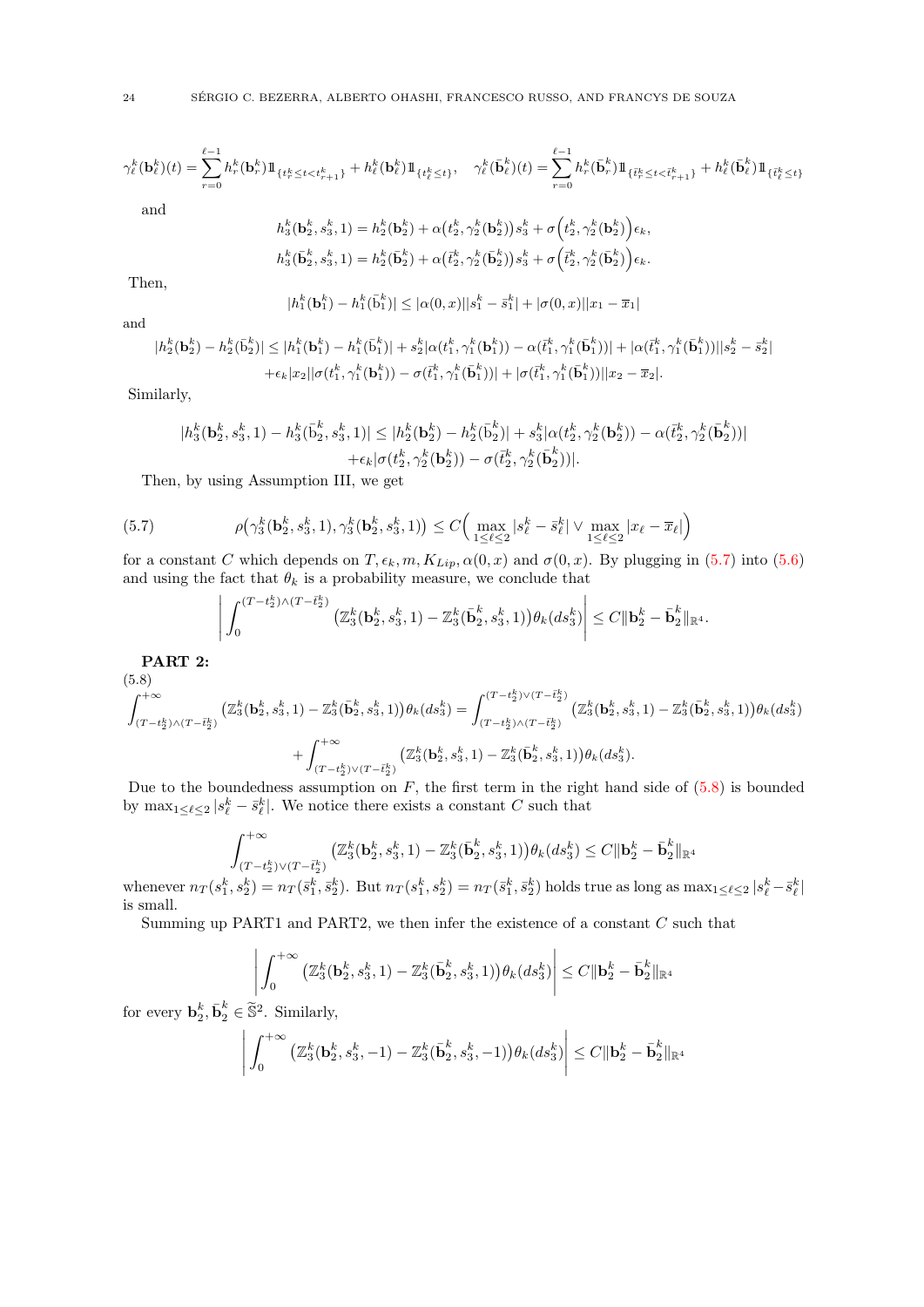for every  $\mathbf{b}_2^k$ ,  $\bar{\mathbf{b}}_2^k \in \tilde{\mathbb{S}}_k^2$ . This shows that  $\mathbf{b}_2^k \mapsto \mathbf{U}_2^k(\mathbf{b}_2^k)$  is Lipschitz.

**PART 3:** By Remark [4.1](#page-13-1) (see  $(4.8)$ ), we have

$$
\mathbf{U}_1^k(\mathbf{b}_1^k)=\int_{\mathbb{S}_k}\mathbb{Z}_2^k(\mathbf{b}_1^k,s_2^k,x_2)\vee\mathbf{U}_2^k(\mathbf{b}_1^k,s_2^k,x_2)\mathbb{P}_{(\Delta T_2^k,\eta_2^k)}(ds_2^k,dx_2);\mathbf{b}_1^k\in\widetilde{\mathbb{S}}_k
$$

By using the elementary inequality  $|a \vee b - c \vee d| \leq |a \vee b - a \vee d| + |a \vee d - c \vee d| \leq |b-d| + |a-c|$ ;  $a, b, c, d \in \mathbb{R}$ and the previous step, we have

$$
\begin{array}{lcl} |\mathbf{U}^k_1(\mathbf{b}^k_1) - \mathbf{U}^k_1(\bar{\mathbf{b}}^k_1)| & \leq & \displaystyle \int_{\mathbb{S}_k} \Big| \mathbb{Z}^k_2(\mathbf{b}^k_1,s^k_2,x_2) \vee \mathbf{U}^k_2(\mathbf{b}^k_1,s^k_2,x_2) - \mathbb{Z}^k_2(\bar{\mathbf{b}}^k_1,s^k_2,x_2) \vee \mathbf{U}^k_2(\bar{\mathbf{b}}^k_1,s^k_2,x_2) \Big| \mathbb{P}_{(\Delta T_2^k,\eta_2^k)}(ds^k_2,dx_2) \\ \\ & \leq & C \|\mathbf{b}^k_1 - \bar{\mathbf{b}}^k_1\|_{\mathbb{R}^2} + \int_{\mathbb{S}_k} \big| \mathbb{Z}^k_2(\mathbf{b}^k_1,s^k_2,x_2) - \mathbb{Z}^k_2(\bar{\mathbf{b}}^k_1,s^k_2,x_2) \big| \mathbb{P}_{(\Delta T_2^k,\eta_2^k)}(ds^k_2,d\tilde{i}^k_2). \end{array}
$$

Now, by using the same analysis that we did in previous steps, we shall state there exists a constant  $C$  such that

$$
\int_{\mathbb{S}_k} \left| \mathbb{Z}_2^k(\mathbf{b}_1^k, s_2^k, x_2) - \mathbb{Z}_2^k(\bar{\mathbf{b}}_1^k, s_2^k, x_2) \right| \mathbb{P}_{(\Delta T_2^k, \eta_2^k)}(ds_2^k, d\tilde{i}_2^k) = \frac{1}{2} \int_0^{+\infty} \left| \mathbb{Z}_2^k(\mathbf{b}_1^k, s_2^k, 1) - \mathbb{Z}_2^k(\bar{\mathbf{b}}_1^k, s_2^k, 1) \right| \theta^k(ds_2^k)
$$

$$
+ \frac{1}{2} \int_0^{+\infty} \left| \mathbb{Z}_2^k(\mathbf{b}_1^k, s_2^k, -1) - \mathbb{Z}_2^k(\bar{\mathbf{b}}_1^k, s_2^k, -1) \right| \theta^k(ds_2^k) \leq C \|\mathbf{b}_1^k - \bar{\mathbf{b}}_1^k\| \quad \forall \mathbf{b}_1^k, \bar{\mathbf{b}}_1^k \in \widetilde{\mathbb{S}}_k.
$$

This allows us to conclude the proof.

By combining Corollary [4.1](#page-18-0) and Theorem [5.1,](#page-21-0) we arrive at the following result. In the sequel,

$$
K_j = ([0, T] \times B_r(0)) \times \ldots \times ([0, T] \times B_r(0))
$$
 j-fold cartesian product for  $j = 1, ..., e(k, T) - 1$ .

<span id="page-24-1"></span>Corollary 5.1. Let us define the sequences of approximation architectures

$$
\mathcal{H}_{N,j}^k = \left\{ p \in \mathcal{P}_{j(d+1)}\left(N^{1/j(d+1)+2}\right); \|p\|_{\infty,K_j} \leq 2\|\mathbf{U}_j^k\|_{\infty,1,K_j} \right\}, \mathcal{H}_{N,0}^k = [-L_k, L_k],
$$

for the continuation values  $\mathbf{U}_j^k; 0 \leq j \leq e(k,T) - 1$  associated with the optimal stopping problem  $V_0^k$ given by  $(3.14)$  where  $Z^k$  is the imbedded discrete structure  $(5.4)$  associated with the reward process  $F(X)$  where X is the path-dependent SDE [\(5.3\)](#page-19-0). Suppose Assumption III holds true and we fix  $k \geq 1$ . Then, for  $j = 0, \ldots, e(k, T) - 1$ , we have

(5.9) 
$$
\mathbb{E} \|\widehat{\mathbf{U}}_j^k(\cdot; \mathbf{A}_{jN}^k) - \mathbf{U}_j^k\|_{L^2(\rho_j^k)} \le O\big(log(N)N^{\frac{-2}{2+\epsilon(k,T)-1}}\big).
$$

In particular,

<span id="page-24-0"></span>
$$
\mathbb{E}|\widehat{V}_0(\mathbf{A}_{0N}^k) - V_0^k| \le O\big(log(N)N^{\frac{-2}{2+\epsilon(k,T)-1}}\big).
$$

*Proof.* From Theorem [5.1,](#page-21-0) we know that  $\mathbf{U}_j^k \in W^1(L^\infty(K_j))$  for  $j = 1, \ldots, e(k,T) - 1$ . Then, the architecture spaces  $\mathcal{H}_{N,j}^k$ ;  $0 \leq j \leq e(k,T)-1$  they are uniformly bounded in N and j so that  $B_k < \infty$ in assumption (H2). Assumption III yields  $L_k < +\infty$  for every  $k \geq 1$ . Then, we shall apply Corollary [4.1](#page-18-0) to get [\(5.9\)](#page-24-0).

**Example 5.1.** Let X be the state process given by [\(5.3\)](#page-19-0), where the terminal time  $T = 1$ , the level of discretization  $\epsilon_k = \varphi(k)$  for a strictly decreasing function  $\varphi : [0, \infty) \to [0, \infty)$  (with inverse  $\xi$ ) such that  $\sum_{k\geq 1} \varphi^2(k) < \infty$ . Let us investigate the global numerical error  $e = e_1 + e_2$  one may occur in a non-Markovian SDE. The error **e** can be decomposed as the sum of two terms: the first one  $(e_1)$ , which was studied in [\[30\]](#page-29-0), is the discrete-type filtration approximation error; the second one (e<sub>2</sub>), which we study in this article, it is related to the numerical approximation of the conditional expectations

$$
\Box
$$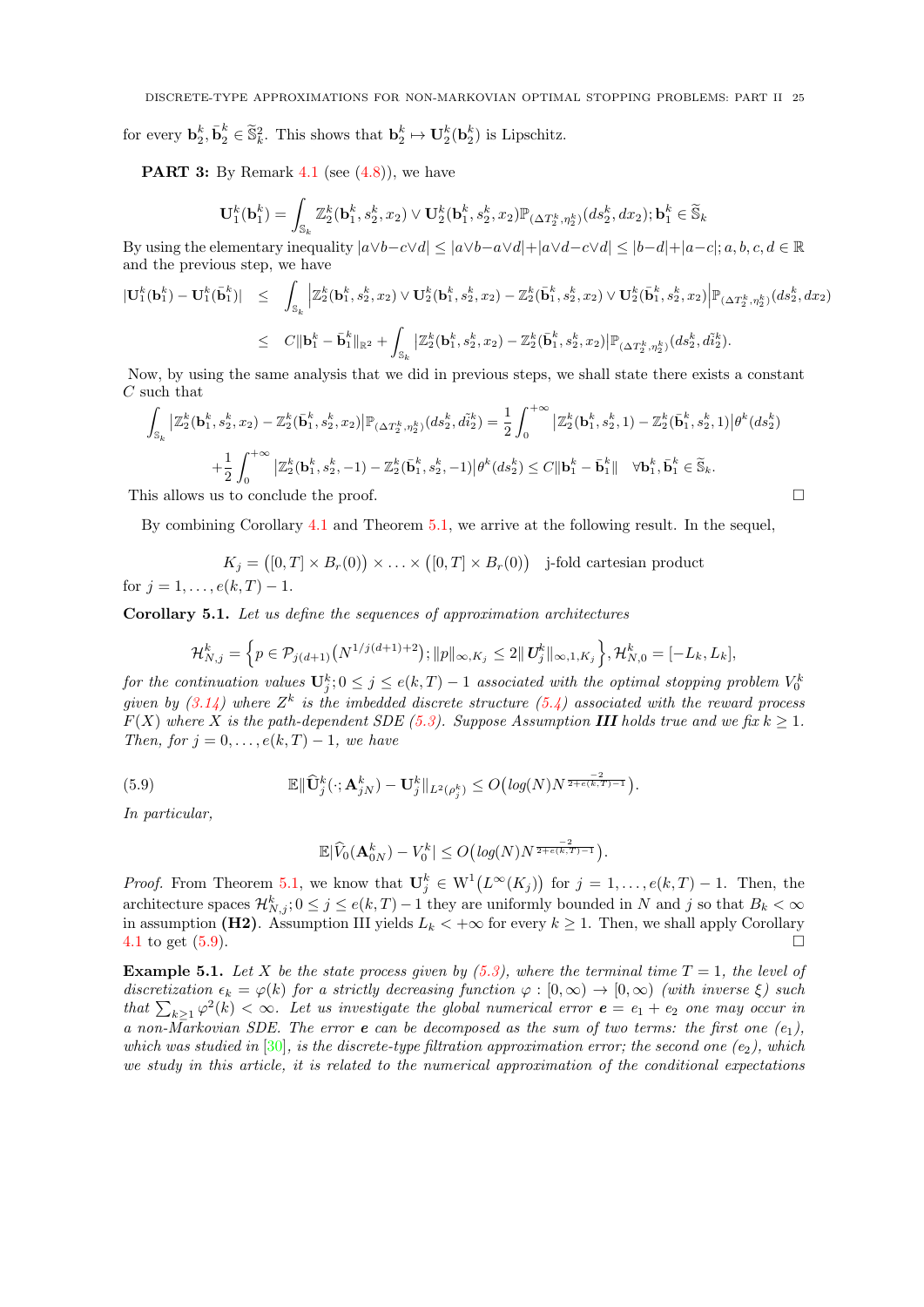associated with the continuation values. We apply Corollary [5.1](#page-24-1) and Proposition 5.1 in [\[30\]](#page-29-0) to state that

<span id="page-25-0"></span>(5.10) 
$$
\mathbb{E}|\widehat{V}_0(\mathbf{A}_{0N}^k)-V_0^k|=O\big(log(N)N^{\frac{-2}{2+\epsilon(k,1)-1}}\big),
$$

and

(5.11) 
$$
|V_0^k - S(0)| = O\left(\epsilon_k^{2\beta} + \sqrt{\epsilon_k} \ln\left(\frac{2}{\sqrt{\epsilon_k}}\right)\right),
$$

for  $0 < \beta < 1$ . With the estimates [\(5.10\)](#page-25-0) and [\(5.11\)](#page-25-1) at hand, we are now able to infer the amount of work (complexity) to recover the optimal value for a given level of accuracy  $e$ . Indeed, let us fix  $0 < e_1 < 1$ . Equation [\(5.11\)](#page-25-1) allows us to find the necessary number of steps related to the discretization as follows. If  $0 < \beta \leq 0.2$ , then  $\epsilon_k^{2\beta} = o\left(\sqrt{\epsilon_k} \ln\left(\frac{2}{\sqrt{\epsilon_k}}\right)\right)$ . We observe  $\epsilon_k^{2\beta} \leq e_1 \Longleftrightarrow k \geq \xi(e_1^{\frac{1}{2\beta}})$  and with this information at hand, we shall take  $k^* = \xi(e_1^{\frac{1}{2\beta}})$ . This produces

<span id="page-25-1"></span>
$$
e(k^*, 1) = \left\lceil \frac{1}{\varphi^2(k^*)} \right\rceil
$$

number of steps associated with the discretization procedure. For instance, if  $\varphi(k) = 2^{-k}$ ,  $e_1 = 0.45$ ,  $\beta = 0.2$ , then  $e_1^{\frac{1}{2\beta}} = 0.135$  and

$$
k^* = \frac{-\ln(e_1^{\frac{1}{2\beta}})}{\ln 2} = 2.88.
$$

This produces  $e(k^*, 1) = \lceil 2^{2 \times 2.88} \rceil = 55$  number of steps. Of course, as  $e_1 \downarrow 0$ , the number of steps  $e(k^*, 1)$  ↑ +∞, e.g., if  $e_1 = 0.3$ , then  $k^* = -\frac{\ln 0.049}{\ln 2} = 4.35$ ,  $e(k^*, 1) = 416$  and so on. For a given prescribed error  $0 < e_2 < 1$  and  $k^*$ , equation  $(5.10)$  allows us to find the necessary number N for the Monte-Carlo scheme in such way that  $\mathbb{E}|\widehat{V}_0(\mathbf{A}_{0N}^{k^*}) - V_0^{k^*}| = O(e_2)$ .

For an example where the state is given by a SDE driven by a fractional Brownian motion, we refer the reader to Example 5.1 in [\[30\]](#page-29-0).

#### 6. Appendix

This section is devoted to the proof of Theorem [2.1.](#page-6-0) For simplicity of presentation, we present the proof for a bidimensional Brownian motion, i.e., we set  $d = 2$ . We start with the following technical lemma.

<span id="page-25-2"></span>**Lemma 6.1.** For each non-negative integer  $n, (j, r) \in \{1, 2\} \times \{-1, 1\}$ ,  $a < b$  and  $\mathbf{b}_n^k \in \mathbb{S}_k^n$ , we have

$$
\mathbb{P}\Big\{\Delta T^k_{n+1}\in(a,b)\big|\aleph(\eta^k_{n+1})=(j,r),\mathcal{A}^k_n=\mathbf{b}^k_n\Big\}=\frac{\int_a^b f_k(u+\Delta^{k,j}_n(\mathbf{b}^k_n))du}{\int_{\Delta^{k,j}_n(\mathbf{b}^k_n)}^{\infty}f_k(u)du}.
$$

*Proof.* Let us fix a non-negative integer  $n, (j, r) \in \{1, 2\} \times \{-1, 1\}, a < b$  and  $\mathbf{b}_n^k = (\mathbf{i}_n^k, s_1^k, \ldots, s_n^k)$ . Let us denote

$$
\kappa_{j,r}(\mathbf{b}_n^k,(a,b)) = \mathbb{P}\Big\{\Delta T_{n+1}^k \in (a,b) \big| \aleph(\eta_{n+1}^k) = (j,r), \mathcal{A}_n^k = \mathbf{b}_n^k \Big\}.
$$

The kernel  $\kappa_{j,r}$  is a regular conditional distribution where  $\Delta T_1^k, \ldots, \Delta T_n^k$  has an absolutely continuous distribution, then it is known that (for details see e.g Tjur  $[37]$  and Prop 2.14 in Ackerman et al  $[1]$ )

$$
\kappa_{j,r}(\mathbf{b}_n^k, (a, b)) = \lim_{p \to +\infty} \mathbb{P}\Big\{\Delta T_{n+1}^k \in (a, b) \, \big| \aleph(\eta_{n+1}^k) = (j, r), \mathcal{A}_n^k \in \{\mathbf{i}_n^k\} \times V(1/p)\Big\}
$$

for every closed ball  $V(1/p)$  of radius  $\frac{1}{p}$  centered at  $s_1^k, \ldots, s_n^k \in \mathbb{R}_+^n$ . Moreover,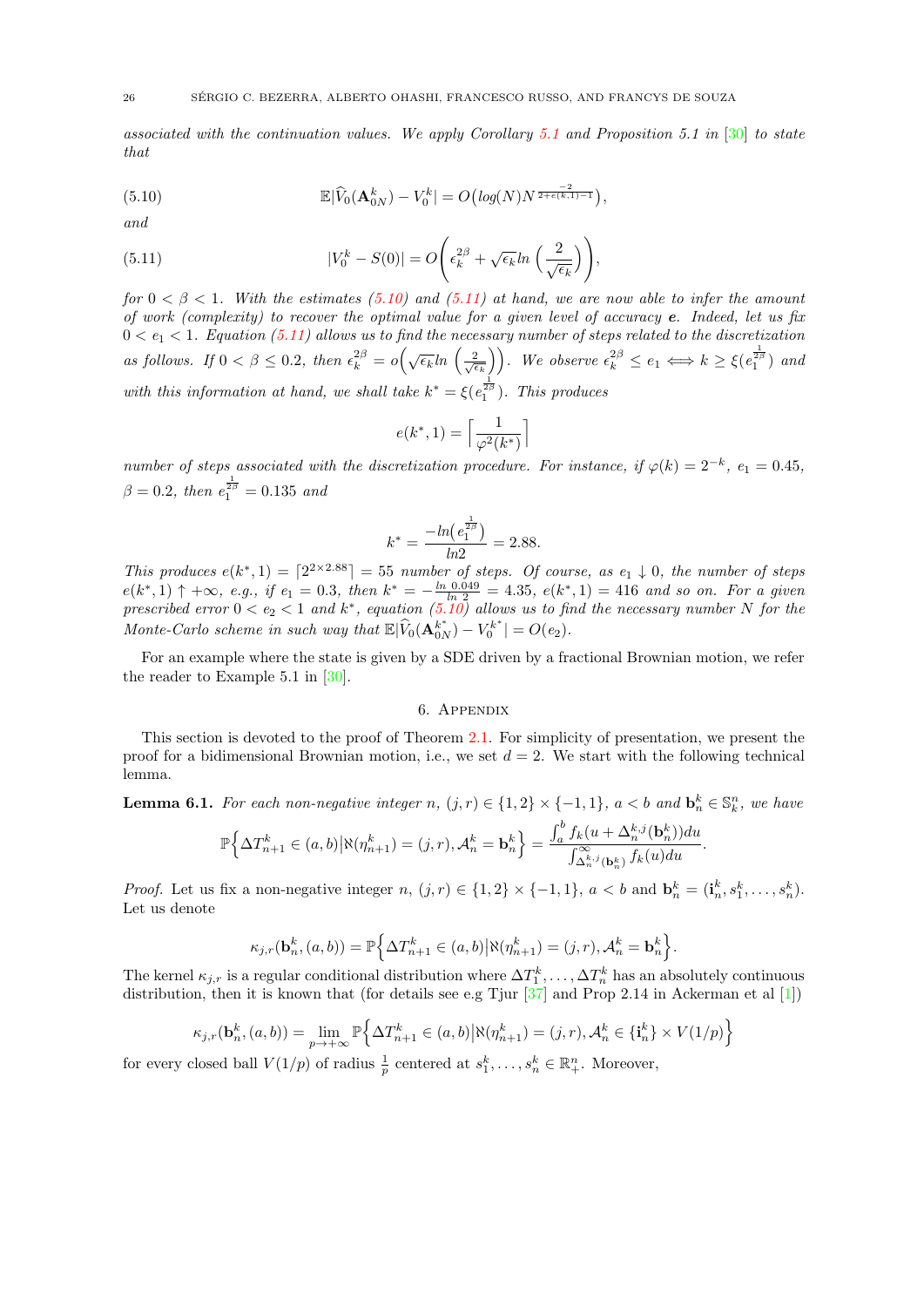(6.1)  
\n
$$
\{\aleph(\eta_{n+1}^k) = (j,r), \mathcal{A}_n^k \in \{\mathbf{i}_n^k\} \times V(1/p)\} = \{\aleph(\eta_{n+1}^k) = (j,r), \mathcal{A}_n^k \in \{\mathbf{i}_n^k\} \times V(1/p), \Delta T_{\mathbf{j}_j(\mathbf{i}_n^k)+1}^{k,j} > T_n^k - T_{\mathbf{j}_j(\mathbf{i}_n^k)}^{k,j}\}
$$
\na.s for every positive integer  $p$ . Since  $(s_1^k, \ldots, s_n^k) \mapsto t_n^k(s_1^k, \ldots, s_n^k)$  is continuous, we then have

$$
\kappa_{j,r}(\mathbf{b}_n^k,(a,b)) = \mathbb{P}\Big\{\Delta T_{n+1}^k \in (a,b) \big| \aleph(\eta_{n+1}^k) = (j,r), \mathcal{A}_n^k = \mathbf{b}_n^k, \Delta T_{\mathbf{J}_j(\mathbf{i}_n^k)+1}^{k,j} > \Delta_n^{k,j}(\mathbf{b}_n^k) \Big\}.
$$

Therefore,

$$
\kappa_{j,r}(\mathbf{b}_n^k,(a,b)) = \mathbb{P}\Big\{\Delta T_{\mathbf{J}_j+1}^{k,j} \in (a + \Delta_n^{k,j}(\mathbf{b}_n^k), b + \Delta_n^{k,j}(\mathbf{b}_n^k)) \Big| \aleph(\eta_{n+1}^k) = (j,r), \mathcal{A}_n^k = \mathbf{b}_n^k,
$$
  

$$
\Delta T_{\mathbf{J}_j(\mathbf{i}_n^k)+1}^k > \Delta_n^{k,j}(\mathbf{b}_n^k) \Big\}
$$
  

$$
= \mathbb{P}\Big\{\Delta T_{\mathbf{J}_j+1}^{k,j} \in (a + \Delta_n^{k,j}(\mathbf{b}_n^k), b + \Delta_n^{k,j}(\mathbf{b}_n^k)) \Big| \mathcal{A}_n^k = \mathbf{b}_n^k, \Delta T_{\mathbf{J}_j(\mathbf{i}_n^k)+1}^k > \Delta_n^{k,j}(\mathbf{b}_n^k) \Big\}
$$

where the last equality is due to  $\mathbb{1}_{\{\Delta T^{k,j}_{\mathbf{1}_j(\mathbf{i}_n^k)+1}\in(a+\Delta^{k,j}_n(\mathbf{b}_n^k),b+\Delta^{k,j}_n(\mathbf{b}_n^k))\}}$  is conditionally independent from  $\mathbb{1}_{\{\aleph(\eta^k_{n+1})=(j,r)\}}$  given  $\mathcal{A}^k_n = \mathbf{b}^k_n$ . A tedious but elementary computation yields

$$
\mathbb{P}\Big\{\Delta T^{k,j}_{\mathbf{j}_j(\mathbf{i}^k_n)+1}\in (a+\Delta^{k,j}_n(\mathbf{b}^k_n),b+\Delta^{k,j}_n(\mathbf{b}^k_n))\Big|\mathcal{A}^k_n=\mathbf{b}^k_n,\Delta T^{k,j}_{\mathbf{j}_j(\mathbf{i}^k_n)+1}>\Delta^{k,j}_n(\mathbf{b}^k_n)\Big\}=\newline \hspace*{1.5cm}\mathbb{P}\Big\{\Delta T^{k,j}_{\mathbf{j}_j(\mathbf{i}^k_n)+1}\in (a+\Delta^{k,j}_n(\mathbf{b}^k_n),b+\Delta^{k,j}_n(\mathbf{b}^k_n))\Big|\Delta T^{k,j}_{\mathbf{j}_j(\mathbf{i}^k_n)+1}>\Delta^{k,j}_n(\mathbf{b}^k_n)\Big\}.
$$

Summing up the above steps and noticing that  $\{\Delta T_m^{k,j}; m\geq 1\}$  is equally distributed with density  $f_k$ , we then have

$$
\kappa_{j,r}(\mathbf{b}_n^k,(a,b)) = \frac{\mathbb{P}\left\{\Delta T_1^{k,1} \in (a + \Delta_n^{k,j}(\mathbf{b}_n^k), b + \Delta_n^{k,j}(\mathbf{b}_n^k))\right\}}{\mathbb{P}\left\{\Delta T_1^{k,1} > \Delta_n^{k,j}(\mathbf{b}_n^k)\right\}} = \frac{\int_a^b f_k\left(u + \Delta_n^{k,j}(\mathbf{b}_n^k)\right) du}{\int_{\Delta_n^{k,j}(\mathbf{b}_n^k)}^{\infty} f_k\left(u\right) du}
$$

and this concludes the proof.  $\hfill \square$ 

<span id="page-26-0"></span>**Lemma 6.2.** For each non-negative integer  $n, j \in \{-1,1\}$  and  $\mathbf{b}_n^k \in \mathbb{S}_k^n$ , we have

$$
\mathbb{P}\Big\{\aleph(\eta^k_{n+1}) = (j,1)|\aleph_1(\eta^k_{n+1}) = j, \mathcal{A}^k_n = \mathbf{b}^k_n\Big\} =
$$

$$
\mathbb{P}\Big\{\aleph(\eta^k_{n+1}) = (j,-1)|\aleph_1(\eta^k_{n+1}) = j, \mathcal{A}^k_n = \mathbf{b}^k_n\Big\} = \frac{1}{2}.
$$

*Proof.* Let us fix  $j \in \{-1, 1\}$  and  $\mathbf{b}_n^k \in \mathbb{S}_k^n$ . We just need to observe

$$
\mathbb{P}\Big\{\aleph(\eta_{n+1}^k) = (j,1) \big| \aleph_1(\eta_{n+1}^k) = j, \mathcal{A}_n^k = \mathbf{b}_n^k \Big\} =
$$

$$
\mathbb{P}\Big\{\Delta A^{k,j}(T_{\mathbf{J}_j+1}^{k,j}) = \epsilon_k \big| \aleph_1(\eta_{n+1}^k) = j, \mathcal{A}_n^k = \mathbf{b}_n^k \Big\} =
$$

$$
\mathbb{P}\Big\{\Delta A^{k,j}(T_{\mathbf{J}_j+1}^{k,j}) = -\epsilon_k \big| \aleph_1(\eta_{n+1}^k) = j, \mathcal{A}_n^k = \mathbf{b}_n^k \Big\} =
$$

$$
\mathbb{P}\Big\{\aleph(\eta_{n+1}^k) = (j,-1) \big| \aleph_1(\eta_{n+1}^k) = j, \mathcal{A}_n^k = \mathbf{b}_n^k \Big\} = 1/2.
$$

 $\Box$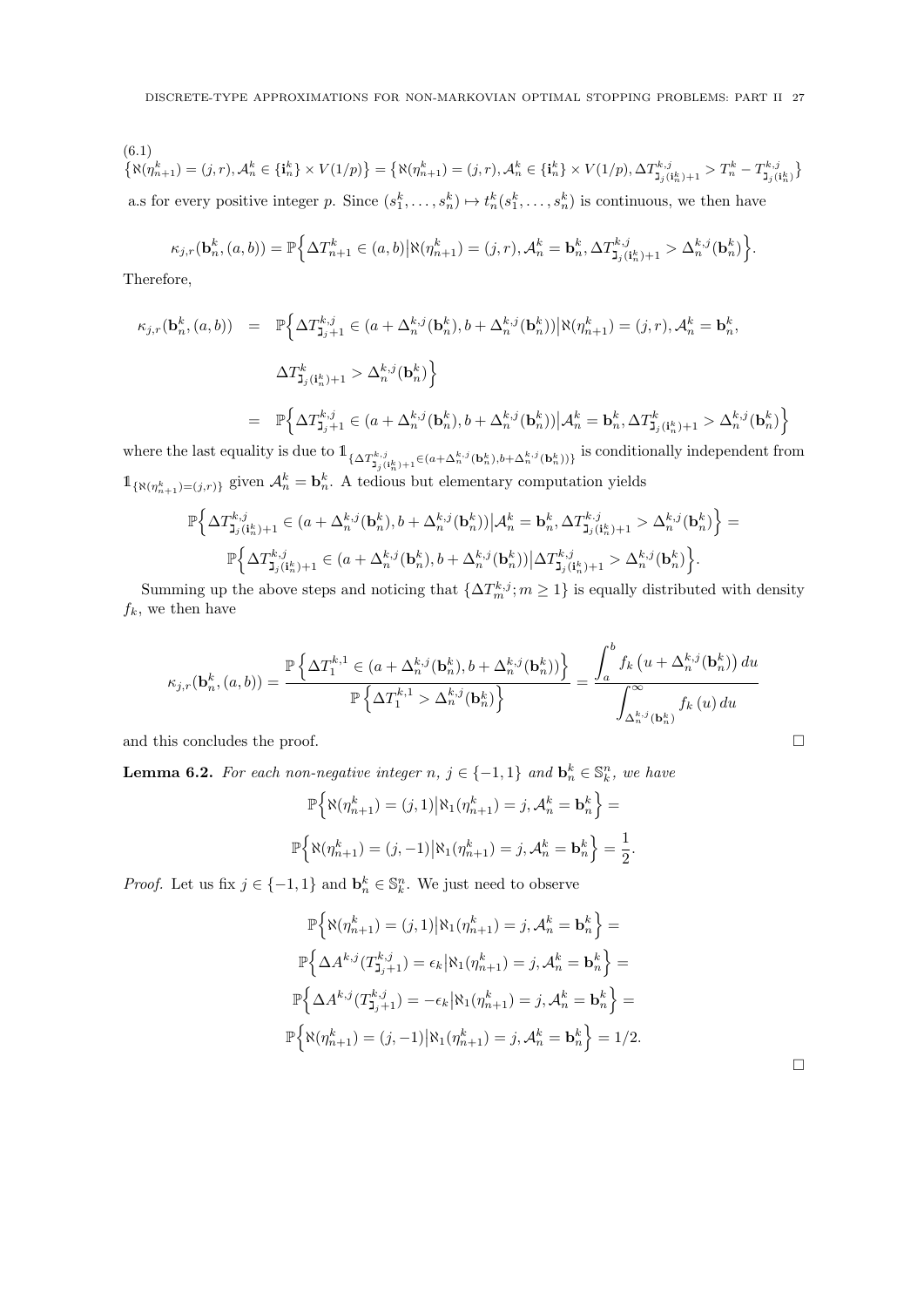We observe the regular conditional probabilities are well-defined so that (see e.g Prop 2.14 in [\[1\]](#page-28-5)),

$$
\mathbb{P}\left\{\Delta T_{n+1}^k \in (a,b), \aleph(\eta_{n+1}^k) = (j,r) \big| \mathcal{A}_n^k = \mathbf{b}_n^k \right\} = \mathbb{P}\left\{\Delta T_{n+1}^k \in (a,b) \big| \aleph(\eta_{n+1}^k) = (j,r), \mathcal{A}_n^k = \mathbf{b}_n^k \right\}
$$

$$
\mathbb{P}\left\{\aleph(\eta_{n+1}^k) = (j,r) \big| \mathcal{A}_n^k = \mathbf{b}_n^k \right\}
$$

and

$$
\mathbb{P}\Big\{\aleph(\eta^k_{n+1})=(j,r)\big| \mathcal{A}^k_n=\mathbf{b}^k_n\Big\}=\mathbb{P}\Big\{\aleph_1(\eta^k_{n+1})=j, \aleph(\eta^k_{n+1})=(j,r)\big| \mathcal{A}^k_n=\mathbf{b}^k_n\Big\}=\\\mathbb{P}\Big\{\aleph(\eta^k_{n+1})=(j,r)\big|\aleph_1(\eta^k_{n+1})=j, \mathcal{A}^k_n=\mathbf{b}^k_n\Big\}\mathbb{P}\Big\{\aleph_1(\eta^k_{n+1})=j\big| \mathcal{A}^k_n=\mathbf{b}^k_n\Big\}=\\\frac{1}{2}\mathbb{P}\Big\{\aleph_1(\eta^k_{n+1})=j\big| \mathcal{A}^k_n=\mathbf{b}^k_n\Big\},
$$

where the last identity is due to Lemma  $6.2$ . Therefore, Lemmas  $6.1$  and  $6.2$  yield

$$
\mathbb{P}\left\{\Delta T_{n+1}^k \in (a,b), \aleph(\eta_{n+1}^k) = (j,r) \Big| \mathcal{A}_n^k = \mathbf{b}_n^k \right\} =
$$
  

$$
\frac{1}{2} \mathbb{P}\left\{\Delta T_{n+1}^k \in (a,b) \Big| \aleph(\eta_{n+1}^k) = (j,r), \mathcal{A}_n^k = \mathbf{b}_n^k \right\} \mathbb{P}\left\{\aleph_1(\eta_{n+1}^k) = j \Big| \mathcal{A}_n^k = \mathbf{b}_n^k \right\} =
$$
  

$$
\frac{1}{2} \left\{ \frac{\int_a^b f_k (u + \Delta_n^{k,j}) du}{\int_{\Delta_n^{k,j}}^{\infty} f_k (u) du} \right\} \mathbb{P}\left\{\aleph_1(\eta_{n+1}^k) = j \Big| \mathcal{A}_n^k = \mathbf{b}_n^k \right\}
$$

and to conclude the proof, we only need to compute  $\mathbb{P} \Big\{ \aleph_1(\eta^k_{n+1}) = j | \mathcal{A}^k_n = \mathbf{b}^k_n \Big\}$ . **Lemma 6.3.** For each non-negative integer  $n, j \in \{1,2\}$  and  $\mathbf{b}_n^k \in \mathbb{S}_k^n$ , we have  $(6.2)$  $\left\{\aleph_1(\eta^k_{n+1})=j\middle|\mathcal{A}^k_n=\mathbf{b}^k_n\right\}=1$ 

<span id="page-27-0"></span>for  $d = 1$  and

(6.3)  

$$
\mathbb{P}\left\{\aleph_{1}(\eta_{n+1}^{k})=j|\mathcal{A}_{n}^{k}=\mathbf{b}_{n}^{k}\right\}
$$

$$
=\left\{\frac{\int_{-\infty}^{0}\int_{-s}^{\infty}f_{k}(s+t+\Delta_{n}^{k,j})f_{min}^{k}(\mathbf{b}_{n}^{k},j,t)dtds}{\prod_{\lambda=1}^{2}\int_{\Delta_{n}^{k,\lambda}}^{+\infty}f_{k}(t)dt}\right\}; \text{ if } d=2.
$$

*Proof.* Let us fix  $\mathbf{b}_n^k \in \mathbb{S}_k^n$  and  $j \in \{1,2\}$ . Identity [\(6.2\)](#page-27-0) is obvious. For  $d = 2$ , we observe that

<span id="page-27-1"></span>
$$
\begin{array}{lcl} \mathbb{P}\Big\{\aleph_{1}(\eta_{n+1}^{k})=j\big| \mathcal{A}_{n}^{k}= \mathbf{b}_{n}^{k}\Big\} &=& \mathbb{P}\Big\{T_{\mathbf{J}_{j}+1}^{k,j}< \min\limits_{\lambda\neq j}\{T_{\mathbf{J}_{\lambda}+1}^{k,\lambda}\}\big| \mathcal{A}_{n}^{k}= \mathbf{b}_{n}^{k}\Big\} \\ &=& \mathbb{P}\Big\{T_{\mathbf{J}_{j}+1}^{k,j}+t_{\mathbf{J}_{j}}^{k,j}-t_{\mathbf{J}_{j}}^{k,j}-t_{n}^{k}< \min\limits_{\lambda\neq j}\{T_{\mathbf{J}_{\lambda}+1}^{k,\lambda}+t_{\mathbf{J}_{\lambda}}^{k,\lambda}-t_{\mathbf{J}_{\lambda}}^{k,\lambda}-t_{n}^{k}\}\big| \mathcal{A}_{n}^{k}= \mathbf{b}_{n}^{k}\Big\} \\ &=& \mathbb{P}\Big\{\Delta T_{\mathbf{J}_{j}+1}^{k,j}-(t_{n}^{k}-t_{\mathbf{J}_{j}}^{k,j})< \min\limits_{\lambda\neq j}\{\Delta T_{\mathbf{J}_{\lambda}+1}^{k,\lambda}-(t_{n}^{k}-t_{\mathbf{J}_{\lambda}}^{k,\lambda})\}\big| \mathcal{A}_{n}^{k}= \mathbf{b}_{n}^{k}\Big\} \\ &=& \mathbb{P}\Big\{\Delta T_{\mathbf{J}_{j}+1}^{k,j}-(t_{n}^{k}-t_{\mathbf{J}_{j}}^{k,j})-\min\limits_{\lambda\neq j}\{\Delta T_{\mathbf{J}_{\lambda}+1}^{k,\lambda}-(t_{n}^{k}-t_{\mathbf{J}_{\lambda}}^{k,\lambda})\}< 0\big| \mathcal{A}_{n}^{k}= \mathbf{b}_{n}^{k}\Big\}.\end{array}
$$

More precisely,

(6.4) 
$$
\mathbb{P}\Big\{\Delta T_{\mathbf{J}_j(\mathbf{i}_n^k)+1}^{k,j}-\Delta_n^{k,j}(\mathbf{b}_n^k)-\min_{\lambda\neq j}\{\Delta T_{\mathbf{J}_\lambda(\mathbf{i}_n^k)+1}^{\lambda,\lambda}-\Delta_n^{k,\lambda}(\mathbf{b}_n^k)\}<0\big|\mathcal{A}_n^k=\mathbf{b}_n^k\Big\}.
$$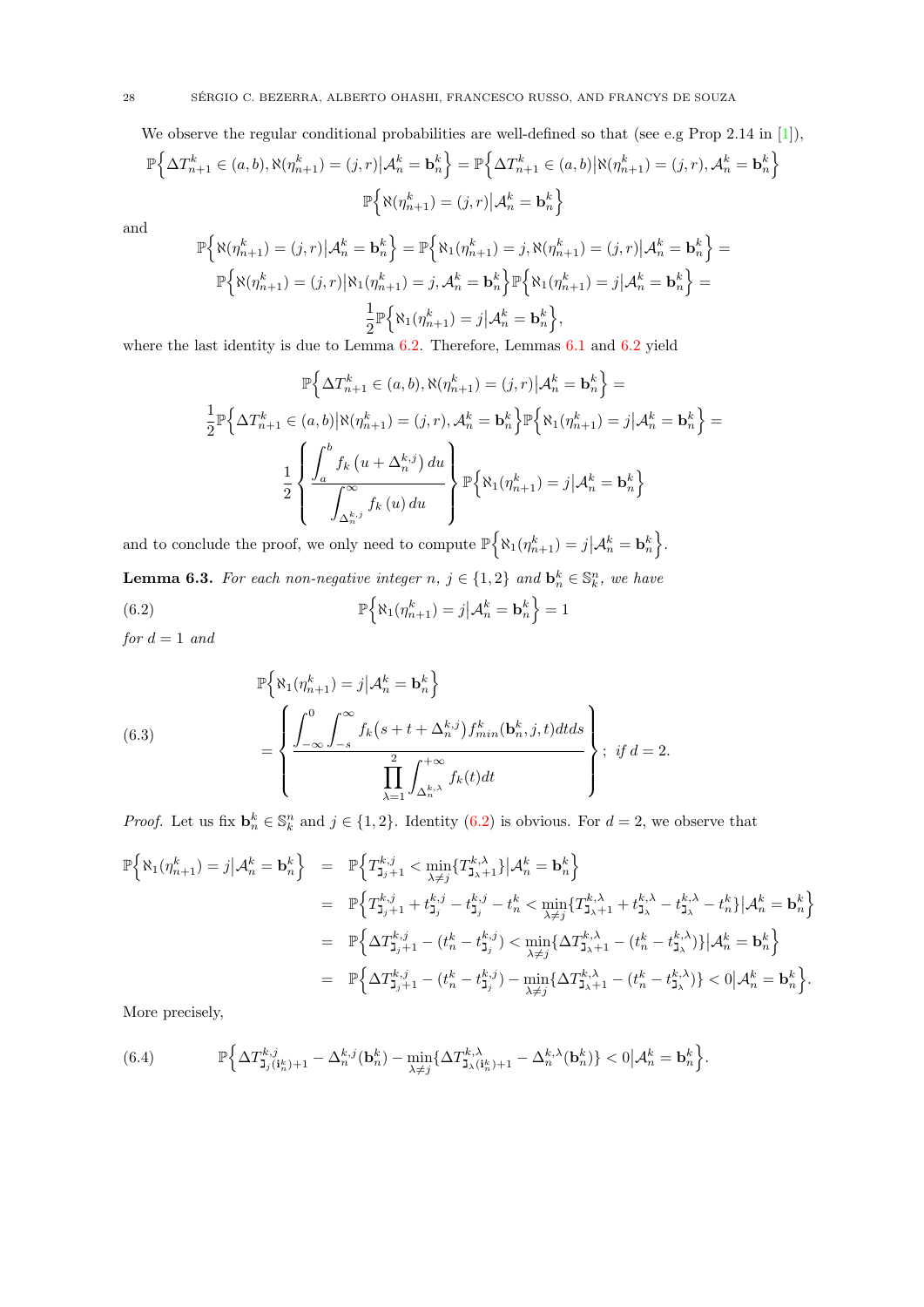We now observe that

$$
\left\{\mathcal{A}^k_n\in\{\textbf{i}^k_n\}\times V(1/p)\right\}=\left\{\mathcal{A}^k_n\in\{\textbf{i}^k_n\}\times V(1/p)\right\}\cap\left\{\Delta T^{k,j}_{\mathbf{j}_j(\mathbf{i}^k_n)+1}\geq T^k_n-T^{k,j}_{\mathbf{j}_j(\mathbf{i}^k_n)}\;\forall j=1,2\right\}
$$

for every closed ball  $V(1/p)$  of radius  $1/p$  centered at  $s_1^k, \ldots, s_n^k \in \mathbb{R}_+^n$ . Therefore, Prop 2.14 in [\[1\]](#page-28-5) allows us to state that  $(6.4)$  equals to  $(6.5)$ 

<span id="page-28-6"></span>
$$
\mathbb{P}\Big\{\Delta T^{k,j}_{\mathtt{J}_j(\mathbf{i}^k_n)+1}-\Delta^{k,j}_n(\mathbf{b}^k_n)-\min_{\lambda\neq j}\{\Delta T^{k,\lambda}_{\mathtt{J}_\lambda(\mathbf{i}^k_n)+1}-\Delta^{k,\lambda}_n(\mathbf{b}^k_n)\}<0\big|\mathcal{A}^k_n=\mathbf{b}^k_n,\cap_{\lambda=1}^2\{\Delta T^{k,\lambda}_{\mathtt{J}_\lambda(\mathbf{i}^k_n)+1}\geq \Delta^{k,\lambda}_n(\mathbf{b}^k_n)\}\Big\}.
$$

We shall argue similarly to the proof of Lemma  $6.1$  to state that  $(6.5)$  equals to

$$
\bar{\kappa}(\mathbf{b}^k_n) := \mathbb{P}\Big\{\Delta T^{k,j}_{\mathbf{J}_j(\mathbf{i}^k_n)+1} - \Delta^{k,j}_n(\mathbf{b}^k_n) - \min_{\lambda \neq j}\{\Delta T^{k,\lambda}_{\mathbf{J}_\lambda(\mathbf{i}^k_n)+1} - \Delta^{k,\lambda}_n(\mathbf{b}^k_n)\} < 0 \big| \cap_{\lambda=1}^2 \{\Delta T^{k,\lambda}_{\mathbf{J}_\lambda(\mathbf{i}^k_n)+1} \geq \Delta^{k,\lambda}_n(\mathbf{b}^k_n)\} \Big\}.
$$

This shows that  $\bar{\kappa}(\mathcal{A}_n^k)$  is a version of the conditional expectation  $\mathbb{P}\{\aleph_1(\eta_{n+1}^k) = j | \mathcal{A}_n^k\}$ . In particular, if we denote  $\bar{\eta}_n^k = (\eta_1^k, \dots, \eta_n^k)$  and noticing that

$$
\left\{\Delta T_{\mathbf{J}_j(\bar{\eta}_n^k)+1}^{k,j} - \Delta_n^{k,j}(\mathcal{A}_n^k) - \min_{\lambda \neq j} \{\Delta T_{\mathbf{J}_\lambda(\bar{\eta}_n^k)+1}^{k,\lambda} - \Delta_n^{k,\lambda}(\mathcal{A}_n^k)\} < 0\right\} \subset \bigcap_{\lambda=1}^2 \{\Delta T_{\mathbf{J}_\lambda(\bar{\eta}_n^k)+1}^{k,\lambda} \ge \Delta_n^{k,\lambda}(\mathcal{A}_n^k)\} \text{ a.s.}
$$

we have

$$
\bar{\kappa}(\mathcal{A}^k_n) = \frac{\mathbb{P}\Big\{ \Delta T^{k,j}_{\mathbf{J}_j(\bar{\eta}^k_n)+1} - \Delta^{k,j}_n(\mathcal{A}^k_n) - \min_{\lambda \neq j} \{ \Delta T^{k,\lambda}_{\mathbf{J}_\lambda(\bar{\eta}^k_n)+1} - \Delta^{k,\lambda}_n(\mathcal{A}^k_n) \} < 0 \Big\}}{\mathbb{P}\Big\{\cap_{\lambda=1}^2 \{ \Delta T^{k,\lambda}_{\mathbf{J}_\lambda(\bar{\eta}^k_n)+1} \geq \Delta^{k,\lambda}_n(\mathcal{A}^k_n) \} \Big\}} \quad a.s
$$

and hence we can actually choose a version as

$$
\bar{\kappa}(\mathbf{b}_{n}^{k}) = \frac{\mathbb{P}\Big\{\Delta T_{\mathbf{J}_{j}(\mathbf{i}_{n}^{k})+1}^{k,j} - \Delta_{n}^{k,j}(\mathbf{b}_{n}^{k}) - \min_{\lambda \neq j} \{\Delta T_{\mathbf{J}_{\lambda}(\mathbf{i}_{n}^{k})+1}^{k,\lambda} - \Delta_{n}^{k,\lambda}(\mathbf{b}_{n}^{k})\} < 0\Big\}}{\mathbb{P}\Big\{\bigcap_{\lambda=1}^{2} \{\Delta T_{\mathbf{J}_{\lambda}(\mathbf{i}_{n}^{k})+1}^{k,\lambda} \geq \Delta_{n}^{k,\lambda}(\mathbf{b}_{n}^{k})\}\Big\}}; \mathbf{b}_{n}^{k} \in \mathbb{S}_{k}^{n}.
$$

Lastly, it remains to compute  $\mathbb{P}\left\{\Delta T_{\mathbf{J}_j(\mathbf{i}_n^k)+1}^{k,j} - \Delta_n^{k,j}(\mathbf{b}_n^k) - \min_{\lambda \neq j} \{\Delta T_{\mathbf{J}_{\lambda}(\mathbf{i}_n^k)+1}^{k,\lambda} - \Delta_n^{k,\lambda}(\mathbf{b}_n^k)\} \right\}<0\right\}$ , but this is a straightforward application of the jacobian method and the fact that  $\Delta T_{\mathbf{J}_j(i_n^k)+1}^{k,j}$  is independent from  $\min_{\lambda \neq j} \{ \Delta T_{\lambda, (i_n^k)+1}^{k,\lambda} - \Delta_n^{k,\lambda}(\mathbf{b}_n^k) \}$  and both random variables are absolutely continuous for every  $\mathbf{b}_n^k$ . We conclude the proof.

Acknowledgments. Alberto Ohashi acknowledges the support of CNPq-Bolsa de Produtividade de Pesquisa grant 303443/2018-9. Francesco Russo and Alberto Ohashi acknowledge the financial support of Math Amsud grant 88887.197425/2018-00. Francys de Souza acknowledges the support of São Paulo Research Foundation (FAPESP) grant 2017/23003-6.

#### **REFERENCES**

- <span id="page-28-5"></span>[1] Ackerman, N.L. Cameron, E. F and Daniel M. R. (2015). On computability and disintegration. arXix: 1509.02992.
- <span id="page-28-3"></span>[2] Bayer, C., Friz, P and Gatheral, J. (2016). Pricing under rough volatility. Quant. Finance, 16, 6, 887–904.
- <span id="page-28-1"></span>[3] Belomestny, D. (2013). Solving optimal stopping problems via dual empirical dual optimization. Ann. Appl. Probab, 23, 5, 1988–2019.
- <span id="page-28-2"></span>[4] Belomestny, D., Schoenmakers, J. and Dickmann, F. (2013). Multilevel dual approach for pricing American type derivatives, Finance and Stochastics, 17, 4, 717-742.
- <span id="page-28-4"></span>[5] Burq, Z. A. and Jones, O. D. (2008). Simulation of brownian motion at first-passage times. Math. Comput. Simul. 77, 1, 64–71.
- <span id="page-28-0"></span>[6] Bouchard, B. and Warin, X. Monte-Carlo Valuation of American Options: Facts and New Algorithms to Improve Existing Methods. In Numerical Methods in finance. Bordeaux, June 2010 Series: Springer Proceedings in Mathematics, Vol. 12, 2012, XVII.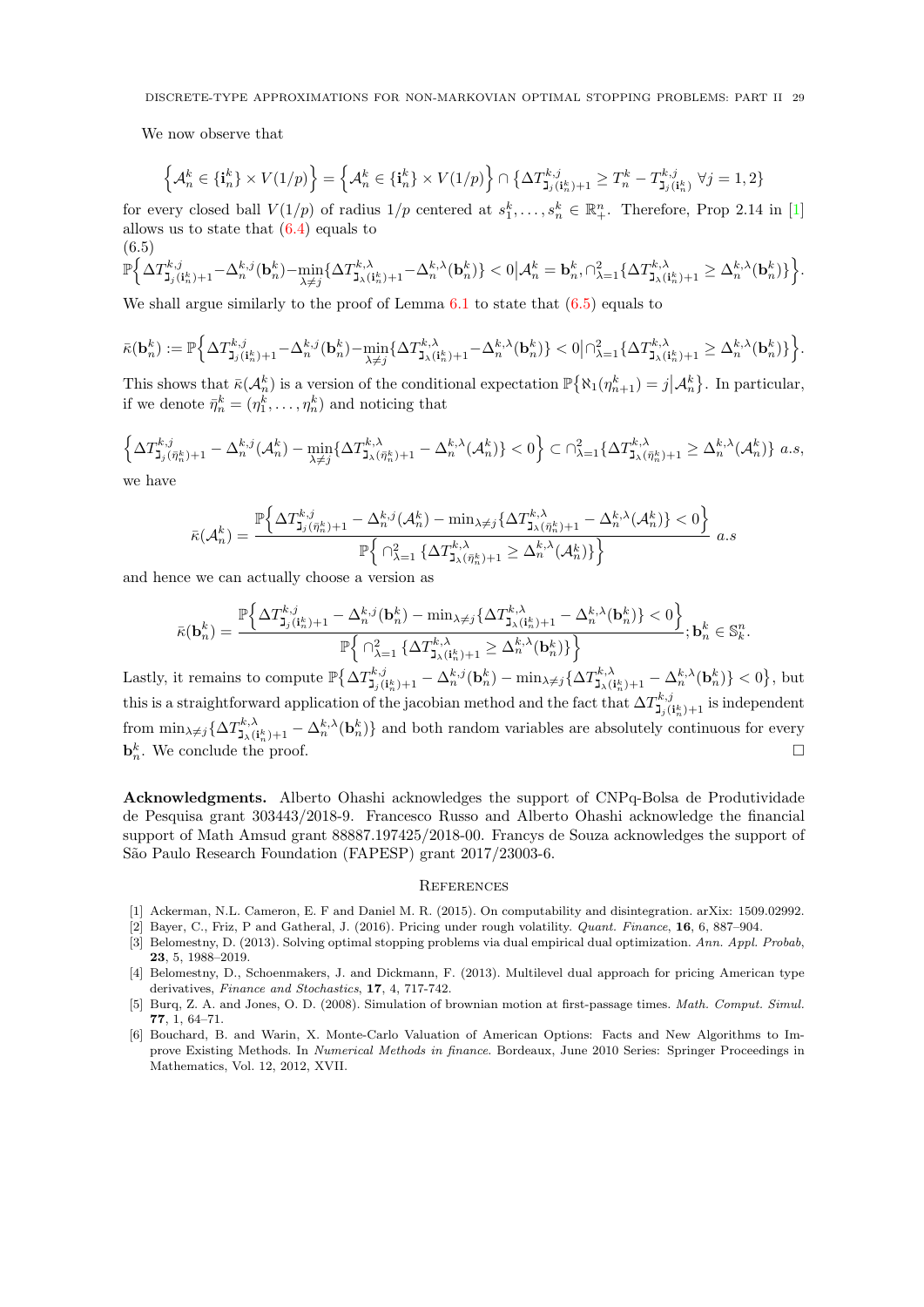- <span id="page-29-5"></span>[7] Carriere, J. (1996). Valuation of the early-exercise price for options using simulations and nonparametric regression. Insurance Math. Econom, 19, 19–30.
- <span id="page-29-20"></span>[8] Chronopoulou, A. and Viens, F. (2012). Stochastic volatility models with long-memory in discrete and continuous time. Quantitative Finance, 12, 4, 635-649.
- <span id="page-29-8"></span>[9] Clément, E., Lamberton, D. and Protter, P. (2002). An analysis of a least squares regression method for American option pricing. Finance Stoch, 6, 449–471.
- <span id="page-29-30"></span>[10] Dellacherie, C. and Meyer, P. A. Probabilités et potentiel. Chapitres I à IV. Hermann, Paris, 1975.
- <span id="page-29-31"></span>[11] Devore, R.A and Lorentz, G.G. Constructive Approximation, Springer-Verlag, 1993.
- <span id="page-29-9"></span>[12] Egloff, D. (2005). Monte Carlo Algorithms for Optimal Stopping and Statistical Learning, Ann. Appl. Probab. 15, 2, 1396–1432.
- <span id="page-29-27"></span>[13] Egloff, D., Kohler, M. and Todorovic, N. (2007). A dynamic look-ahead Monte Carlo algorithm for pricing Bermudan options. Annals of App. Probab, 17, 4, 1138–1171.
- <span id="page-29-33"></span>[14] Feinerman, R.P., Newman, D.J.: Polynomial Approximation. Williams and Wilkins, Baltimore, 1973.
- <span id="page-29-21"></span>[15] Forde, M. and Zhang, H. (2017). Asymptotics for Rough Stochastic Volatility Models SIAM J. Finan. Math, 8, 1, 114–145.
- <span id="page-29-19"></span>[16] Gatheral, J. Volatility is rough. Available at SSRN 2509457, 2014.
- <span id="page-29-12"></span>[17] Gramacy, R.B. and Ludkovski, M. (2015). Sequential Design for Optimal Stopping Problems. SIAM J. Finan. Math, 6, 1, 748-775.
- <span id="page-29-32"></span>[18] Gyorfi, L., Kohler, M., Krzyzak, A., Walk, H.: A Distribution-Free Theory of Nonparametric Regression. Springer, New York, 2002.
- <span id="page-29-28"></span>[19] He, S-w., Wang, J-g., and Yan, J-a. Semimartingale Theory and Stochastic Calculus, CRC Press, 1992.
- <span id="page-29-13"></span>[20] Hu, R. and Ludkovski, M. (2017). Sequential Design for Ranking Response Surfaces. SIAM/ASA J. Uncertainty Quantification, 5, 1, 212239.
- <span id="page-29-29"></span>[21] Jacod, J., and Skohorod. A.V. (1994). Jumping filtrations and martingales with finite variation. Lecture Notes in Math. 1583, 21–35. Springer.
- <span id="page-29-7"></span>[22] Longstaff, F.A, and Schwartz, E.S. (2001). Valuing American options by simulation: a simple least squares approach. Review Fin. Studies, 14, 113–147.
- <span id="page-29-1"></span>[23] Karatzas, I. and Shreve, S. Methods of Mathematical Finance. Springer, 1998.
- <span id="page-29-4"></span>[24] Kohler, M. A review on regression based Monte Carlo methods for pricing American options. In L. Devroye, B. Karaszen, M. Kohler, and R. Korn, editors, Recent Developments in Applied Probability and Statistics, Physica-Verlag, pages 3961, 2010.
- <span id="page-29-2"></span>[25] Lamberton, D. Optimal stopping and American options, Daiwa Lecture Ser., Kyoto, 2008.
- <span id="page-29-22"></span>[26] Leão, D. and Ohashi, A. (2013). Weak approximations for Wiener functionals. Ann. Appl. Probab, 23, 4, 1660–1691.
- <span id="page-29-23"></span>[27] Leão, D. and Ohashi, A. (2017). Corringendum "Weak approximations for Wiener functionals". Ann. Appl. Probab, 27, 2, 1294-1295.
- <span id="page-29-24"></span>[28] Leão,D. Ohashi, A. and Simas, A. B. (2017). A weak version of path-dependent functional Itô calculus. Ann. Probab, 46, 6, 3399-3441.
- <span id="page-29-26"></span>[29] Leão, D., Ohashi, A. and Souza, F. (2018). Stochastic near-optimal controls for path-dependent systems. arXiv: 1707.04976
- <span id="page-29-0"></span>[30] Leão, D., Ohashi, A. and Russo, F. (2019). Discrete-type approximations for non-Markovian optimal stopping problems: Part I. arXiv: 1707.05234v3. To appear in Journal of Applied Probability.
- <span id="page-29-16"></span>[31] Ludkovski, M. (2009). A Simulation Approach to Optimal Stopping under Partial Information. Stochastic Process. Appl, 119, 12, 2071–2087.
- <span id="page-29-25"></span>[32] Milstein, G.N and Tretyakov, M.V. Stochastic Numerics for Mathematical Physics. Springer-Verlag, 2013.
- <span id="page-29-3"></span>[33] Peskir, G. and Shiryaev, A. N. Optimal Stopping and Free-Boundary Problems. Birkhäuser, Basel, 2006.
- <span id="page-29-15"></span>[34] Rambharat, B. and Brockwell, A. E. (2010). Sequential Monte Carlo pricing of American-style options under stochastic volatility. Ann. Appl. Probab, 4, 1, 222–265.
- <span id="page-29-14"></span>[35] Rogers, L. C. G. (2002). Monte Carlo valuation of American options. *Math. Finance*, 12, 271–286.
- <span id="page-29-17"></span>[36] Song, B., Liang, E. and Liu, B. (2014). American Option Pricing Using Particle Filtering Under Stochastic Volatility Correlated Jump Model.Journal of Systems Science and Information, 2, 6, 505–519.
- <span id="page-29-34"></span>[37] Tjur, T. Probability based on Radon measures. Wiley Series in Probability and Mathematical Statistics. Chichester: John Wiley and Sons, 1980.
- <span id="page-29-6"></span>[38] Tsitsiklis, J.N. and Van Roy, B. (2001). Regression methods for pricing complex American-style options. IEEE Trans. on Neutral Networks, 12(4):694–703.
- <span id="page-29-18"></span>[39] Ye, F. and Zhou, E. (2013). Optimal Stopping of Partially Observable Markov Processes: A Filtering-Based Duality Approach. IEEE Trans. Automat. Control, 58, 10, 2698–2704.
- <span id="page-29-10"></span>[40] Zanger, D. (2018). Convergence of a least-squares Monte Carlo algorithm for American option pricing with depedendent sample data. Math. Finance, 28, 1, 447-479.
- <span id="page-29-11"></span>[41] Zanger, D. (2009). Convergence of a Least-Squares Monte Carlo Algorithm for Bounded Approximating Sets, Appl. Math. Finance, 16, 2, 123–150.